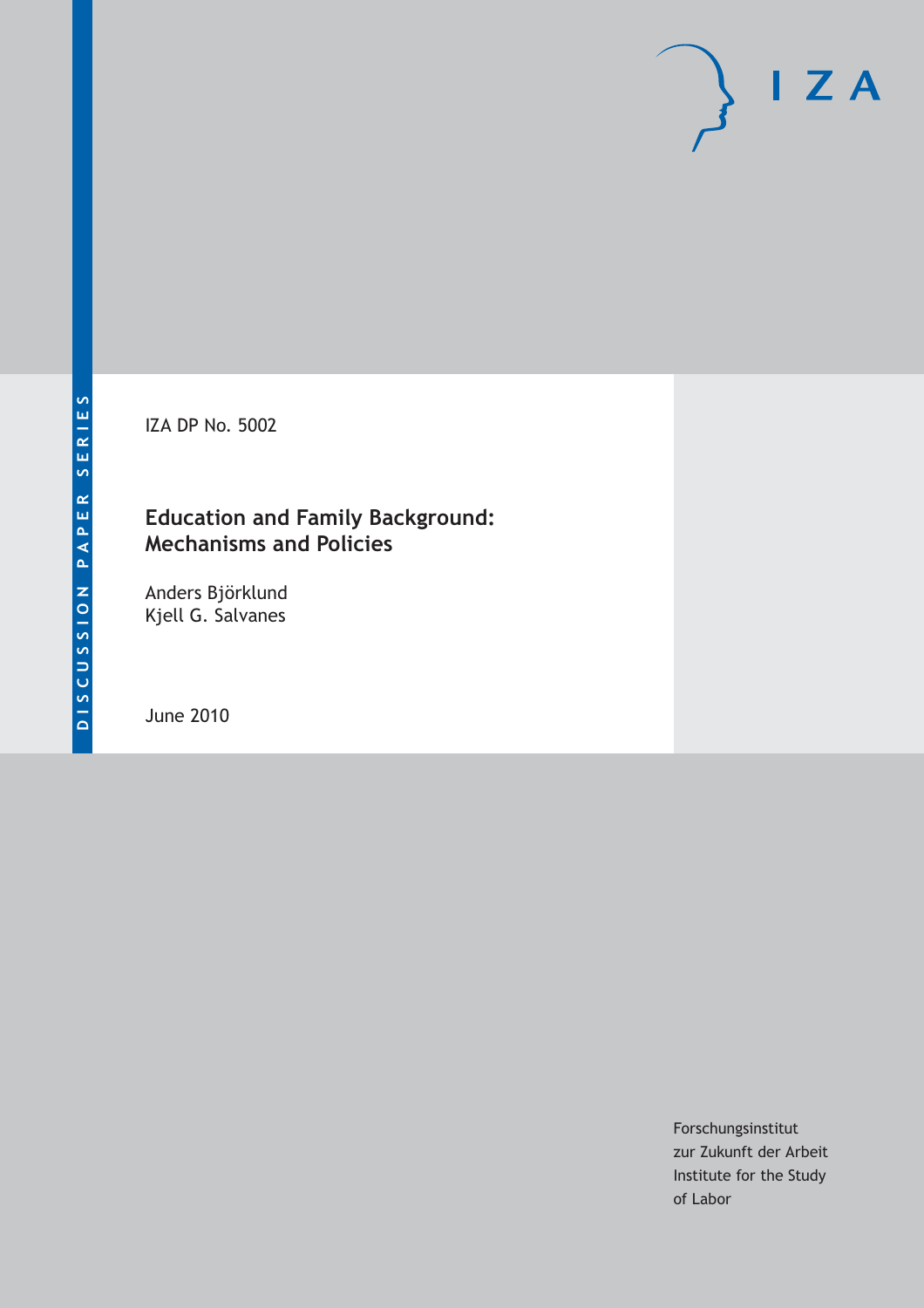# **Education and Family Background: Mechanisms and Policies**

### **Anders Björklund**

*SOFI, Stockholm University and IZA* 

### **Kjell G. Salvanes**

*Norwegian School of Economics and Business Administration, CEE, CESifo and IZA* 

### Discussion Paper No. 5002 June 2010

IZA

P.O. Box 7240 53072 Bonn **Germany** 

Phone: +49-228-3894-0 Fax: +49-228-3894-180 E-mail: iza@iza.org

Any opinions expressed here are those of the author(s) and not those of IZA. Research published in this series may include views on policy, but the institute itself takes no institutional policy positions.

The Institute for the Study of Labor (IZA) in Bonn is a local and virtual international research center and a place of communication between science, politics and business. IZA is an independent nonprofit organization supported by Deutsche Post Foundation. The center is associated with the University of Bonn and offers a stimulating research environment through its international network, workshops and conferences, data service, project support, research visits and doctoral program. IZA engages in (i) original and internationally competitive research in all fields of labor economics, (ii) development of policy concepts, and (iii) dissemination of research results and concepts to the interested public.

IZA Discussion Papers often represent preliminary work and are circulated to encourage discussion. Citation of such a paper should account for its provisional character. A revised version may be available directly from the author.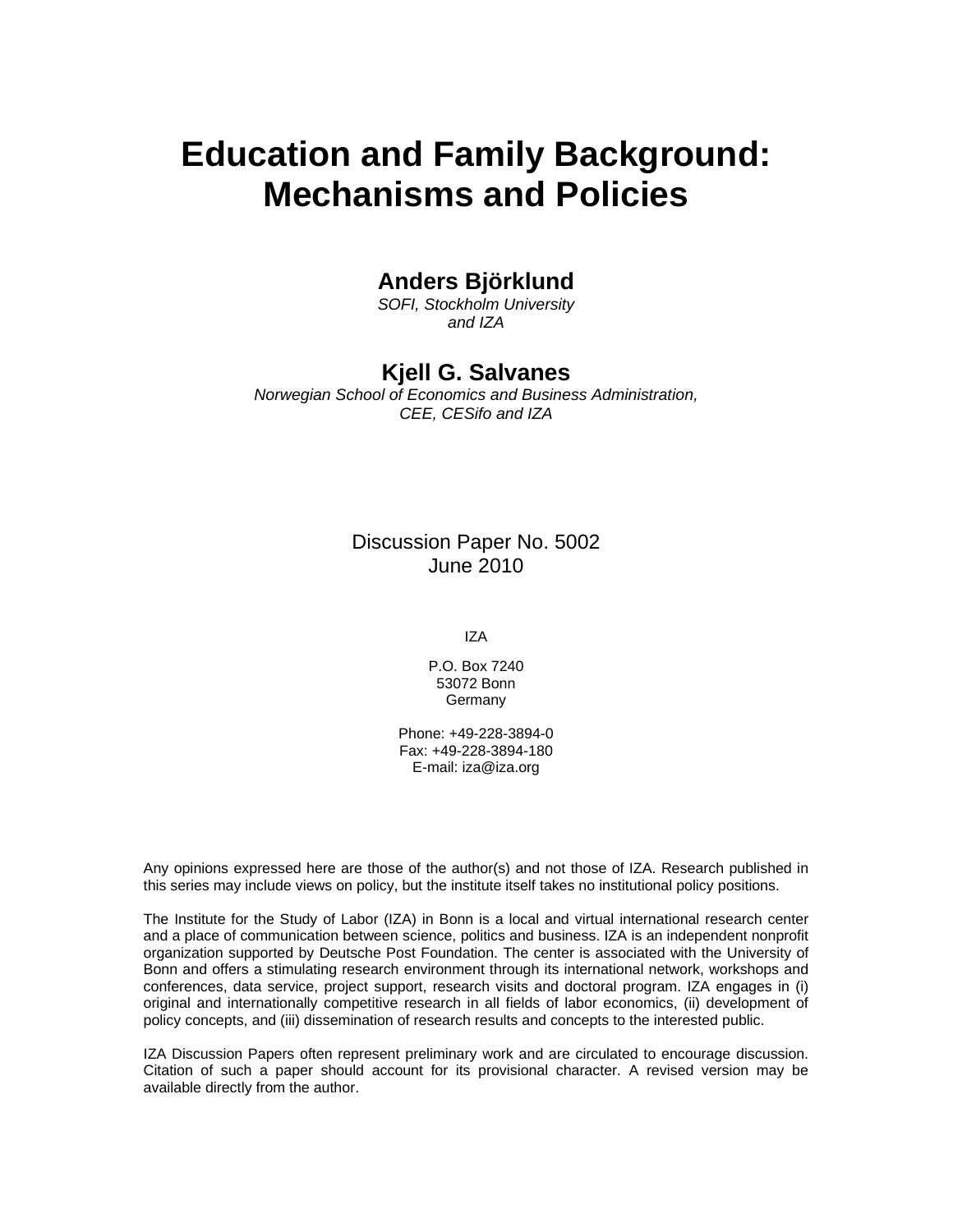IZA Discussion Paper No. 5002 June 2010

# **ABSTRACT**

## **Education and Family Background: Mechanisms and Policies**<sup>\*</sup>

In every society for which we have data, people's educational achievement is positively correlated with their parents' education or with other indicators of their parents' socioeconomic status. This topic is central in social science, and there is no doubt that research has intensified during recent decades, not least thanks to better data having become accessible to researchers. The purpose of this chapter is to summarize and evaluate recent empirical research on education and family background. Broadly speaking, we focus on two related but distinct motivations for this topic. The first is *equality of opportunity*. Here, major the research issues are: How important a determinant of educational attainment is family background, and is family background – in the broad sense that incorporates factors not chosen by the individual – a major, or only a minor, determinant of educational attainment? What are the mechanisms that make family background important? Have specific policy reforms been successful in reducing the impact of family background on educational achievement? The second common starting point for recent research has been the *child development* perspective. Here, the focus is on how human-capital accumulation is affected by early childhood resources. Studies with this focus address the questions: what types of parental resources or inputs are important for children's development, why are they important and when are they important? In addition, this literature focuses on exploring which types of economic policy, and what timing of the policy in relation to children's social and cognitive development, are conducive to children's performance and adult outcomes. The policy interest in this research is whether policies that change parents' resources and restrictions have causal effects on their children.

JEL Classification: I21, J13, J24

Keywords: intergenerational mobility, sibling correlations, education, education reform

Corresponding author:

-

Kjell G. Salvanes Department of Economics Norwegian School of Economics and Business Administration Helleveien 30 N-5035 Bergen-Sandviken Norway E-mail: kjell.salvanes@nhh.no

<sup>\*</sup> This paper has been prepared for the Handbook of the Economics of Education. We thank participants at the Handbook of Economics of Education conference at CESifo in Munich in September 2009 for discussions and comments. Björklund acknowledges financial support from the Swedish Council for Working Life and Social Research (FAS). Salvanes acknowledges the support from the Norwegian Research Council.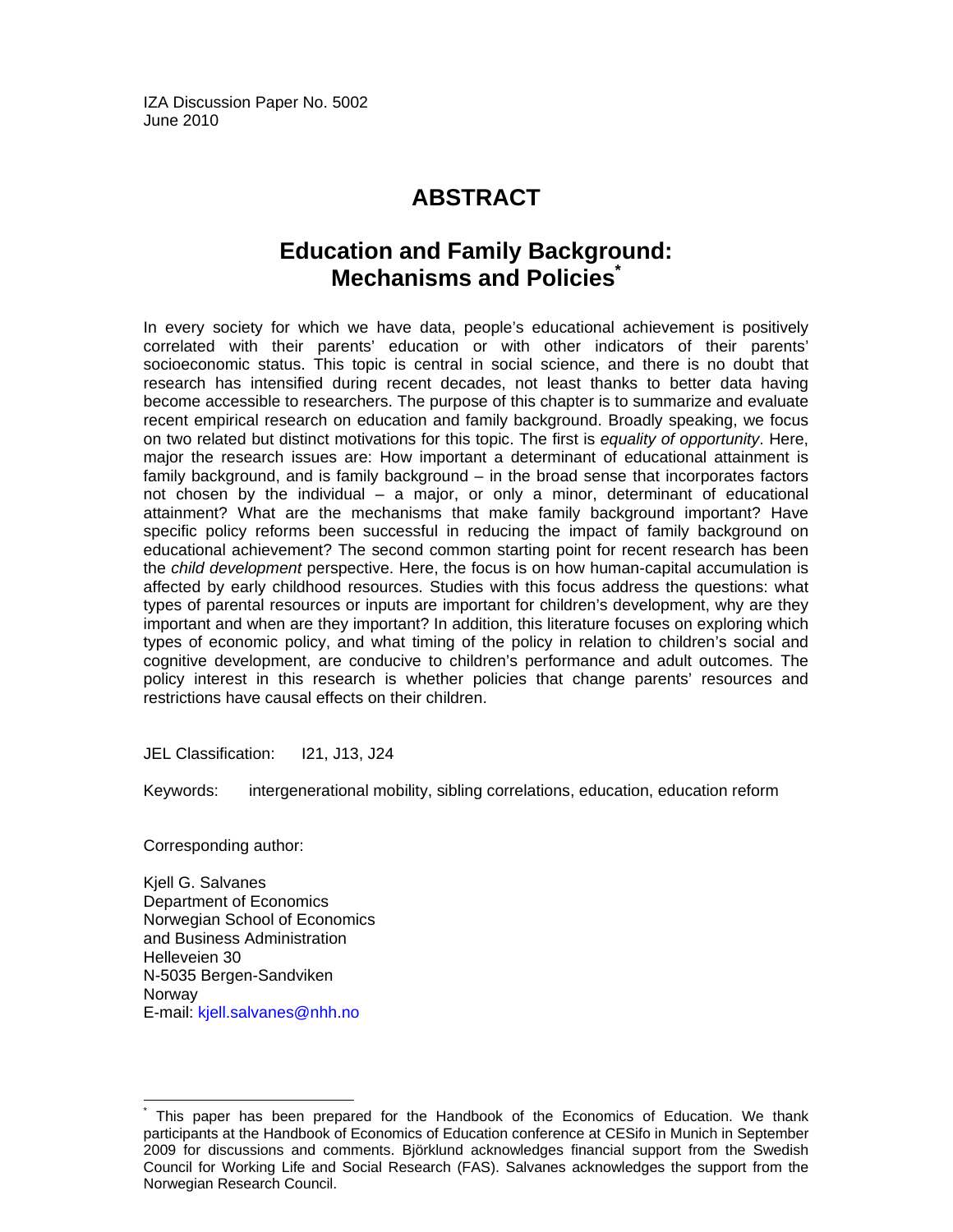#### **Contents**

- 1. Background and motivation
- 2. How important is family background for final educational attainment?
- 3. Theory: a taxonomy of effects
- 4. How the family affects the child
	- 4.1 Nature and nurture
	- 4.2 The causal effect of parental education levels on their offspring
		- 4.2.1 Framework
		- 4.2.2 Adopted children
		- 4.2.3 Twins as parents
		- 4.2.4 Natural experiments
		- 4.2.5 Discussion of results
	- 4.3 Money and time as parental inputs
		- 4.3.1 Early learning: critical periods and dynamic complementarities
		- 4.3.2 Family size and birth-order effects
- 5. What education policy can do at different stages of the educational career: lessons from research on reforms
	- 5.1 Maternity leave and preschool reforms
	- 5.2 Comprehensive school reforms and tracking
- 6. Conclusions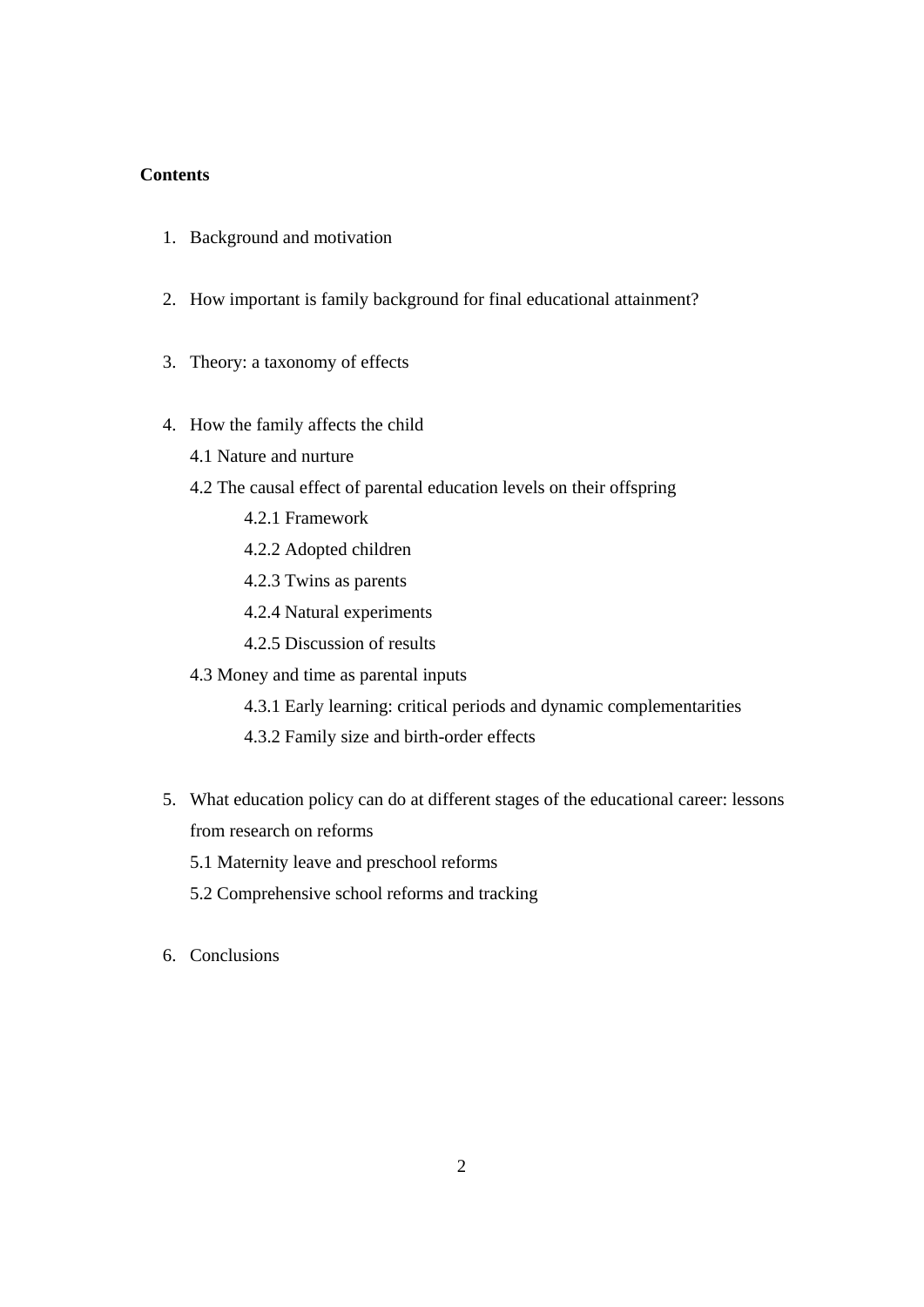#### **1. Background and motivation**

-

In every society for which we have data, people's educational achievement is positively correlated with their parents' education or with other indicators of their parents' socioeconomic status. This pattern has fascinated many scholars, with early seminal contributions in sociology by, for example, James Coleman (1966) in the so-called Coleman report, and in economics by, for example, Gary Becker (1964). The topic has also arisen frequently in policy debates, and most democratic societies have adopted policies aimed at reducing the impact of family background on educational attainment. Although the topic is classical and central in social science, there is no doubt that research in this area has intensified during recent decades and even during the past few years, not least thanks to better data having become accessible to researchers.<sup>1</sup> The purpose of this chapter is to summarize and evaluate recent research on education and family background.

To put this research into perspective, it is useful to make a distinction between two different, though related, motivations for the study of educational attainment and family background. One common starting point is *equality of opportunity*. Here, family background is relevant because the individual has not chosen his or her family background and thus cannot be held accountable for any impact of family background on his or her status during adulthood. Therefore, the more important family background is for instance, as measured by parental education—for final educational achievement, the

<sup>&</sup>lt;sup>1</sup> See Björklund and Jäntti (2009) and Black and Devereux (2010) for recent reviews of intergenerational transmission of income and education. Blanden, Gregg and MacMillan (2010) and Erikson and Goldthorpe (2010) offer an illuminating discussion of the relative merits of intergenerational income and class mobility.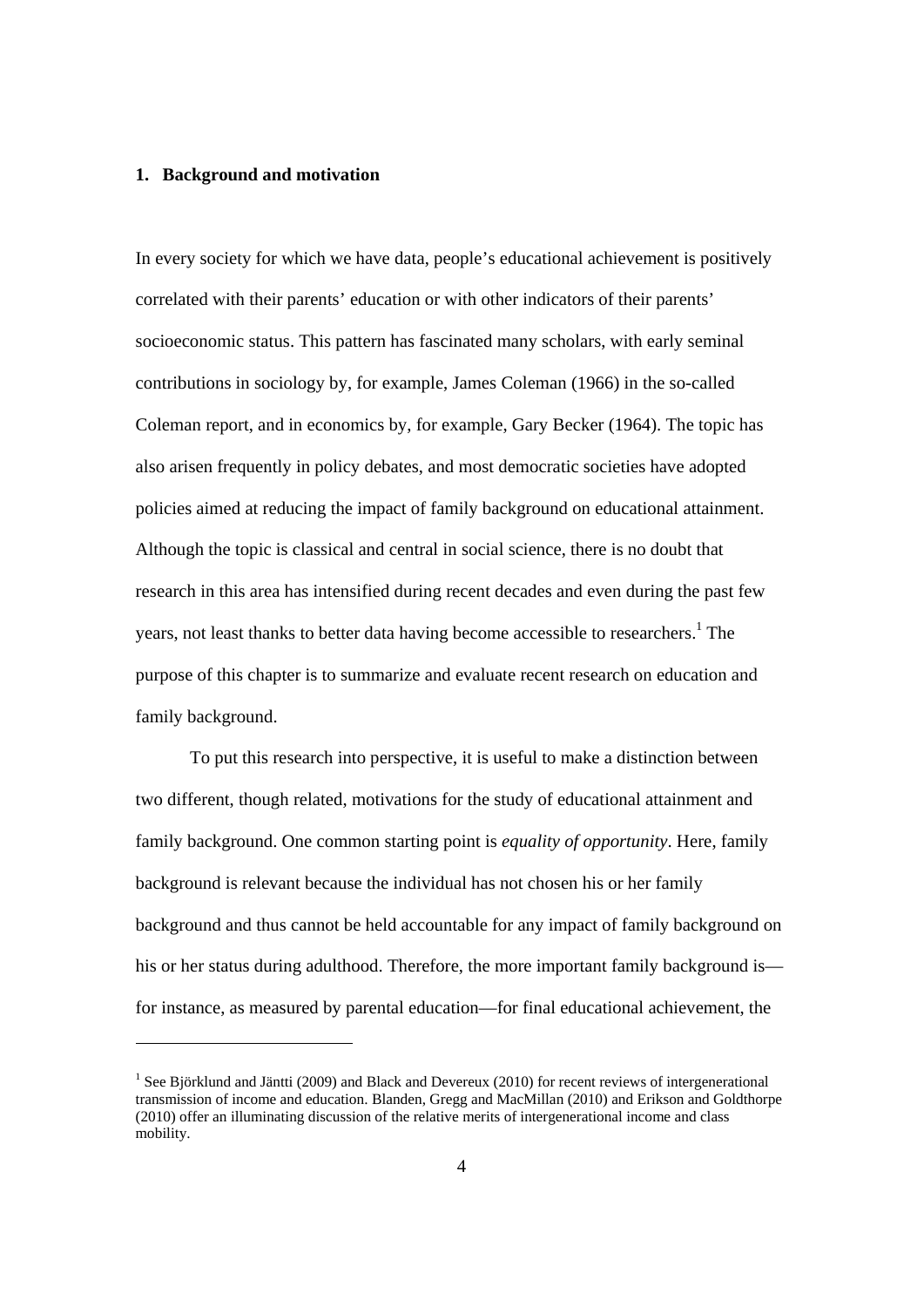less equality of opportunity there is.<sup>2</sup> This reasoning has motivated many education policy reforms that aim to reduce the association between educational attainment and family background. Indeed, it has often been claimed that some reforms might enhance equality as well as efficiency. Perhaps the most notable example is the elimination of credit constraints for young people's educational decisions. For instance, if ability is distributed more evenly in the population than the availability of resources for funding education, there is clearly an argument for reducing credit constraints for the poor. Without well-functioning credit markets, many productive investments in human capital might not take place.

This kind of reasoning raises several research questions. A first basic question is: how important a determinant of educational attainment is family background? Is family background—in the broad sense that incorporates factors not chosen by the individual—a major, or only a minor, determinant of educational attainment? The great policy interest in this topic has motivated studies of whether specific policy reforms have been successful in reducing the impact of family background on educational achievement.

The second common starting point for recent research has been a *child development* perspective. Here, economists consider the parents as major actors who

 $2^2$  Of course, there is not necessarily a one-to-one link between the typical statistics on the role of family background, such as intergenerational correlations, and equality of opportunity. For instance, Jencks and Tach (2006) make the point that the typical statistics on the role of family background measure the fraction of total inequality that is attributed to family background. Thus, for example, obvious improvements in equality of opportunity might reduce both the nominator and the denominator of the statistic, with ambiguous overall effects on the statistic. Further, all sources of family background effects do not violate norms of equality of opportunity equally. Jencks and Tach (2006) argue that causal effects of parental income strongly violate such norms. This argument underscores the importance of learning what mechanisms underlie the impact of family background. See also Roemer (1998) for a normative approach to equality of opportunity. Another strand of the equality literature focuses on the importance of economic incentives in modifying the degree of social mobility; perfect intergenerational mobility is not clearly not optimal (Phelan, 2006; Atkeson and Lucas, 1992).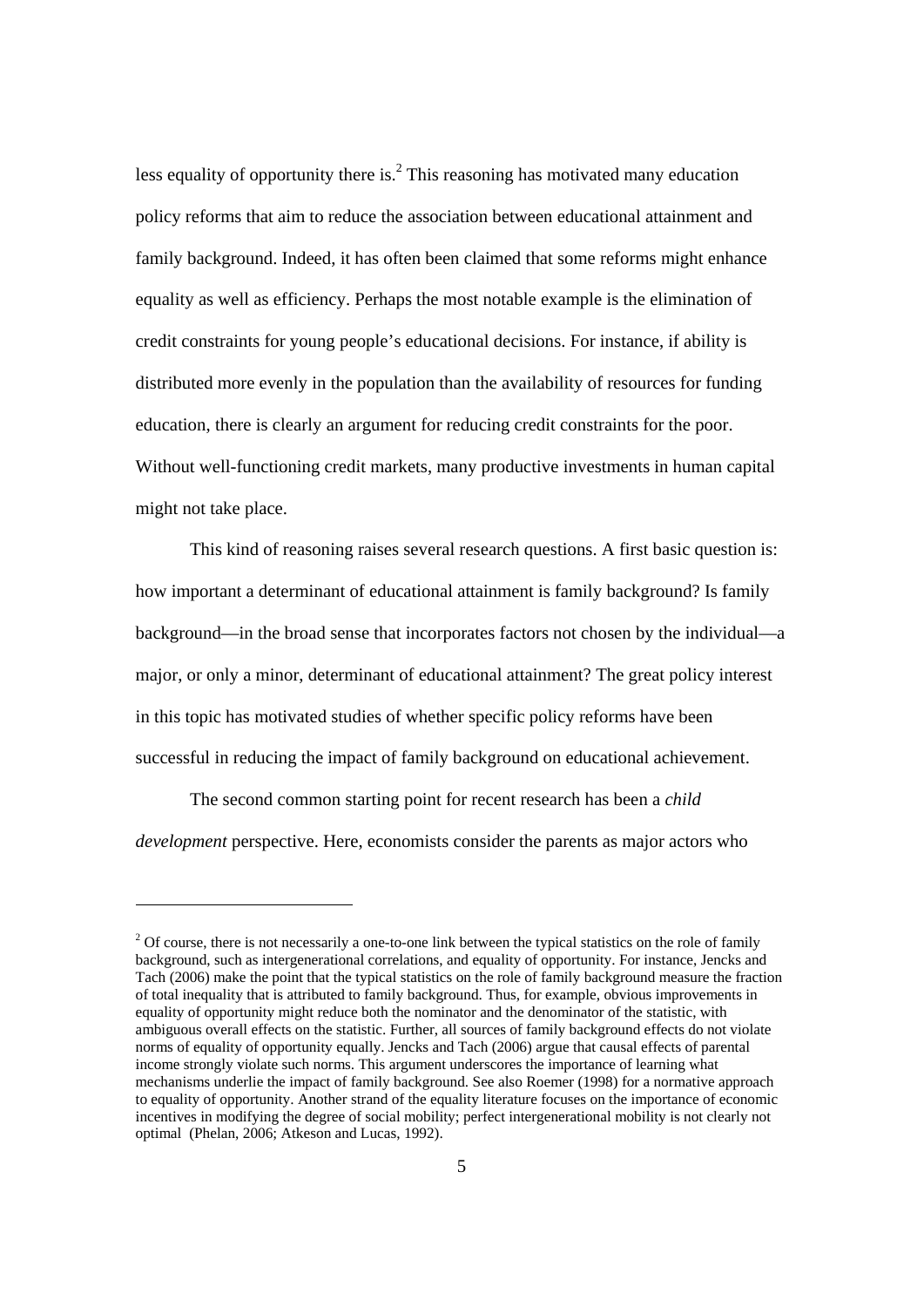combine their resources and invest in their children's future earnings capacity via the children's educational attainment.<sup>3</sup> More generally, this literature has as its starting point the position that there are determinants of children's outcomes such as: 1) parents' choices, in terms of investment in the production of children's human capital (as well as other circumstances and choices); 2) the choices that children make given the investment parents have undertaken; and 3) policies the government undertakes in determining the environment for parents and children.

Studies with this focus address the questions of what type of parental resources or inputs are important for children's development, why they are important and when they are important (see, for instance, Conti, Heckman and Zanolini, 2009, and Currie, 2009). This literature also focuses on which types of economic policy, and what timing of policy in relation to children's social and cognitive development, are conducive to children's performance and adult outcomes. The policy interest in this research is whether policies that change parents' resources and restrictions have causal effects on their children. A common example is whether reforms that raise the educational attainment of women (mothers) have effects on their children. Other examples are the appropriate timing of parents' investments in children's outcomes and the complementarity of investments at different periods for children. In addition, much of the recent program-evaluation literature has focused particularly on the effectiveness of targeted programs for deprived children.

The intention of this chapter is thus to offer a summary and evaluation of the literature based on both these viewpoints and on these two important strands of the

<sup>3</sup> See Haveman and Wolfe (1995) for a general overview of this literature emphasizing a whole set of child outcomes. See Oreopoulos and Salvanes (2010) for a recent overview and analysis.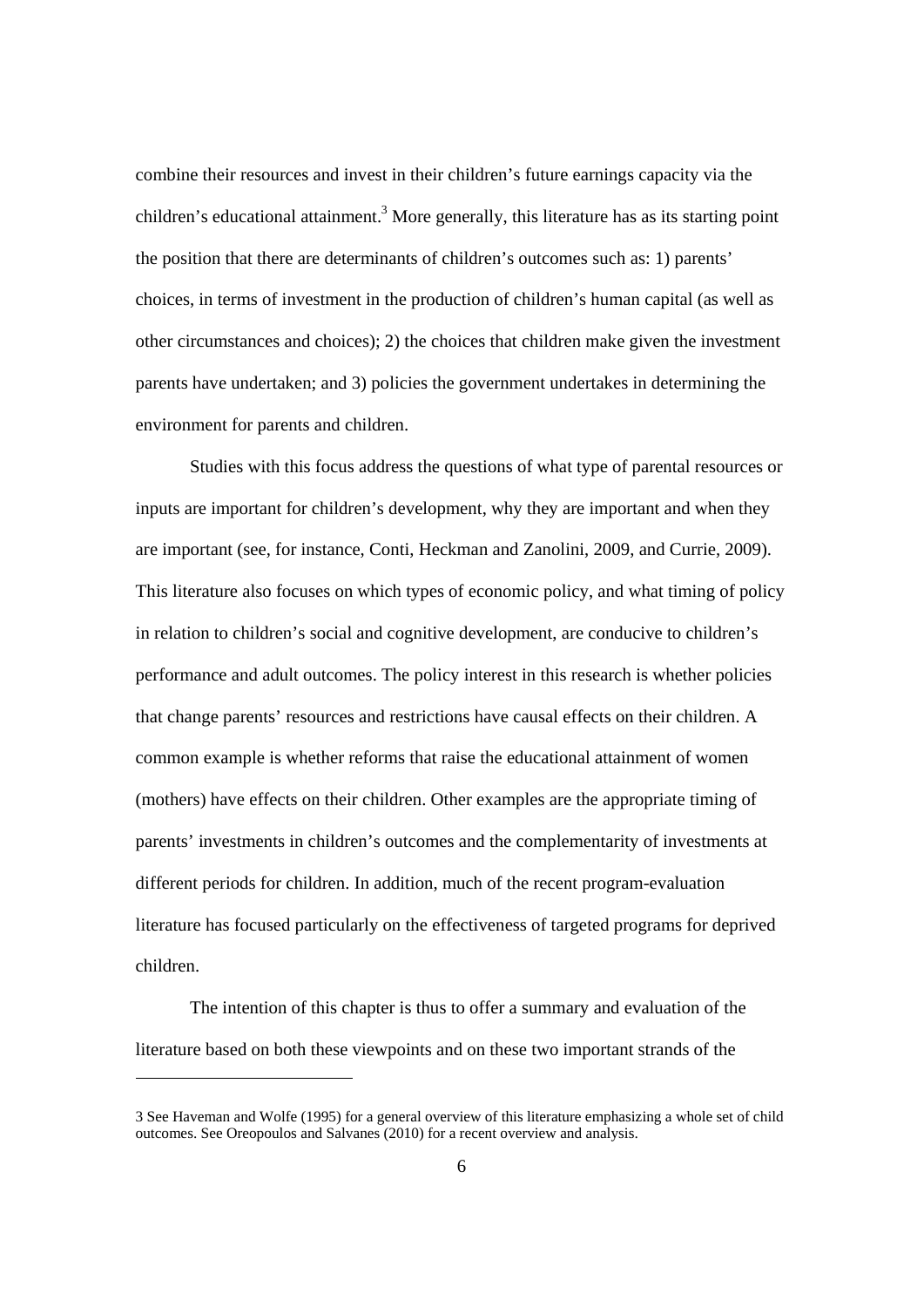literature. In Section 2, we commence by addressing the question of how important family background—in the broad sense of incorporating both the family and the neighborhood—is for inequality of final educational attainment. We perform this analysis by investigating sibling correlations that tell us how much of the inequality in educational attainment is accounted for by factors that siblings share. Our conclusion is that, in all countries for which we have data, more than 50% of the variation in years of schooling can be attributed to factors shared by siblings. We argue that this is a sizable percentage that should motivate the search for a deeper understanding of what these factors are. On the other hand, the explanatory power of parental education is much lower, generally below 20%.

Given the importance of family background in explaining educational outcomes, we sketch a conceptual framework in Section 3, describing mechanisms that may explain children's outcomes. In Section 4, we provide an overview of the literature on the different types of inputs into the family production process for human capital for the next generation. After presenting the literature on the importance of nature and nurture, we focus our attention on the attempts in the literature to evaluate the causal effect of parental inputs. Further, a special focus is given to the recent literature on the causal effect of parental education on children's education. Then, we discuss other types of parents' investments, including resources in terms of time and money, as well as fertility decisions that indirectly determine resources available, such as family size and the birth order of children. In Section 5, we present results from the recent literature on economic reforms that target children's outcomes. In this section, we focus on the different policy instruments that governments use to establish the general environment for parents' and

7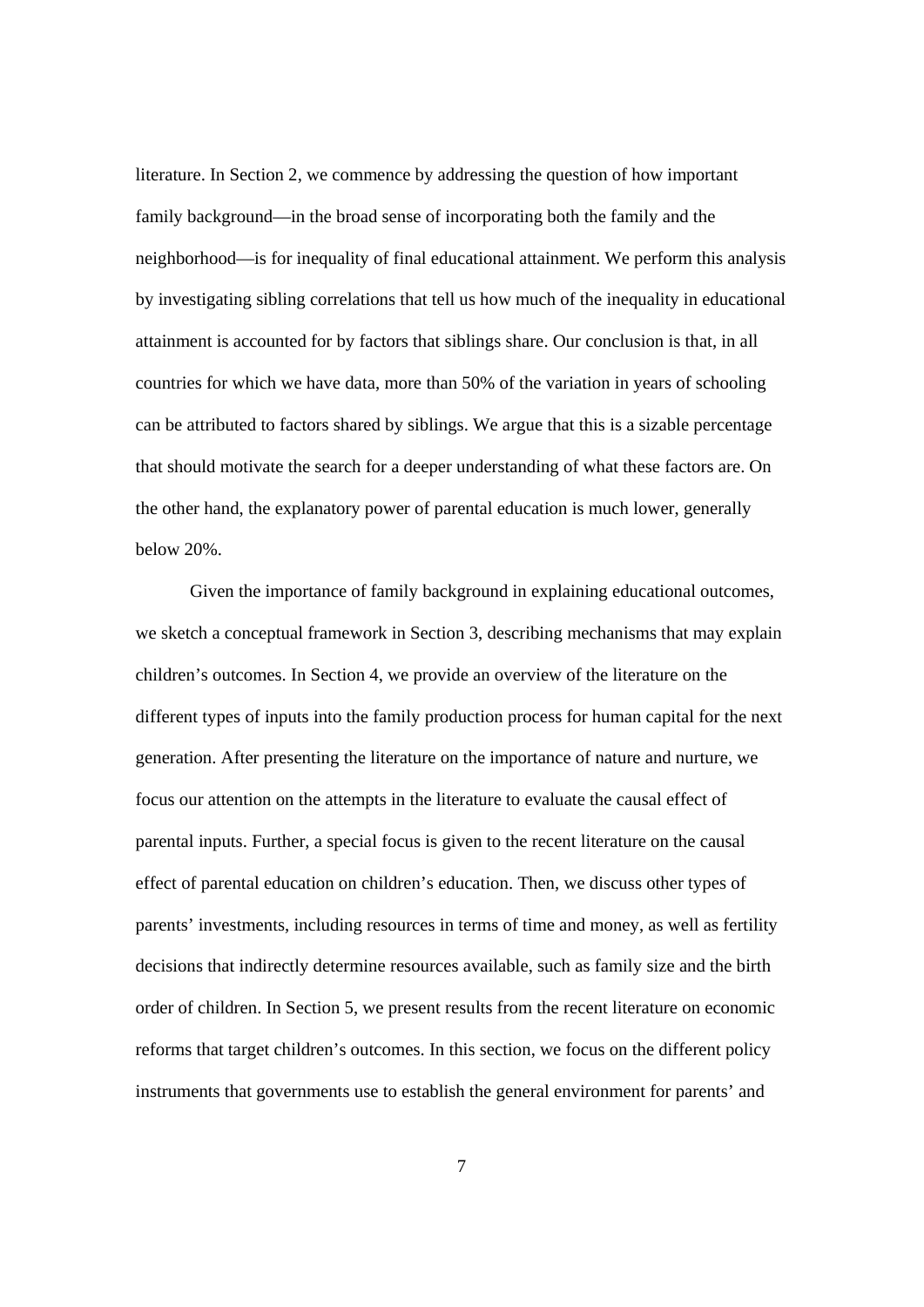children's decisions. In particular, we offer an overview of the results with regard to family and education policies that affect parents' resource use or inputs in the family production function, and which provide an environment for children's educational choices. The chapter ends with concluding remarks in Section 6.

#### **2. How important is family background for final educational attainment?**

The purpose of this section is to demonstrate the importance of family background factors for educational attainment in modern societies. At the outset, we want to stress two major limitations in our exposition. First, we focus on final educational attainment, which is natural from an equality-of-opportunity point of view. However, intermediate outcomes such as grades and test scores are often useful when analyzing the timing of educational interventions. Our framework below is relevant for such outcomes as well. See Hanushek and Woessman (2010, section 4.2) for an introduction to test scores and family background. Second, to keep the exposition simple, we apply years of schooling as our measure of final educational attainment.

Our point of departure is the fact that a sibling correlation is a broad measure of family background and neighborhood factors. To see this, consider years of schooling, *Sij*, of sibling *j* in family *i*:

$$
S_{ij} = a_i + b_{ij}, \tag{1}
$$

where the family component,  $a_i$ , represents what siblings have in common, and the sibling-specific component,  $b_{ij}$ , denotes the effect of factors that are idiosyncratic to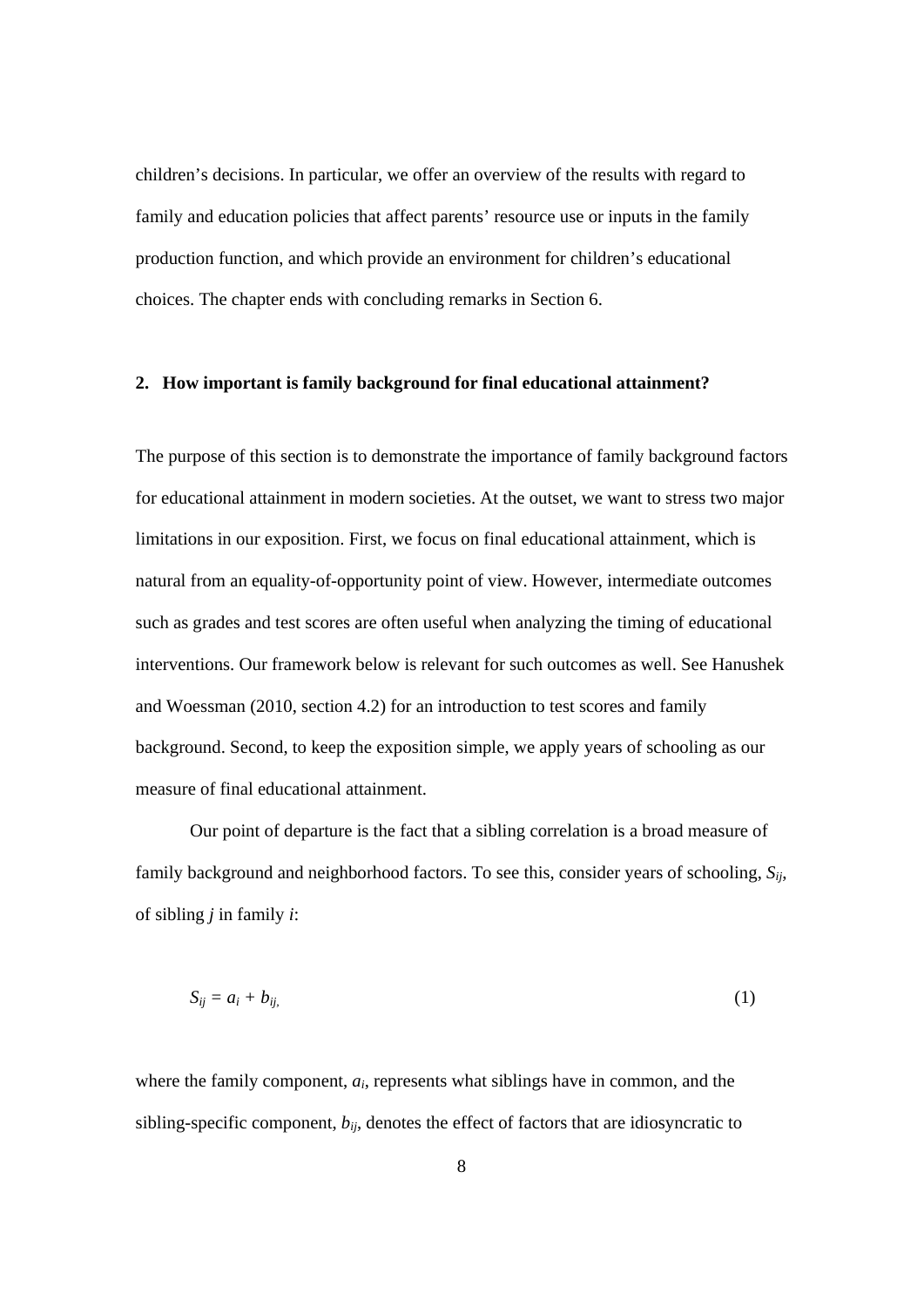sibling *j*. Because the two components are orthogonal by construction, we can decompose the schooling variance as:

$$
\sigma_s^2 = \sigma_a^2 + \sigma_b^2, \tag{2}
$$

providing the following expression for the sibling correlation in education:

$$
Corr(S_{ij}, S_{ij'}) = \rho_{SIB} = Cov(S_{ij}, S_{ij'}) / \sigma_s^2 = \sigma_a^2 / (\sigma_a^2 + \sigma_b^2). \tag{3}
$$

Thus, the sibling correlation tells us what fraction of the total variance of years of schooling is attributable to factors that siblings share. Such factors can be of many different types, and include common genes, a common environment and the influence of one sibling on another. A common environment in turn includes the within-family environment as well as the neighborhood environment, including, for example, shared school quality. Although the shared family component captures many factors, it does not pick up all family background influences. For example, genetic traits not shared by siblings, differential treatment of siblings and time-dependent changes in the family, as well as neighborhood factors, will show up in the individual component, even though they are part of the individual's family and community background. Therefore, we must interpret the sibling correlation as *a lower bound* estimate of the impact of a broad set of family *and* neighborhood background factors.

How large is this lower bound in different countries? In Table 1, we have collected a set of estimated sibling correlations for different countries. Neglecting first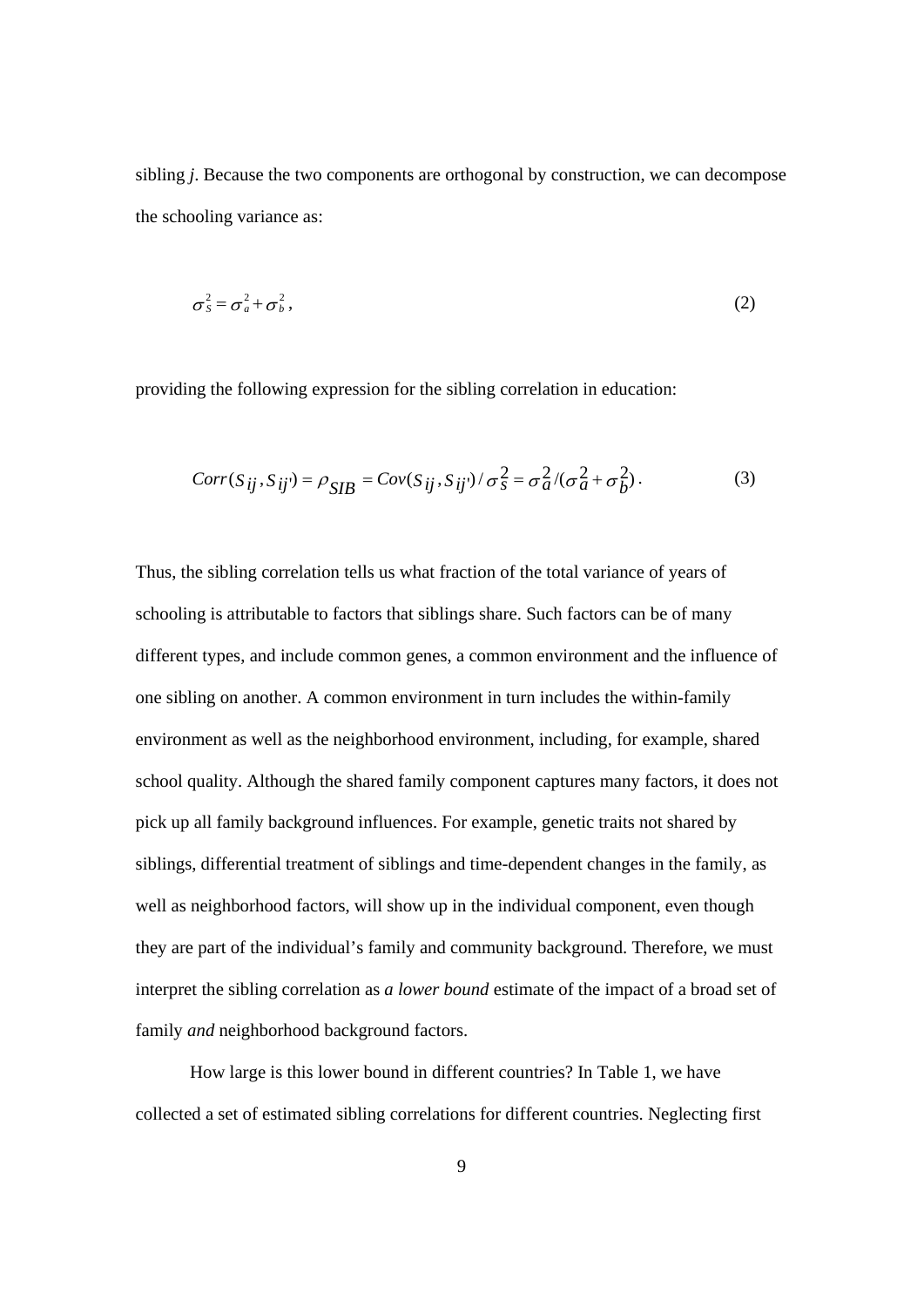correlations among twin siblings, we find that the correlations are generally quite large, typically in the range 0.40–0.60. The estimates are typically somewhat higher in the US than in European countries. The lowest correlations are reported for former East Germany, where they are in the range 0.25–0.30. It is noteworthy, however, that the correlations were low for the early cohorts born around 1930, who grew up before the formation of the former German Democratic Republic. Further, for most countries, the estimates have been quite constant over time. For instance, Sieben, Huinink and de Graaf (2001) report that the decline in the Netherlands is not statistically significant. Some of the recent estimates for the US are above 0.6, whereas those for Germany and the Netherlands fall in between the US and Nordic estimates. For the cases with separate estimates for brothers and sisters, there are no striking gender differences.

From these results, we conclude that *a lower bound* on the share of variation in years of schooling that is attributable to common family and community background factors is between 40% and 65%. These percentages strike us as high. How important are the family and community factors that are *not* shared by siblings? We now discuss two sources of such nonshared factors, namely nonshared genes and so called birth-order effects.

According to standard genetic models, full biological siblings share only 50% of their genes, and each individual obtains 100% of his or her genes from his or her parents. Therefore, one approach would be to consider correlations among monozygotic (MZ) twins, or identical twins, so called because they have identical genes. One could argue that such correlations provide more reliable estimates of what we are looking for than do correlations of nontwin siblings. However, a caveat is that MZ twins might be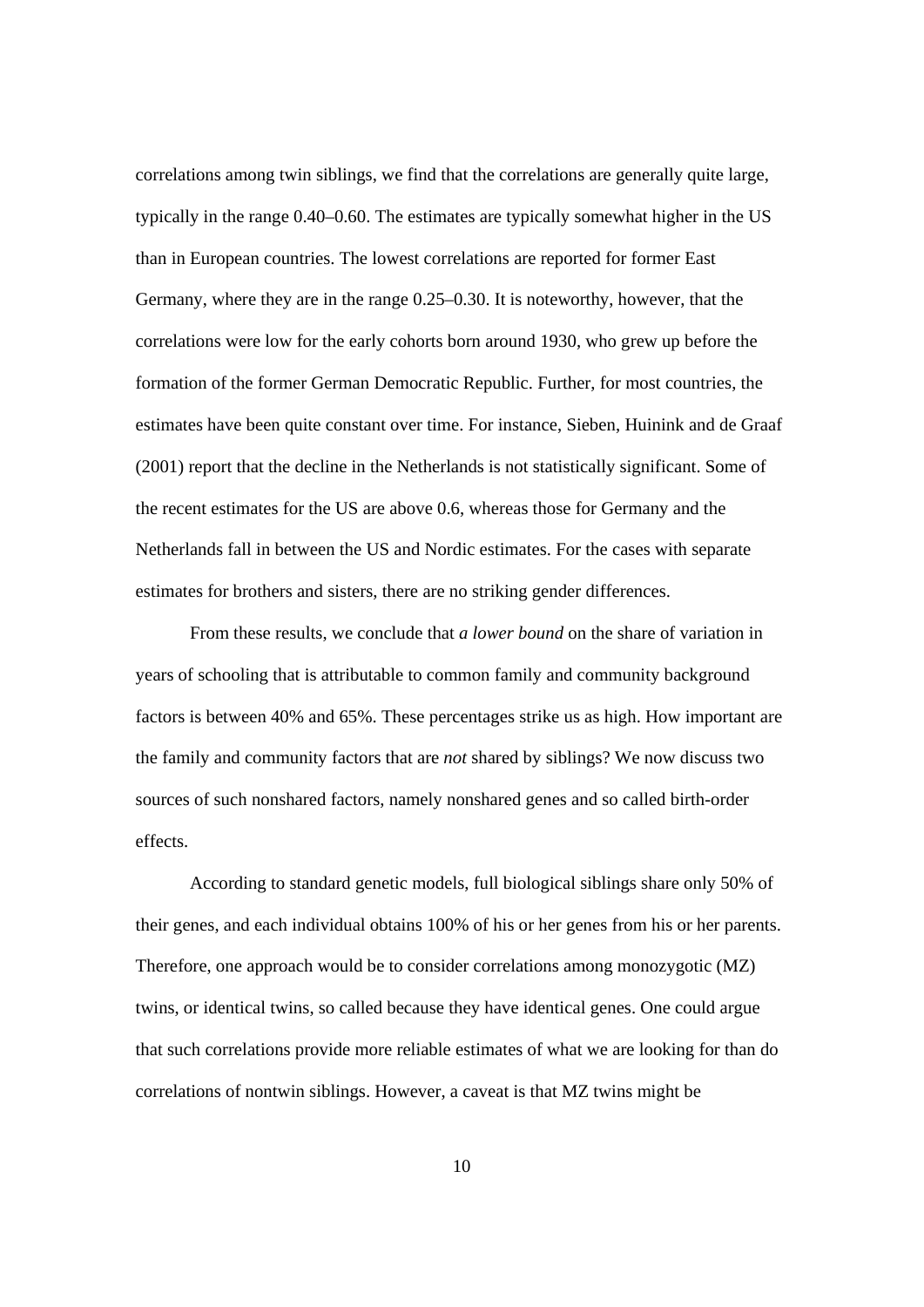particularly affected by interactions between themselves, and that such interactions might have no counterpart for nontwins and thus for the majority of the population. One could therefore argue that a correlation among MZ twins represents *a (potential) upper bound* on the share of variation in years of schooling that is attributable to family and community background.

In Table 1, we report some estimates for twins. These numbers are strikingly higher than those for the nontwins, in the range 0.70–0.76, suggesting that around 75% of the variation in years of schooling might be due to factors in the family and the community.

Is it likely that these correlations overstate the importance of family background because of an interaction between MZ twins that is not representative for the majority of the population? One way to shed some light on this issue would be to compare the correlations among dizygotic (DZ) twins with closely spaced—separated by, say, four years or less—full biological (but nontwin) siblings and with more widely spaced full biological siblings. The argument is that if interaction between the siblings is an important source of sibling similarity, we would expect higher correlations among DZ twins than among closely spaced full biological siblings, and even lower correlations among widely spaced siblings. Of course, other mechanisms, such as exposure to different shocks in the family and the neighborhood, might also create such a pattern. Nonetheless, similar correlations among these three sibling types would be suggestive of low interaction effects.

In Table 2, we report estimated sibling correlations for these three sibling types. For Norway and the US, we do not find any substantial differences between closely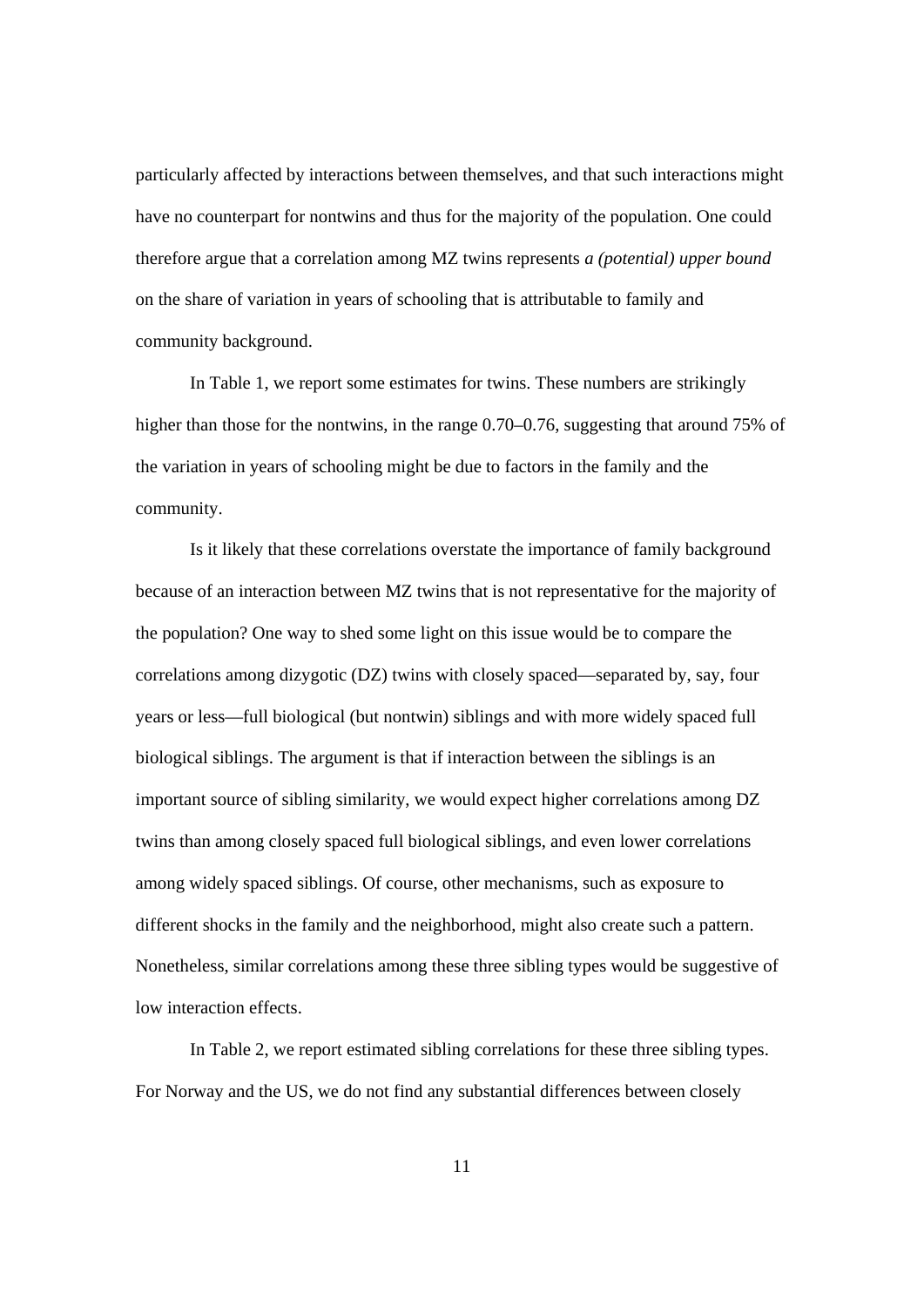spaced and widely spaced siblings. This result suggests that, among nontwin siblings, it is permanent family background factors that are shared and not time-specific ones. For Norway, however, we find a substantial difference between closely spaced nontwin siblings and DZ twins. This result definitely suggests that there is a more intensive interaction between twin siblings than between siblings in general, a result that in turn calls for care when using twins as a natural experiment in family background studies. We return to this issue when we discuss studies regarding nature-nurture decomposition in Section 4.1.

Yet another reason why the sibling correlation represents a lower bound estimate of family background factors not chosen by the individual is that the correlation only captures a common family component, which is shared by the siblings used in the estimation of the variance components. Recent research has shown that there is also a systematic effect of birth order; see section 4.3.2 for a longer exposition. Such an effect is not part of the common family component that is used to compute the sibling correlations above. Using Norwegian data on within-family variation, Black, Devereux and Salvanes (2005a) estimate that in families with two children, the second-born child has 0.4 years less schooling than the firstborn child and, in families with three children, the difference between the firstborn and last-born children's schooling is as high as 0.6 years. Booth and Kee (2009), applying a different empirical strategy using British data, also find a significant birth-order effect with the same pattern, although lower in magnitude. These results demonstrate that the sibling correlations estimated above are lower bound estimates of the full impact of family background.<sup>4</sup>

<sup>&</sup>lt;sup>4</sup> It strikes us as an important task to extend the conventional variance-component approach underlying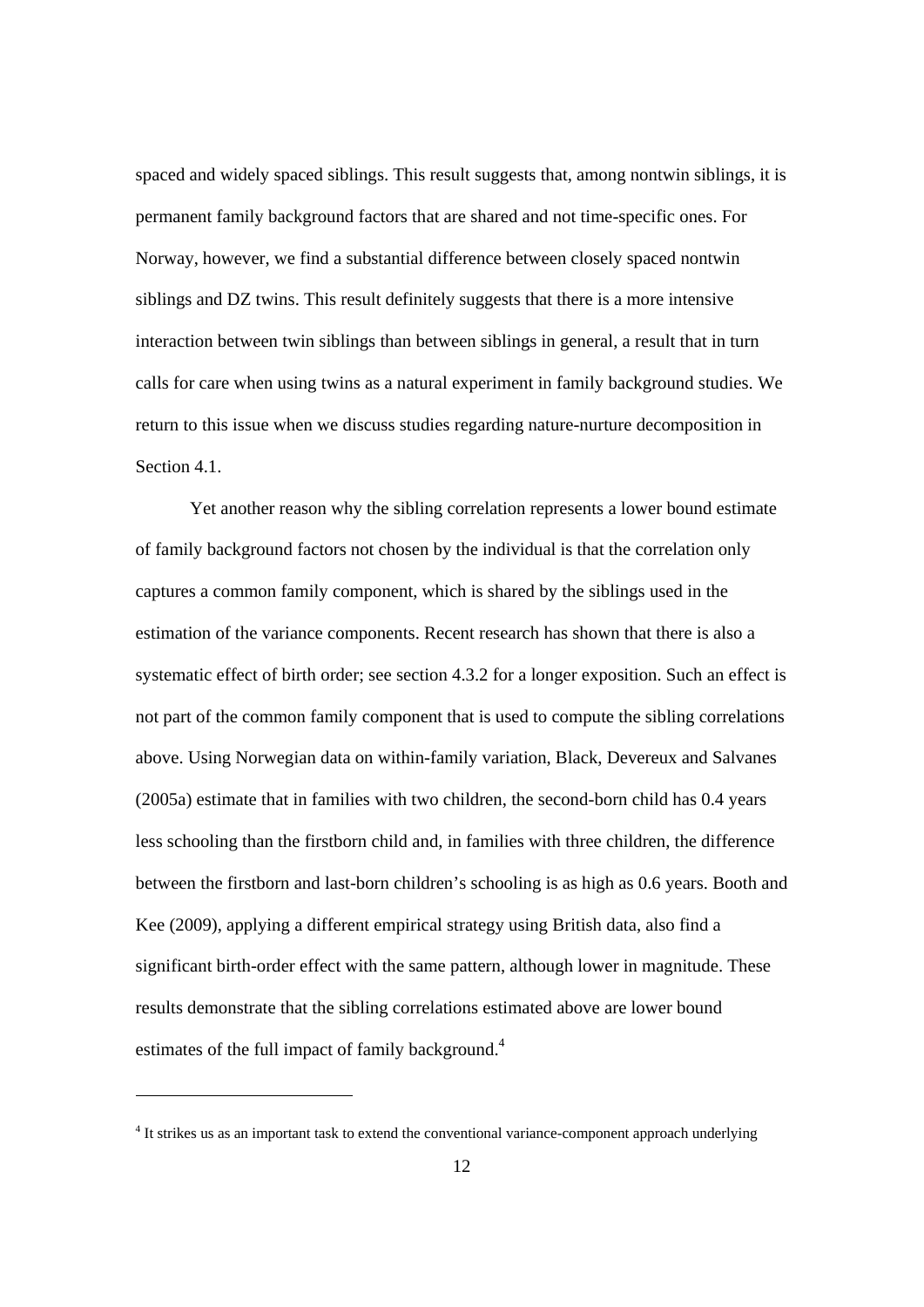Next, we turn to intergenerational correlations in years of schooling. To show that a sibling correlation is a broader measure of the importance of family and community background, we start by showing the formal relationship between a sibling and an intergenerational correlation. Because the individual component in equation (1) is orthogonal to the family component, only the latter component can be related to parental education. Let this relationship be:

$$
a_i = \beta S_i^p + z_i, \tag{4}
$$

where  $S_i^p$  is parental years of schooling in family *i*, and  $z_i$  denotes family factors that are orthogonal to parental years of schooling. Inserting (4) into (1), we obtain:

$$
S_{ij} = \beta S_i^p + e_{ij},\tag{5}
$$

where  $e_{ij} = z_i + b_{ij}$ ,  $Cov(S_i^p, e_{ij}) = 0$  and  $\beta$  is the intergenerational regression coefficient. In the case where we standardize years of schooling in both generations, β is also the intergenerational correlation coefficient. From (4), we have:

$$
\sigma_a^2 = \beta^2 \sigma_{S^p}^2 + \sigma_z^2. \tag{6}
$$

Dividing through by  $\sigma_s^2$ , we obtain:

-

estimates of sibling correlations to incorporate the role of birth-order effects.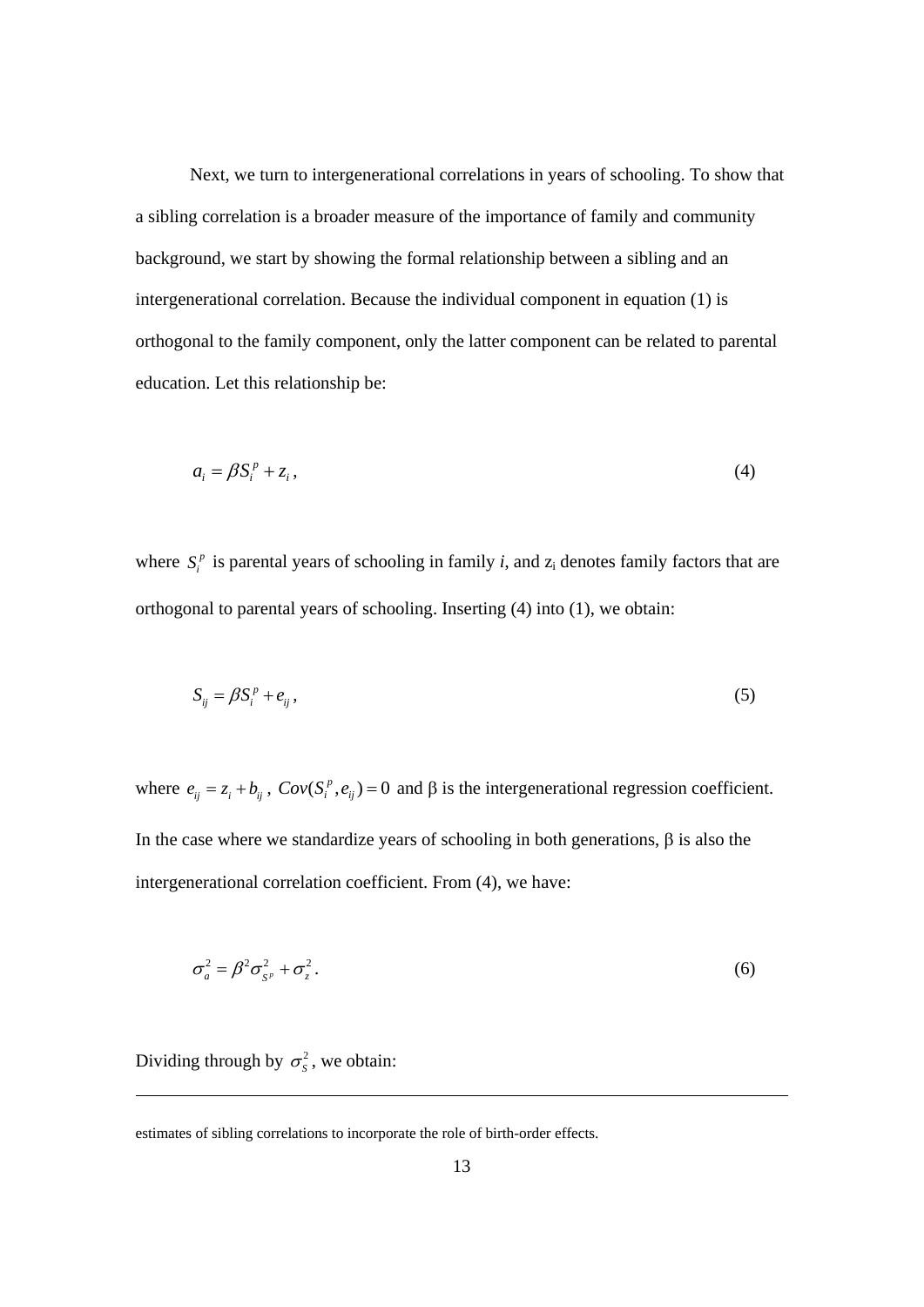$$
\frac{\sigma_a^2}{\sigma_s^2} = \beta^2 \cdot \frac{\sigma_s^2}{\sigma_s^2} + \frac{\sigma_z^2}{\sigma_s^2} = \rho_{SB} = \rho_{IG}^2 + \frac{\sigma_z^2}{\sigma_s^2}.
$$
\n(7)

Thus, we find that the sibling correlation is a broader measure of the impact of family background than (the squared) intergenerational correlation because the sibling correlation also captures factors that are unrelated to parental schooling.

We now turn to Table 3, which contains a set of intergenerational correlations for different countries. We see that these are in the range from 0.30 (Denmark) to 0.46 (US). Obviously, the square of these numbers gives us the share of variance that is explained statistically by parental schooling. Then, we obtain a range from 0.09 to 0.21. Thus, factors that are not even correlated with parental schooling dominate among the factors shared by siblings.

It would also be constructive to know whether the factors contributing to the high sibling correlations are to be found initially within the family or in the characteristics of the neighborhood where the children have grown up. Studies using an original approach by Solon, Page and Duncan (2000) indicate that the family is the most important factor. The approach is as follows. First, use data that identify whether individuals grew up in the same close neighborhood without belonging to the same family. Second, estimate a variance-component model with one component for the neighborhood and one orthogonal component for the individual. These variance components also define a correlation among persons growing up in the same neighborhood. The neighborhood component will capture not only pure neighborhood effects but also the effects of the family. Because there is presumably a tendency for advantaged families to live in advantaged neighborhoods, the neighborhood component will be an upwardly biased estimate of true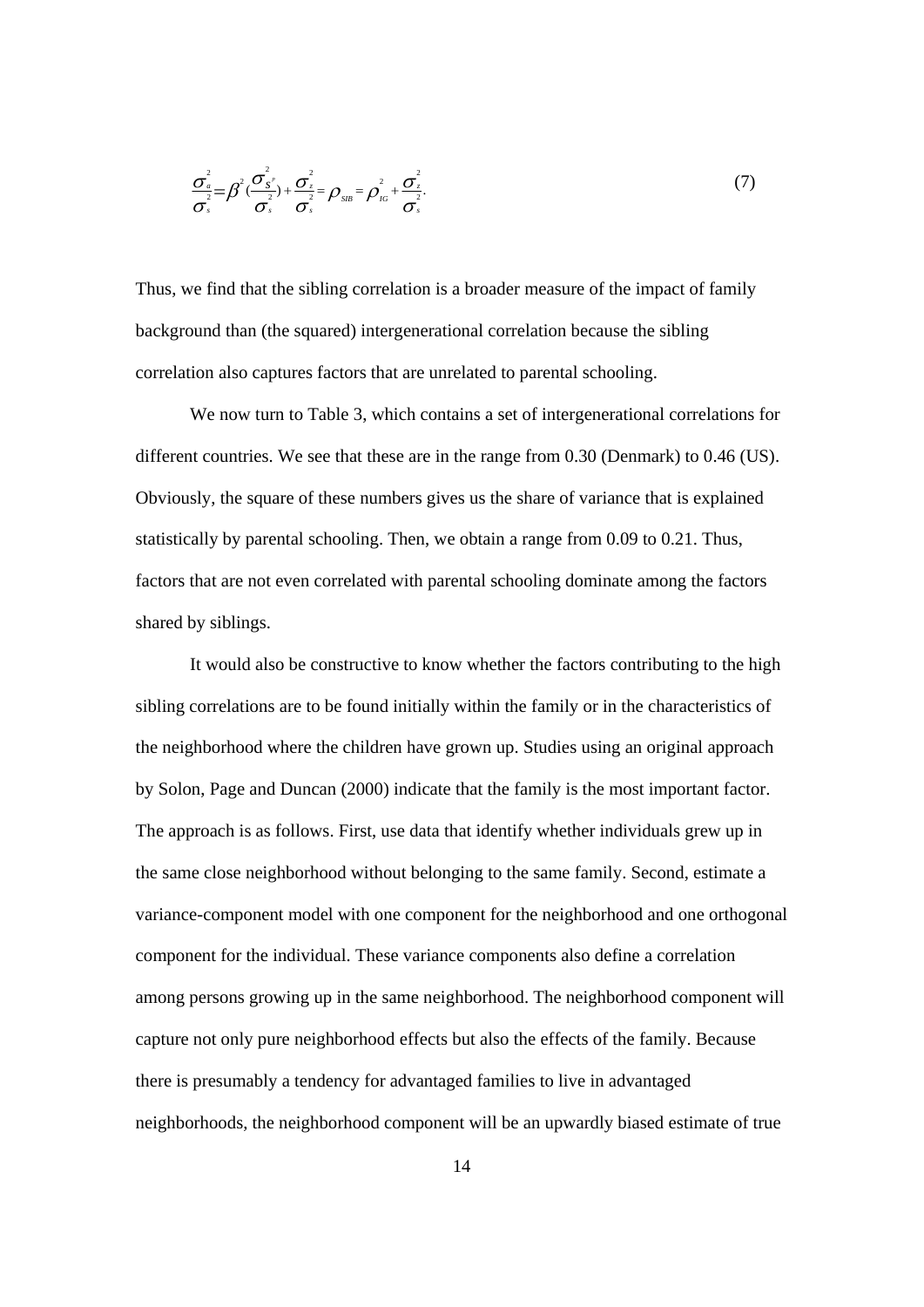neighborhood effects. Thus, the neighborhood correlation is also an upward bounded estimate of a pure neighborhood correlation. If such an upper bound on the relative importance of neighborhood effects is low compared with a corresponding sibling correlation, one can infer that family factors are more important than neighborhood factors for observed sibling similarities.

In Table 4, we report results from three studies using this approach, for the US, Norway and Sweden. All three studies reveal the same pattern, namely that the upwardly biased neighborhood correlations are very low compared with the corresponding sibling correlation. The relatively largest neighborhood correlation is reported for the US, where it amounts to around 30% of the sibling correlation.

Three broad conclusions result from this section. First, something in the family background has sizable effects on final education. Factors shared by siblings account for at least 40% to 60% of the overall variation in years of schooling. This range is probably a lower bound estimate because siblings share only 50% of their genes with each other, but each individual obtains all of his or her genes from his or her parents. Further, differential effects, such as birth-order effects, are not taken into account by the sibling correlation approach. Such differential effects are obviously part of family background and not chosen by the individual. Second, parental years of schooling account for only a minor part of the factors that siblings share. Indeed, more than half of the factors that siblings share are not even correlated with parental years of schooling. Third, neighborhood effects account for, at most, around a third of the factors that siblings share. This shows that we should initially look for family rather than neighborhood factors to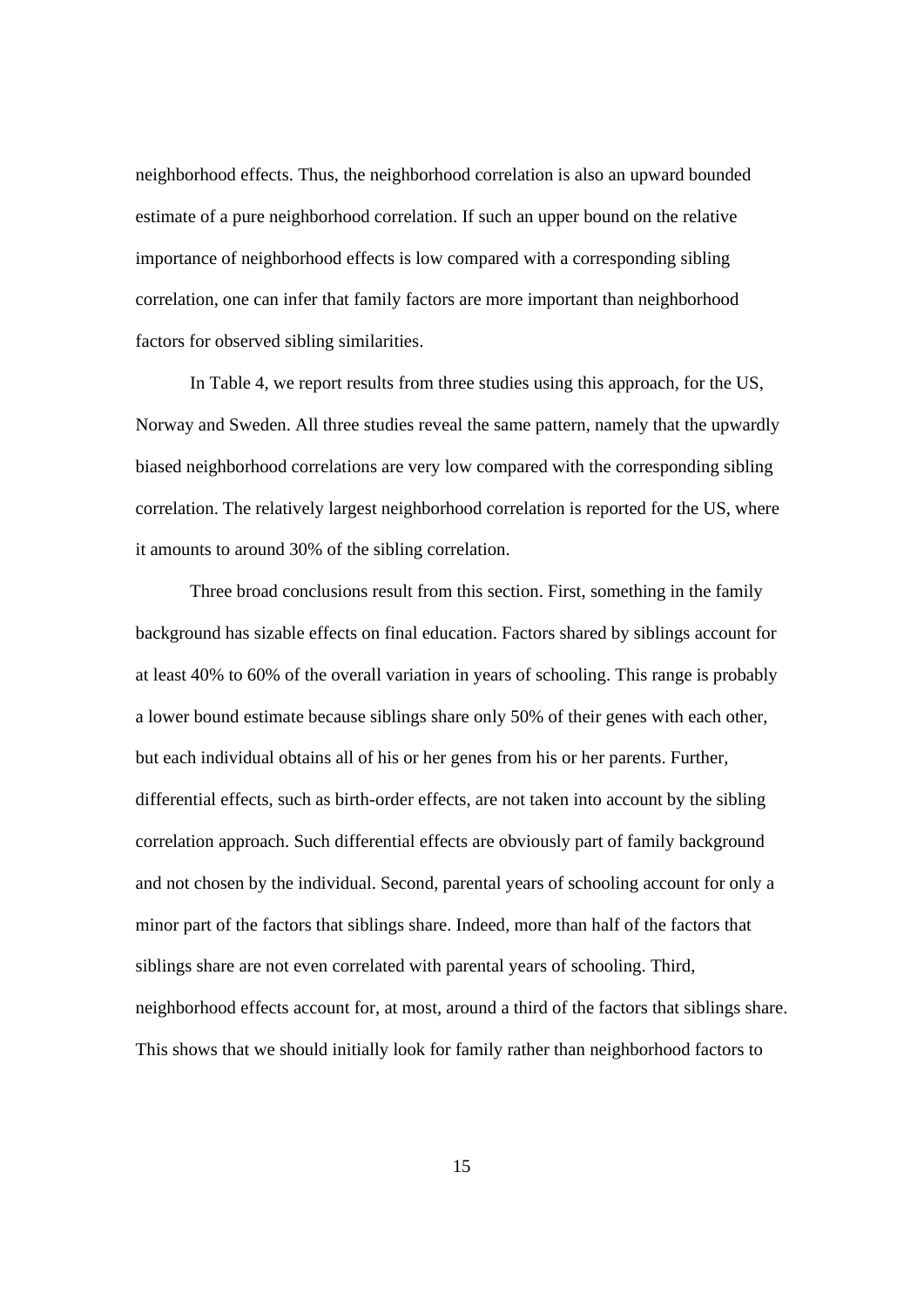explore in more detail what are the most important factors that siblings share. From now on, we turn our focus to such family factors.

#### **3. Theory: a taxonomy of effects**

The economic literature on intergenerational transmission has emphasized the importance of family background for children's educational outcomes. In addition, as we have seen from Table 3, the raw intergenerational correlation in education between parents and children in most countries is high, with correlations varying between 0.30 and 0.50. The intergenerational persistence is also high for other outcomes and traits such as income, cognitive ability, being on welfare, etc. What are the main reasons or mechanisms for this persistence in educational and other outcomes across generations?

To identify the main mechanisms for intergenerational transmission and assist in structuring further discussion in this chapter, we sketch a model inspired by Becker and Tomes (1986). However, first, let us briefly review the main channels for transmission in a more descriptive way. The educational choices of children may be conditioned by several factors that may generate intergenerational correlations in education and therefore influence the overall intergenerational correlation in education:

- 1) Parents' educational choices may directly affect their children's choice to enter and complete higher education; parents' human capital raises the marginal productivity of children's education.
- 2) Parents may pass on unobserved genetic cognitive abilities along with other genetic traits.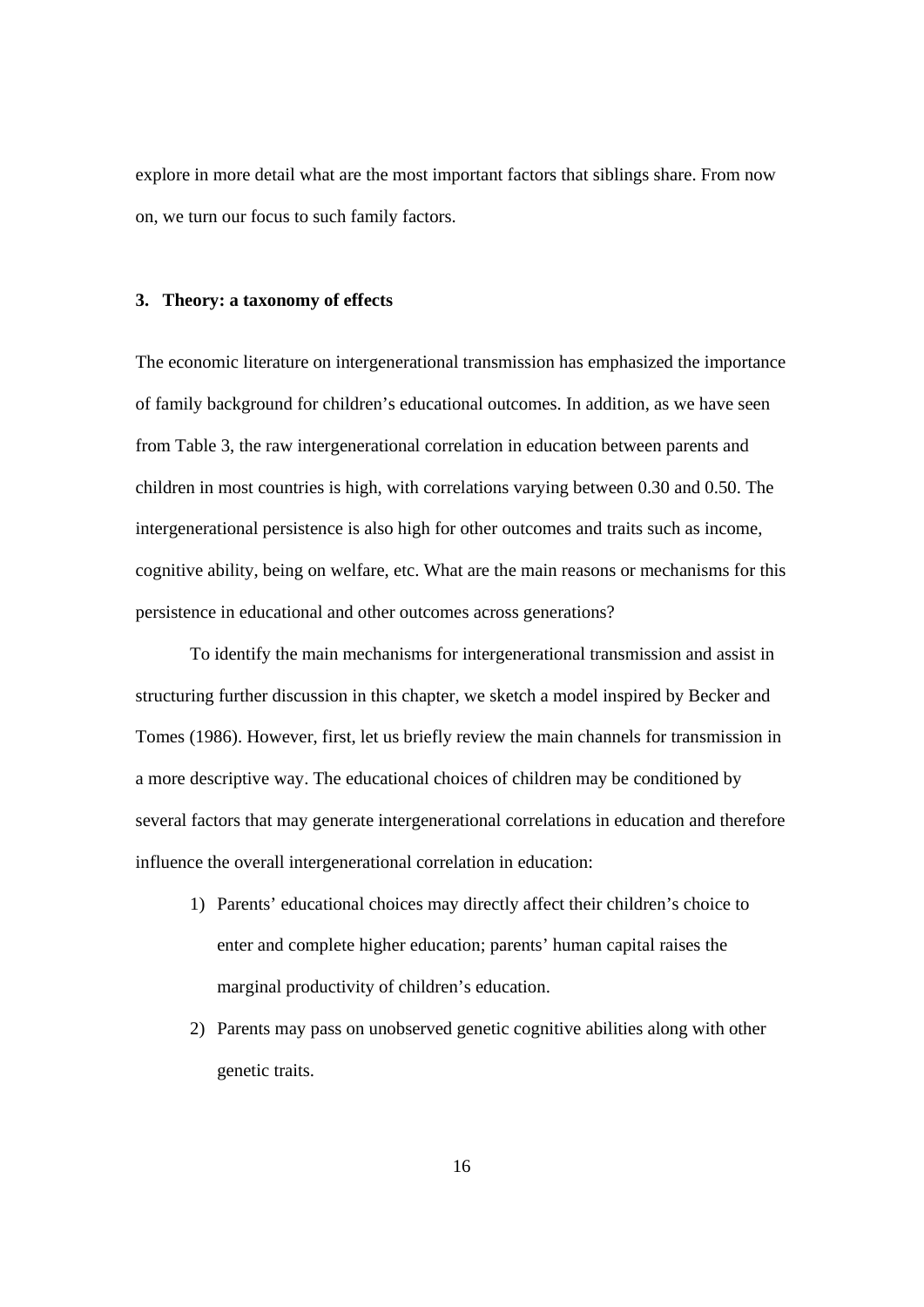- 3) Families' cultural backgrounds, including unobserved factors such as risk preferences, time preferences, and parenting skills, may affect children's choices.
- 4) Endowments, such as wealth or financial resources in general, may be passed on and give rise to transfers or borrowing constraints.
- 5) Public resources and more general public investments may directly affect or interact with parents' education and choices.

These are all broad mechanisms that have different implications for economic policies. Some of these channels can be affected by economic policies, whereas others cannot, and much emphasis has been placed on this distinction lately. The economics literature focuses on the role of parental education as the causal effect; thus, the role of human capital investments is central. However, if the correlation in education across generations is driven by a difference in inherited cognitive abilities, there is less room for economic policies, such as investments in expanding the education system. On the other hand, health policies targeting children at an early stage may be a promising approach to eliminating factors generated by genetics. Yet again, if financial constraints are the obstacle preventing children from poor economic or cultural backgrounds from reaping the economic and nonpecuniary gains from education, then subsidies to attend university or even easier access to high school and university will weaken the intergenerational transmission of education.

A small sketch of a model in line with Becker and Tomes (1986), Caucutt and Lochner (2008), Checchi (2006, ch. 7) and Lochner (2009) will be helpful in identifying more carefully these different channels of persistence. The starting point is an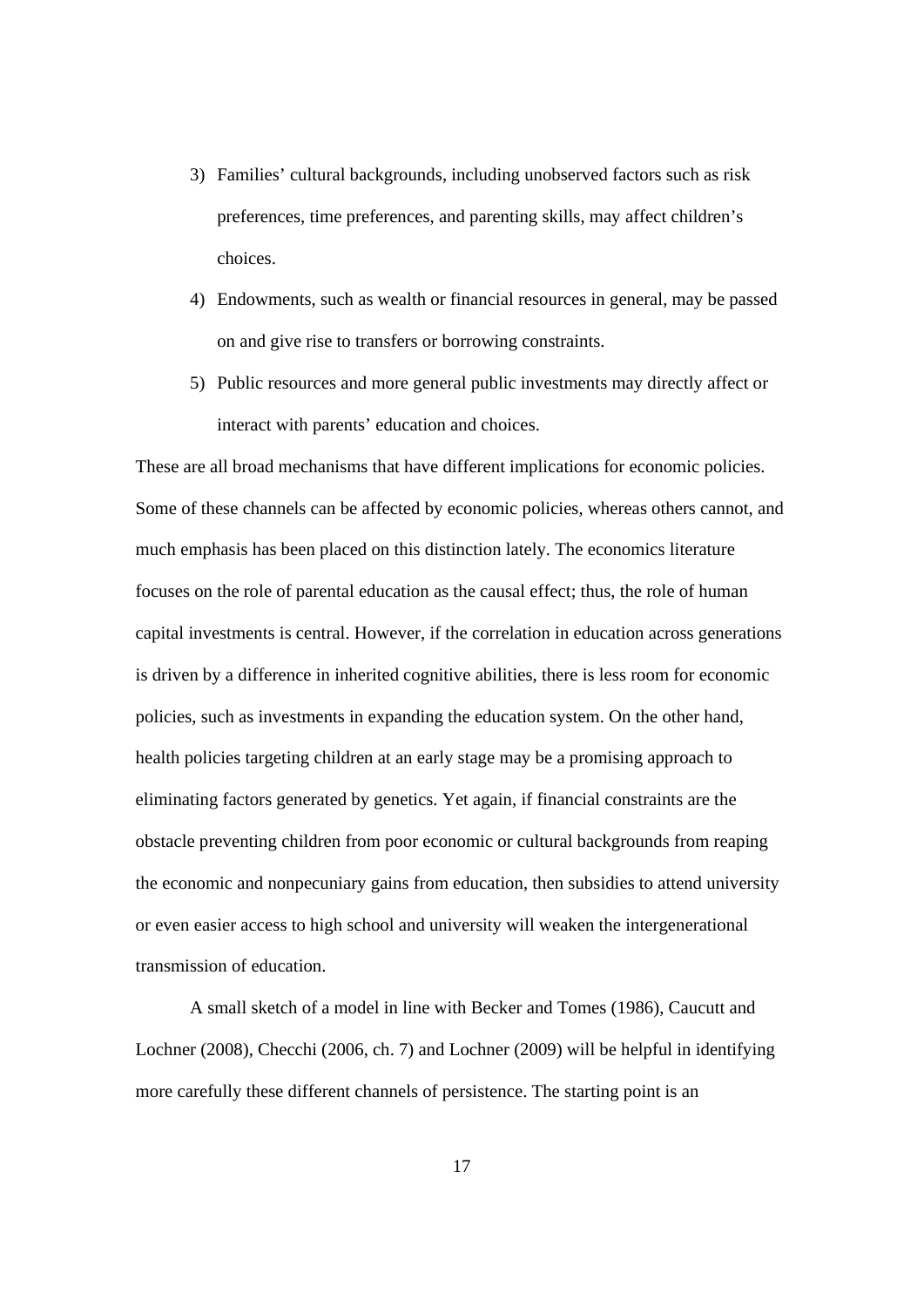overlapping-generations model, where parents are interested in developing their own current consumption and their offspring's human capital by investing in their schooling. In addition, parents may borrow or save in the form of debts or bequests for their children. Thus, parents may transfer resources to the next generation through bequests. In line with the informal discussion of mechanisms for transmission of schooling over generations, let the production function for a child's human capital,  $H^c$ , be:

$$
H^c = f(H^p, A^c, S^c),\tag{8}
$$

where  $H^p$  is parental human capital,  $A^c$  is the child's ability endowment that the child is born with and  $S^c$  is the years of schooling. It is important to note that we assume that the abilities of parents and children are correlated, and that parents' human capital and the child's ability both increase the productivity of going to school:

$$
\frac{\partial^2 f}{\partial S^c \partial H^p} \ge 0; \frac{\partial^2 f}{\partial S^c \partial A^c} \ge 0. \tag{9}
$$

Given these assumptions about the interaction effects in the offspring's human capital production, the implications for parental investments are as follows: 1) given investment at any level, a child produces more human capital if his or her parents' schooling is higher or the child's ability is higher; and 2) more able children with more educated parents invest more in schooling. Hence, this assumes that parents' education has a direct effect on their children's productivity of investing and thus on how much children invest in human capital. For instance, expanding the parents' education levels through education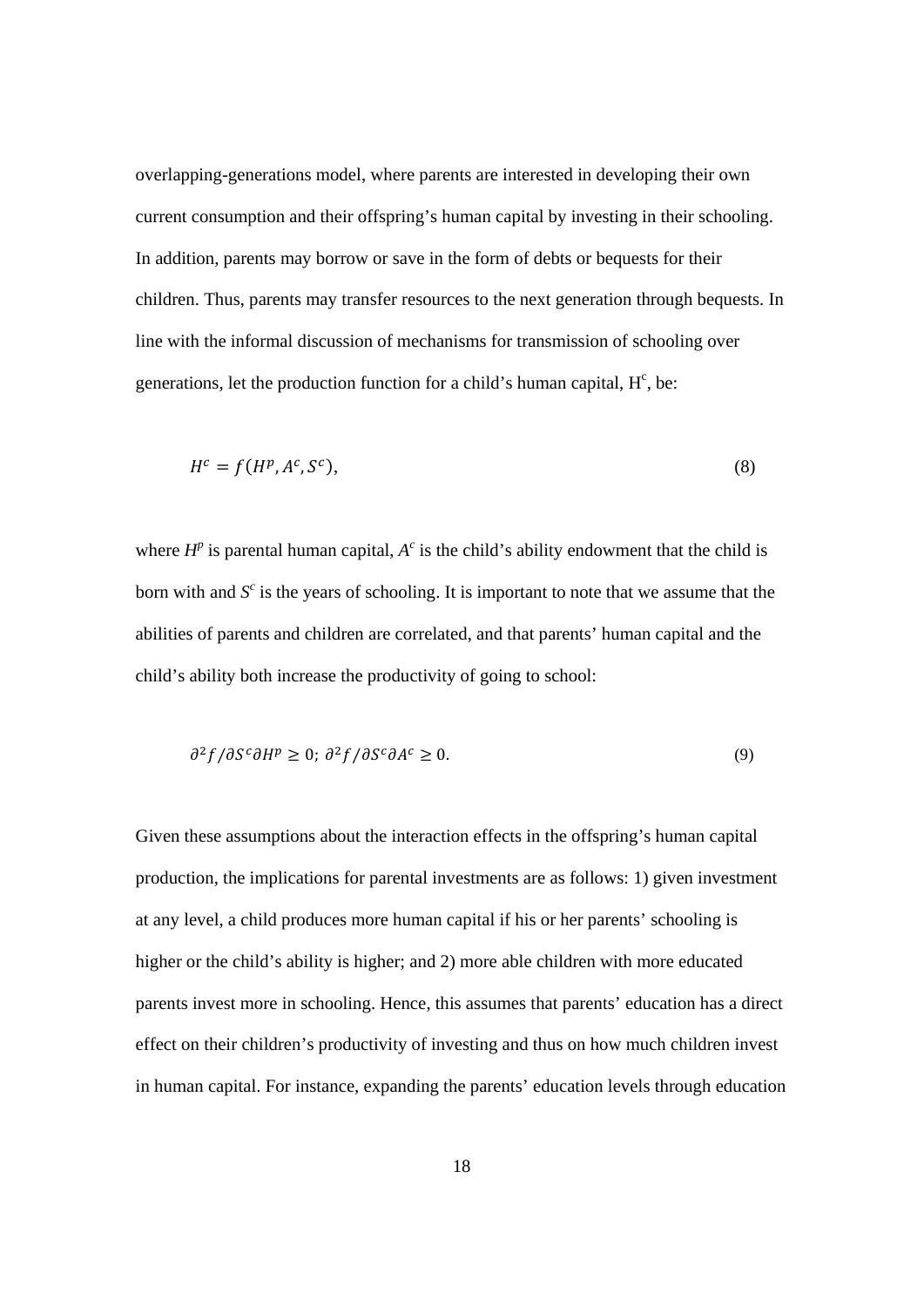reforms will have a spillover effect on their children's education levels. Note that Becker and Tomes (1986) assume that  $df/dH^p = 0$ .

The optimization problem, where parents allocate resources to their current consumption,  $C^p$ , and to their offspring's utility in terms of investments in human capital and bequests  $(W^c)$ , is as follows:

$$
\frac{\text{MAX}}{\text{WP}, \text{H}^c} = [U(C^p) + \alpha V(H^c, W^c)] \text{ s. t.}
$$
\n
$$
(10)
$$
\n
$$
W^c = (1+r)(W^p + H^p - C^p - \gamma S^c) \ge -\bar{X}
$$
\n
$$
H^c = f(H^c, A^c, S^c).
$$

The optimal solution for an unconstrained family is to invest in the offspring's schooling up to the point where the marginal value of the investment is equalized across generations. Where parents are not constrained by—and children's human capital investment does not depend on—parental wealth or earnings, there are two reasons or mechanisms for a positive correlation in schooling across generations:

- 1) abilities are correlated across generations and they raise schooling for both parents and children; and
- 2) parents' human capital has a direct effect on their children's schooling because it directly affects how productive the children are in terms of schooling.

Translated to the nature–nurture framework, the first channel is very mechanical and the talent in this sense comes from nature. In the Becker and Tomes (1986) model, this is the only mechanism. Because we allow for a direct effect of parents' human capital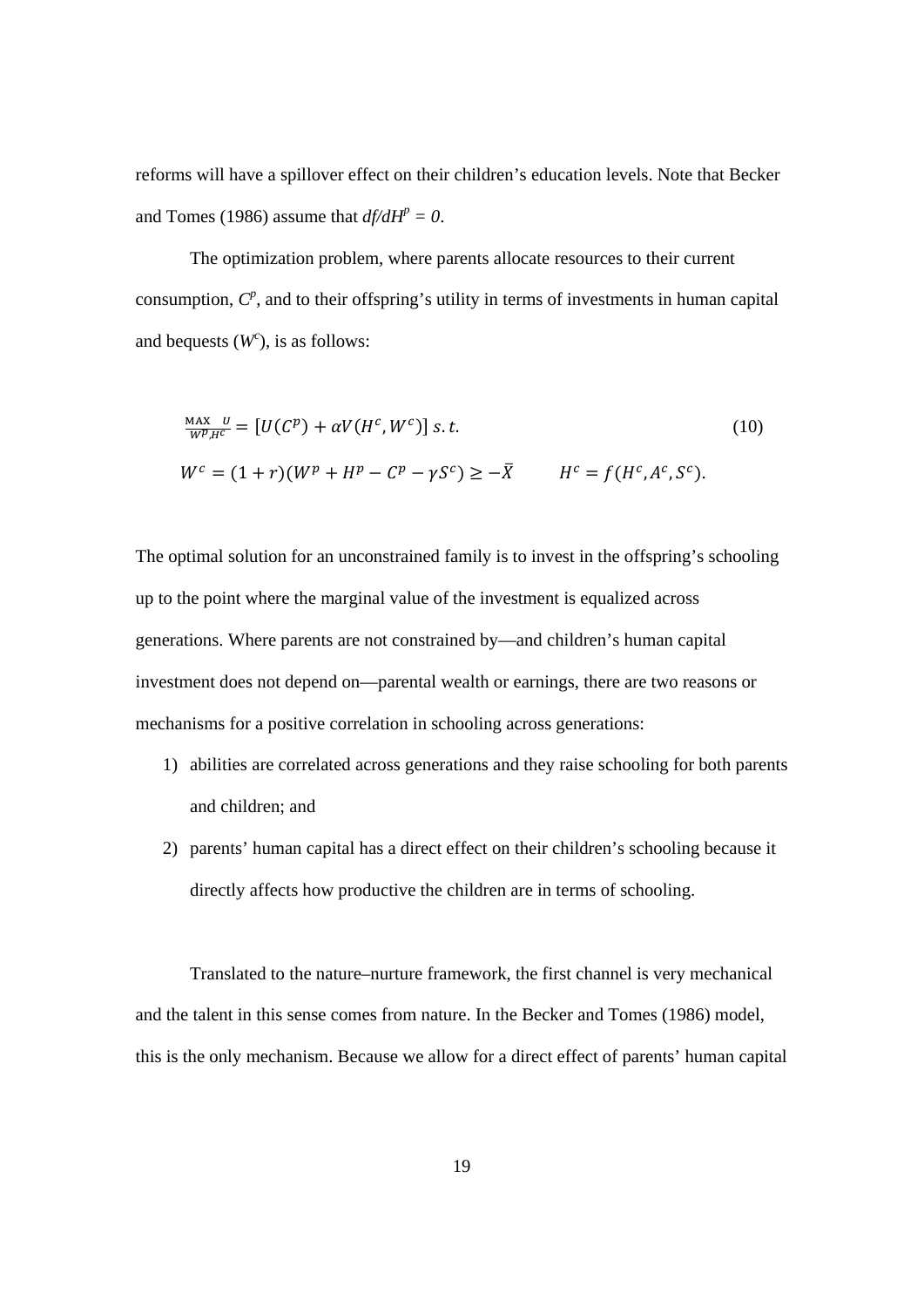on the offspring's productivity in schooling, there is also another route for parental influence on the next generation's schooling.

Allowing for budget constraints, parents have to trade off their own consumption against investment in their children's consumption (Becker and Tomes, 1986). In this case, the wealth-constrained families—which are correlated with the low-education parents—may underinvest in their children's education. This implies that bright children from a poor, low-education background will invest too little in schooling. Families that are not wealth constrained will not underinvest. This therefore is a third channel for an observed intergenerational persistence in education, driven by the persistence among the low-education and low-income group.

A question that is connected to the effect of budget-constrained parents and that has been the focus of recent research is *how* parents are budget constrained. Is it the case that parents cannot afford to send their children to university because of budget limitations, or is it the case that children from low-income and -education families are not well prepared to attend university because of budget constraints impacting upon them much earlier than when they apply for university? This question is connected to the more general question of the timing of parents' investment in their children and has been the focus of many recent studies both theoretically and in empirical research (Cunha, Heckman, Lochner and Masterov, 2007; Cunha and Heckman, 2007). Therefore, not only parental investment *per se* but also the timing of investment is a channel for intergenerational persistence in education patterns.

As mentioned, other channels provide possible explanations for the observed intergenerational correlation. As we argued in Section 2, the sibling correlations are large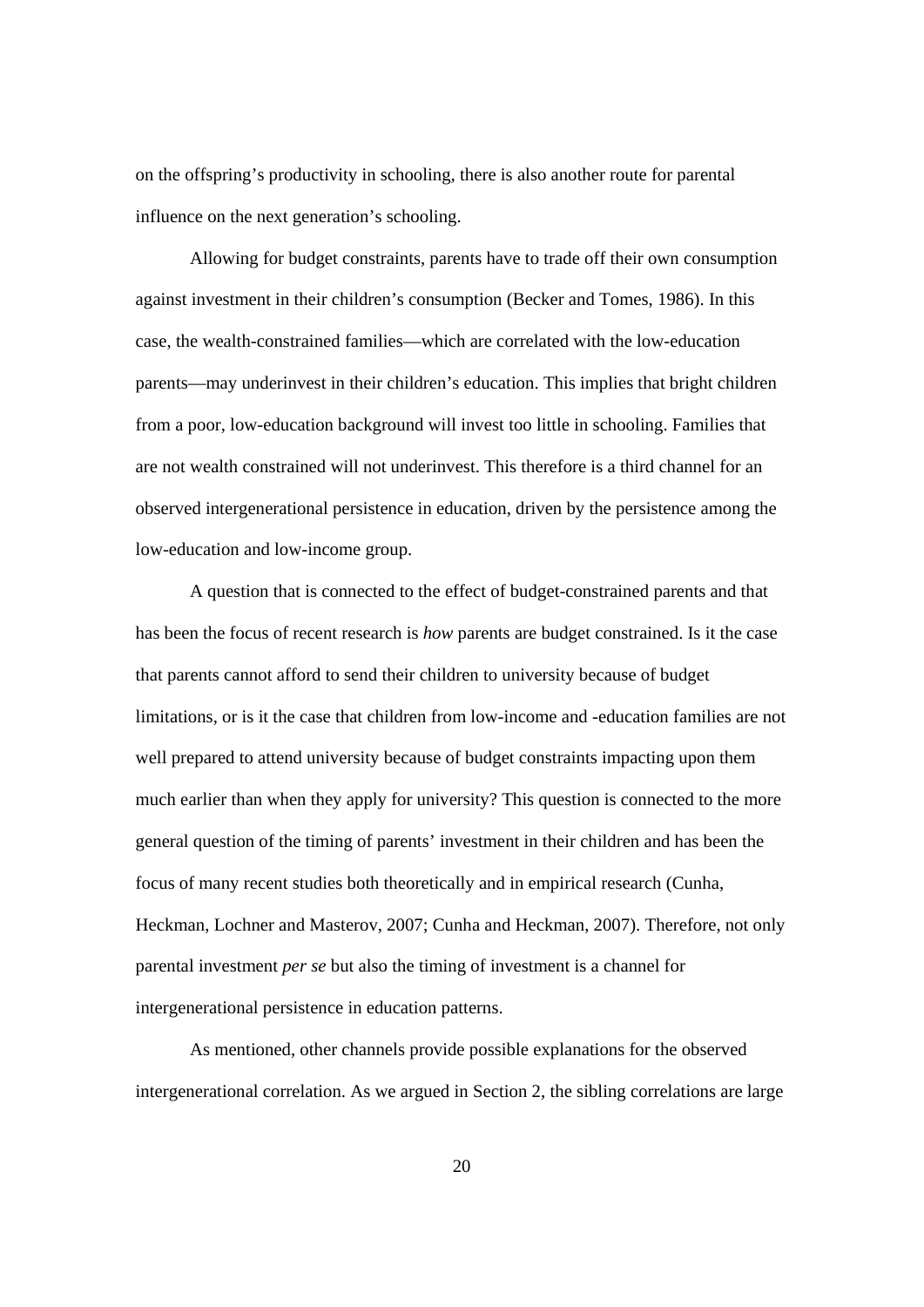and intergenerational correlation is only a fraction of the total effect of family background. One important part of interhousehold differences could be preferences for patience and risk aversion, which also affect schooling decisions for both parents and children (see Becker and Mulligan, 1997).

Further, a broader set of cultural influences on parents may be important and may be transferred to children. For instance, the fact that parents with higher education may be more aware of the value of the pecuniary and nonpecuniary advantages of education may mean that they put more pressure on their children to achieve more, or that they simply provide this necessary information to their children. Another example is that parenting skills more broadly that are obviously not genetic may be inherited within families across generations. A third example is that more educated parents are more aware of quality differences in primary and secondary schools, and may be more informed when choosing an area in which to live. This choice obviously is also influenced by parental economic resources. This type of selection of residential areas that are correlated with school quality, and the impact on whom the families interact with as peers, may lead to segregation, which may provide advantages in preparing children for schooling later. This type of preference, as well as skills preferences, may be correlated with the parents' education; of course, these preferences may in fact be influenced directly by education, but they may also be quite independent of education.

There may of course also be direct and indirect effects of public policy on the intergenerational relationship in education. In connection to the present model, in relation to budget constraints, parents will be affected both by the costs of schooling and by its benefits when deciding how much to invest in their children's education. Policies to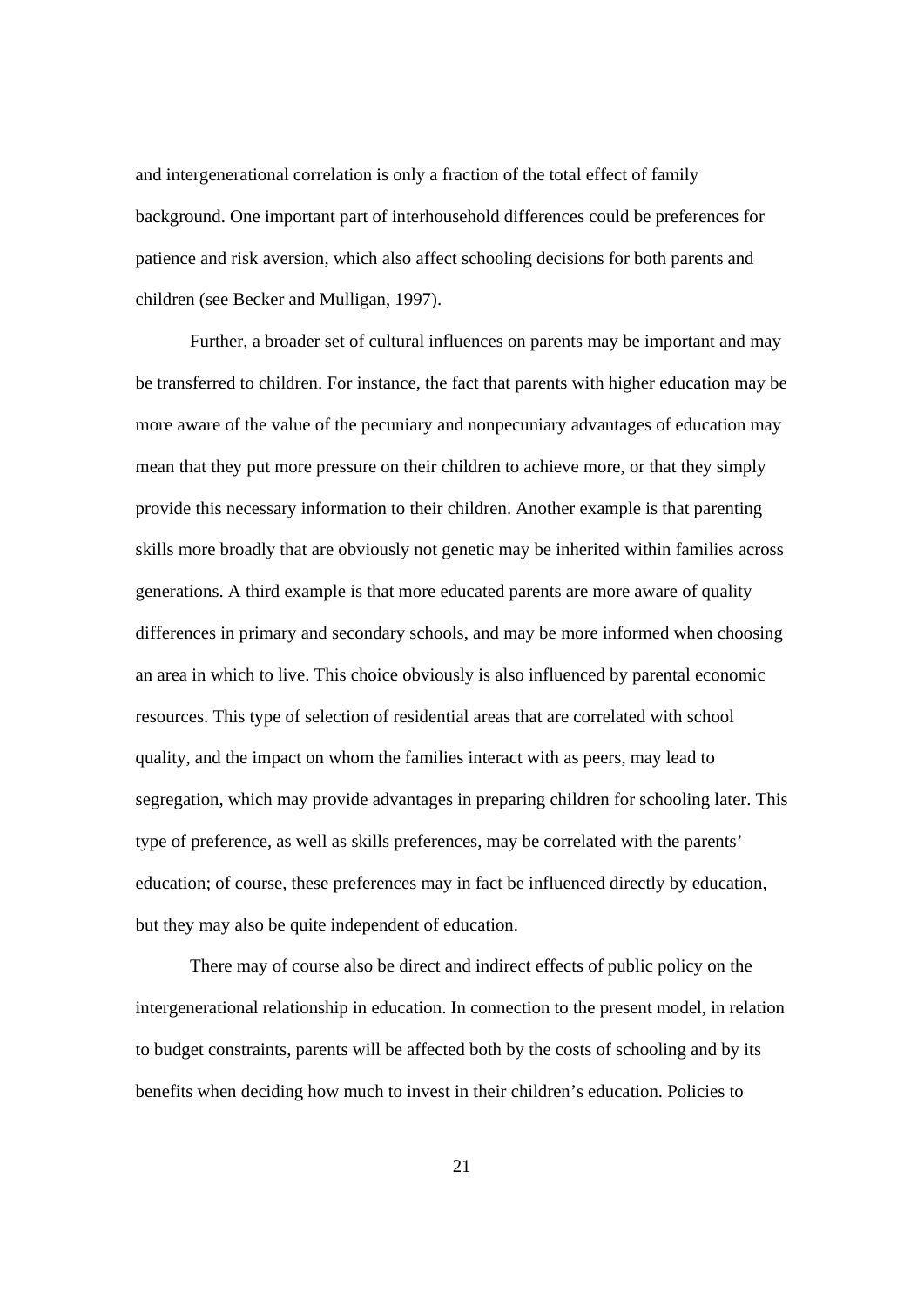lower the costs for university entry, for instance—which, in many countries, is a decision within the realm of local or central governments—affect the intergenerational persistence because lower entry costs increase the probability of attending higher education. Another route by which public policy can affect the intergenerational persistence in education is through the interplay with educational choices. For instance, if more educated parents are better informed about the benefits and quality of education, and there exist different tracks or different qualities of universities, policies towards strengthening (weakening) tracking would increase (decrease) educational persistence. It is not only education policies *per se* that are relevant. For instance, because the timing of parental investment seems to be very important, policies connected to families are also relevant, such as preschool programs, maternity leave and other early invention policies such as "the no child left behind" program in the US. Clearly, these types of programs have the potential to prepare children better for their later educational choices, depending on the alternatives they have available. In addition, different effects are expected depending on the age of the child and on whether he or she stays at home with his or her parents or attends day care during the preschool period.

In sum, a person's educational choices depend in general on his or her unobserved abilities or talent, the parents' abilities and education, the family cultural background and preferences, family financial resources and public resources. Most of these factors exhibit intertemporal and intergenerational persistence and many of them are interrelated. A simple (and linear) version of the following equation is often used when estimating intergenerational transmission of education: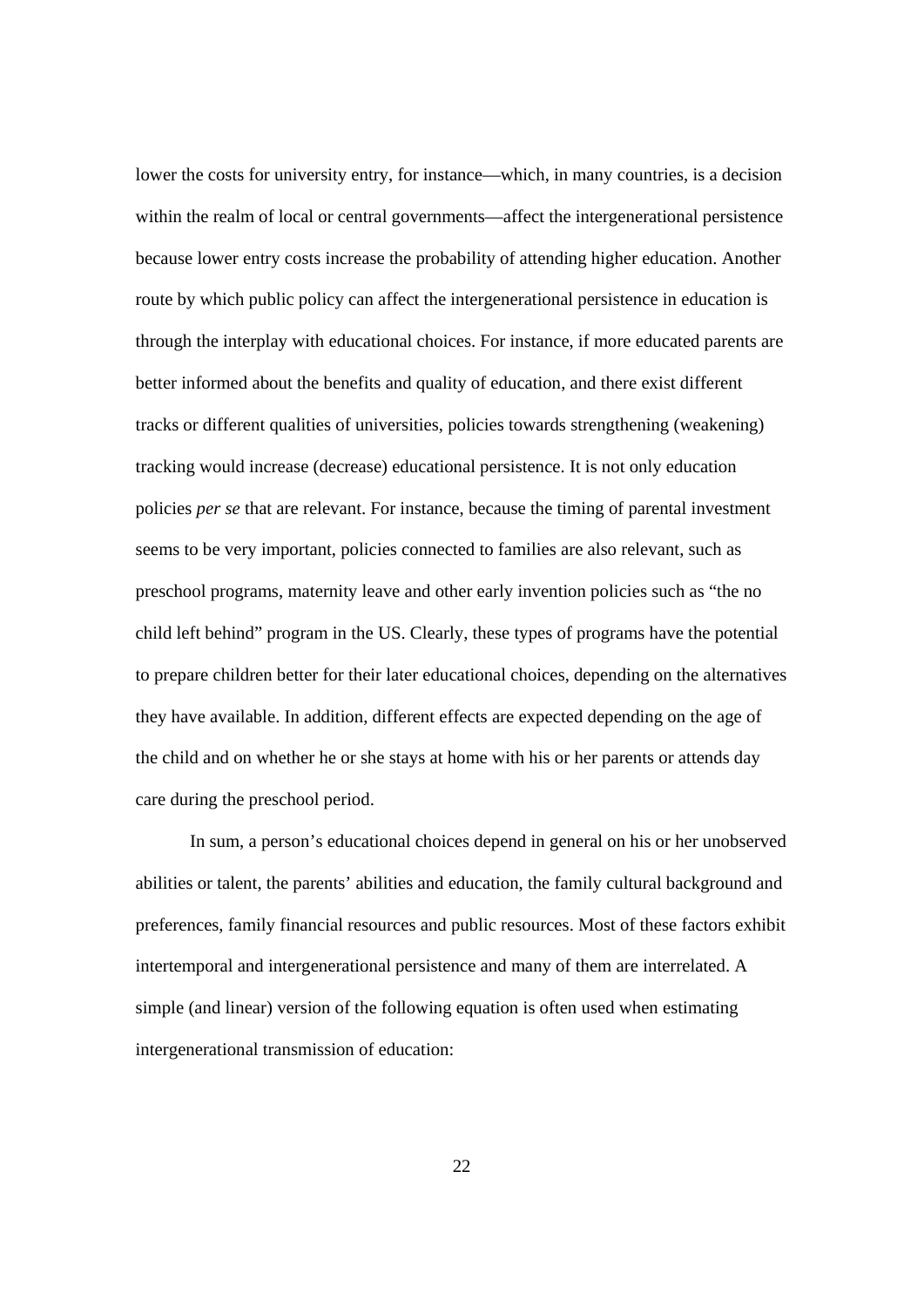$$
S^c = f(S^m, S^f, A^p, f^p, X^p), \qquad (11)
$$

where a child's education,  $S<sup>c</sup>$ , depends on both the mother's and the father's education,  $S<sup>m</sup>$  and  $S<sup>f</sup>$ , respectively, parent's unobserved ability inherited by the child,  $A<sup>c</sup>$ , unobserved ability, parental child rearing skills as well as on unobserved preferences for risk and time,  $f^p$ , as well as parental observed resources such as wealth and income,  $X^p$ . Public policies in terms of all types of preschool and school policies that alter the relative costs of education also influence educational choices.

To a large extent, the factors that influence a person's educational choice, and thus the persistence of education across generations, will determine the structure of the rest of this chapter. We start by discussing more directly how nature and nurture affect a child's educational choices, and then provide an overview of the empirical literature from which a linear version of the child's educational choice function is estimated.

#### **4. How the family affects the child**

#### *4.1. Nature and nurture*

Parents obviously influence their children's school performance by transferring their genes to the children, but they also influence them directly them, via, for example, their parenting practices and the type of schools to which they send their children. It is common to talk about "nature" (genetic) and "nurture" (environmental transmission) as two broad categories of transmission mechanisms. Statements about the relative importance of nature and nurture are common in everyday discussions and there is a stream of research reports with such results. Although there are skeptics who doubt that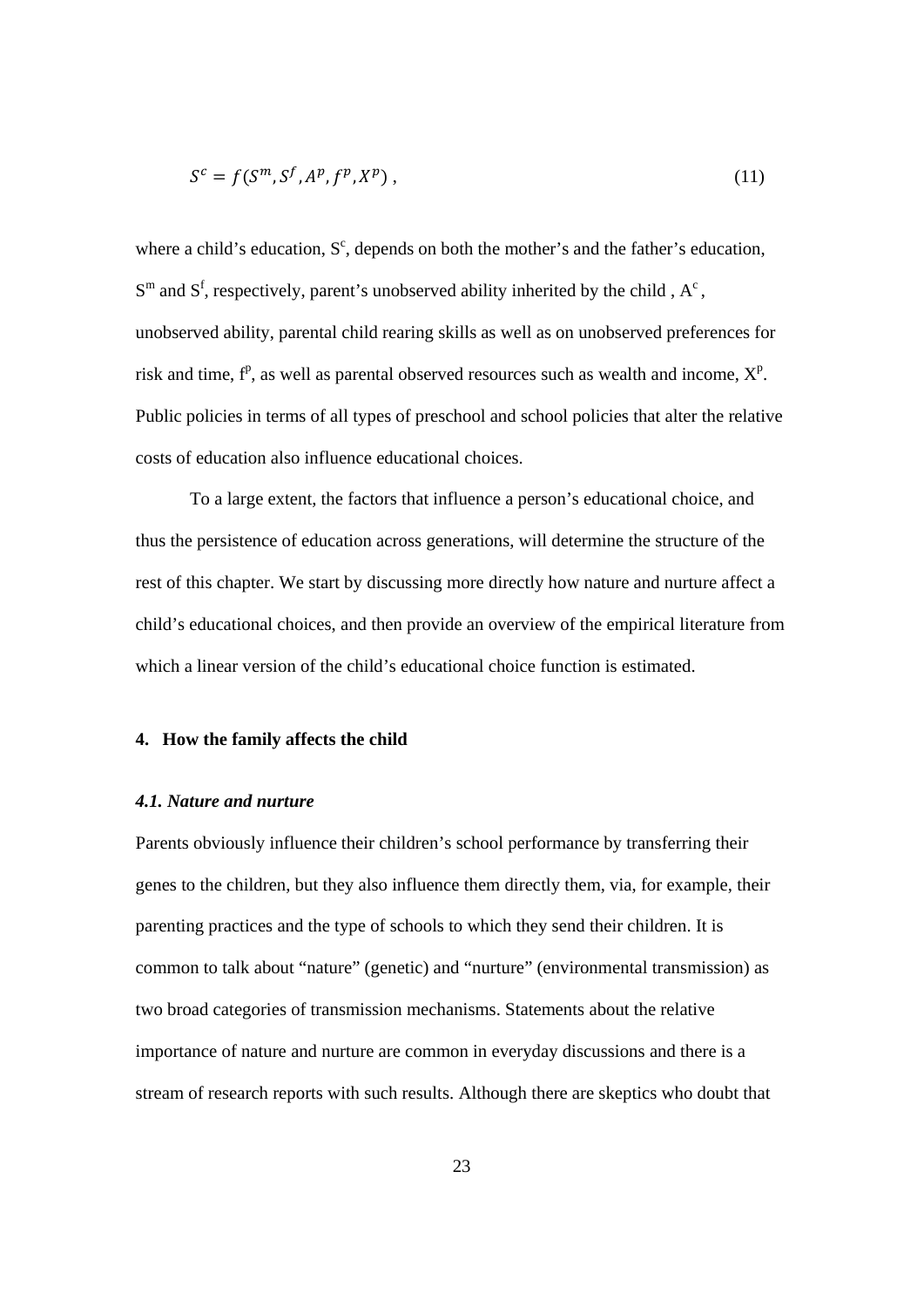there is much to learn from such decompositions, there seems to be a perennial interest in learning about the relative importance of transmission via nature and nurture in outcomes such as educational attainment.<sup>5</sup>

One research approach, which has its roots in quantitative genetics, uses correlations among relatives with different genetic and environmental connectedness to infer the relative importance of nature and nurture for the outcome of interest. In this section, we first describe this approach and report some of the results concerning schooling. We then continue with results from a more recent regression-based approach that has become increasingly popular in the social sciences.

Consider the following very simple model of educational attainment:

$$
S = gG + eE + uU \tag{12}
$$

where S denotes years of schooling, G denotes genetic factors, E denotes environmental factors that are shared between siblings, U denotes individual factors not shared by siblings and thus not correlated with either G or E, and g, e and u are the corresponding factor loadings. This model is very simple with its additive structure that rules out causal interaction effects between G and E. If we add the even stronger assumption that G and E are uncorrelated, we obtain the much-discussed decomposition of the variation in S into nature and nurture components. This decomposition is more transparent when S, G, E and U are all standardized to have a mean of zero and a variance of one. Then, we obtain:

 $<sup>5</sup>$  Goldberger (1979) offers a well-known and strong critique of the nature–nurture decomposition.</sup>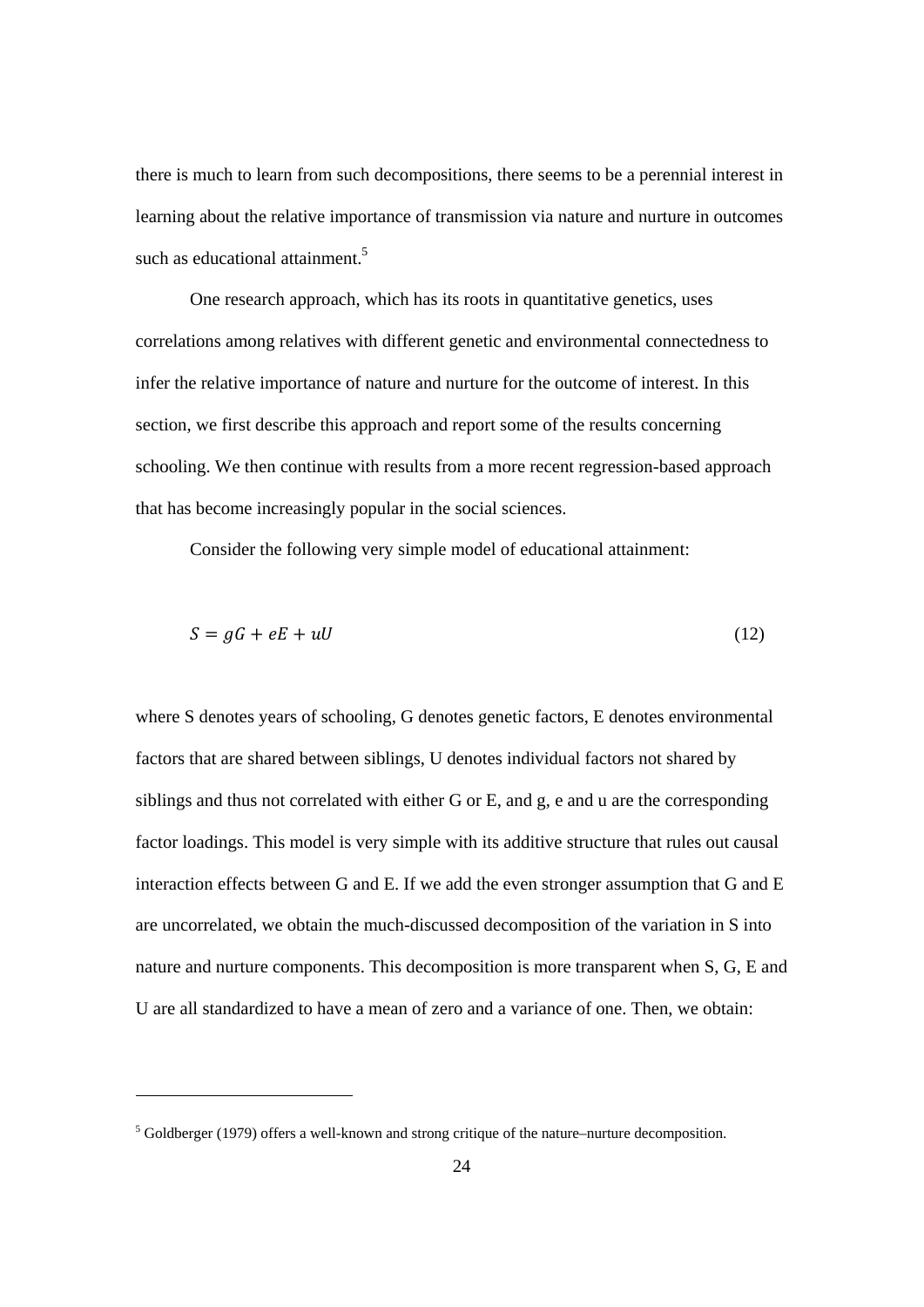$$
var(S) = 1 = g^2 + e^2 + u^2 \tag{13}
$$

With information about the schooling correlation among certain family members, it is possible to infer the components of equation (2). For example, the correlation between MZ twins, who have the same genes and are likely to share as many environmental factors as any siblings, gives us  $g^2 + e^2$ , because for them *Corr* (*G,G'*) = *Corr* (*E, E'*) = *1*. For DZ twins, we can follow common genetic models and assume that half of their genes are shared, so *Corr*  $(G, G') = 0.5$ , and that their environmental influences are fully shared, giving us *Corr* (*E, E')* = 1, and thus *Corr* (*S, S')* =  $0.5g^2 + e^2$ . These two sibling correlations therefore identify  $g^2$  and  $e^2$ . A model that uses these strong assumptions is the prototypical model in much research on the influence of nature and nurture. As a matter of fact, we can now use the MZ and DZ correlations in Tables 1 and 2 to illustrate this approach. The Australian MZ and DZ estimates imply that  $g^2 = 0.60$ ,  $e^2 = 0.10$  and  $u^2 = 0.30$ , whereas the Swedish estimates imply that  $g^2 = 0.42$ ,  $e^2 = 0.34$  and  $u^2 = 0.24$ .

With the same assumptions, it would be possible to identify these same components by using information on correlations among full (nontwin) siblings and half siblings who have been reared together. For full siblings, we have *Corr* (*S*, *S*') =  $0.5g<sup>2</sup>$  +  $e^2$ , and for half siblings reared together, we have *Corr (S, S')* =  $0.25g^2 + e^2$ .

In addition, it is possible to estimate  $g^2$  separately from a correlation between identical twins who have been reared in different environments if we are willing to assume that these environments are independent and that the twin siblings were separated immediately after birth.<sup>6</sup> Such twin pairs are very rare. Even with a reasonable sample,

 $<sup>6</sup>$  Indeed, the concepts prebirth and postbirth are more appropriate because, in these studies, there is no way</sup>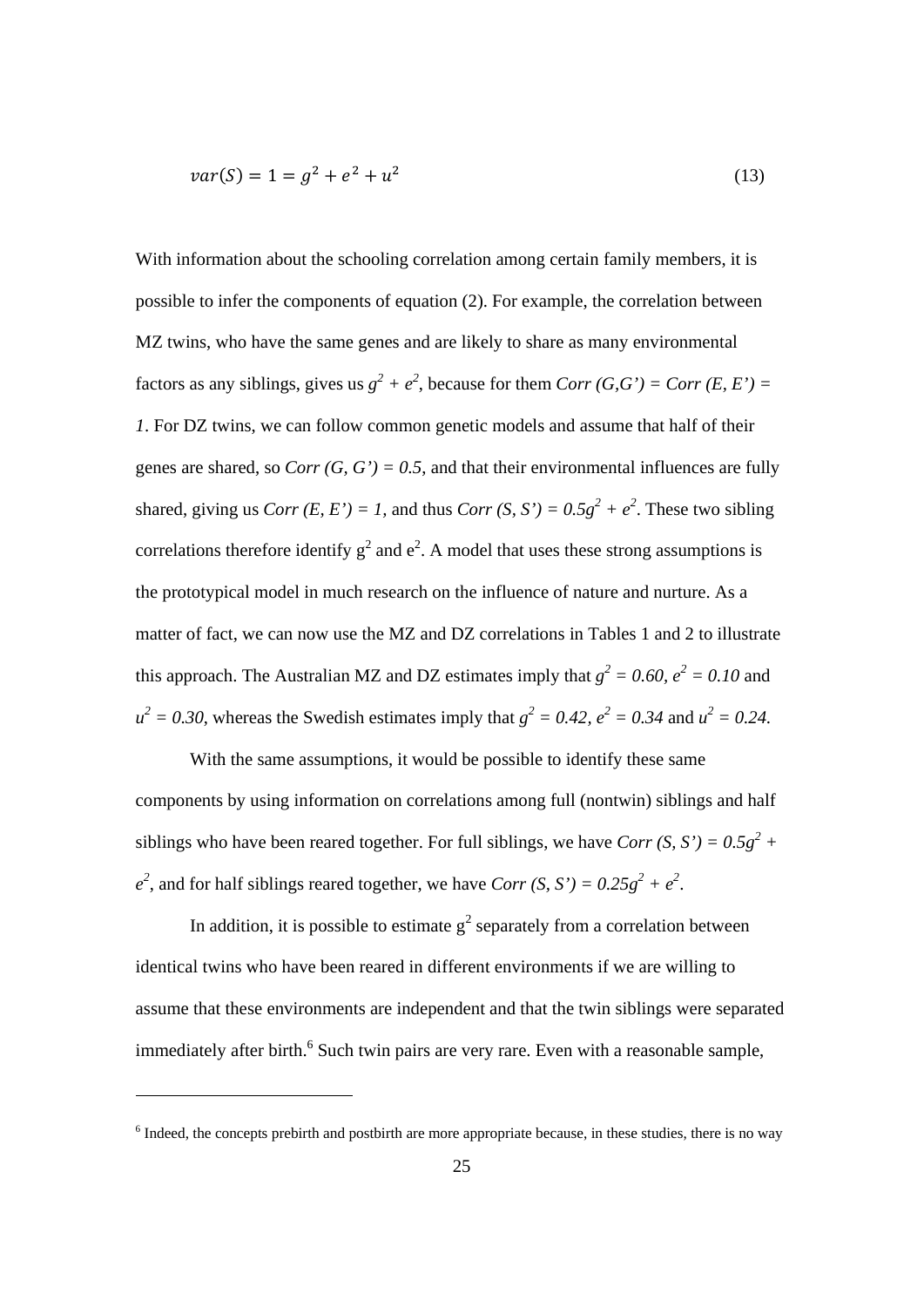one could strongly doubt that the necessary assumptions would be fulfilled. In a similar fashion,  $e^2$  could be estimated using a correlation between adopted siblings who share only the same environment. Such sibling pairs are also rare and generally have not shared the same environment throughout their whole childhoods.

With information about estimates based on several sibling types, the underlying model becomes over-identified. In such cases, the typical approach is to choose the parameters that minimize the sum of squared errors between the sample moments and the fitted values of the sample moments. With estimates of more sibling types (or other family relationships), it is also possible to extend the model and make it more realistic.

Björklund, Jäntti and Solon (2005) use nine different sibling types: MZ twins, DZ twins, full siblings and half siblings, with all four of these types split into those siblings reared together and those reared apart, and adoptive siblings. All of the sibling types are derived from Swedish register data, including a representative sample of same-sex twins with zygosity information. Their outcome variable is long-run earnings, but the results are likely to be relevant for schooling as well. With nine sibling types at their disposal, they are able to test the assumptions of the underlying prototypical model; it was clearly rejected by the data. Of the more general models that impose weaker assumptions, they first show that the data did not reject the assumption of common genetic models that full biological siblings share 50% of their genes and half siblings share 25%. More surprisingly, when they allowed G and E to be correlated, and thus treated Corr  $(G, E)$  as a parameter to be estimated, they found that this parameter was insignificant and did not lead to a nonrejected model. It is not possible to allocate such a variance component to

to separate pure genetic effects from environmental effects in the womb and during delivery.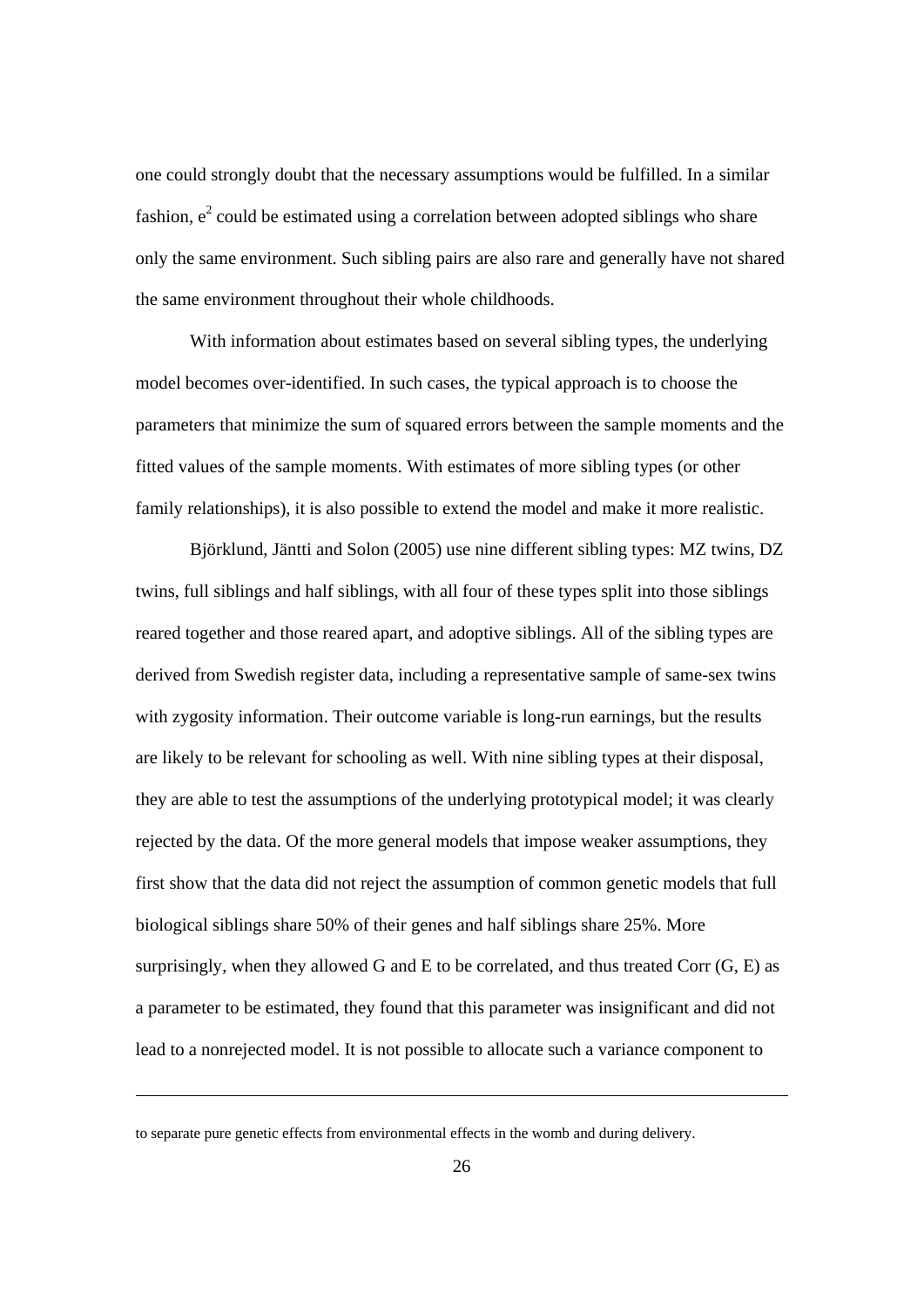either nature or nurture because it belongs to both. The only model not rejected by the data was one that allowed a different degree of shared environments for reared-together MZ and DZ twins and allowed the environments of siblings reared apart to be correlated. Using that model, Björklund, Jäntti and Solon estimate that  $g^2 = 0.20$  and  $e^2 = 0.16$  for brothers, whereas for sisters, the estimates were  $g^2 = 0.13$  and  $e^2 = 0.18$ , suggesting that approximately equal importance should be assigned to genetic factors and shared environments as determinants of earnings. By contrast, the prototypical model yielded estimates of  $g^2 = 0.28$  and  $e^2 = 0.04$  for brothers and  $g^2 = 0.25$  and  $e^2 = 0.01$  for sisters.

In recent work, Cesarini (2010) follows and extends this approach with Swedish register data for men. He estimates variance components of alternative models using seven sibling types; he excludes MZ- and DZ-twins reared apart, which in Björklund, Jäntti and Solon had low weights due to small sample size. From our point of view, it is especially relevant that Cesarini not only considers income as outcome variable but also years of schooling, cognitive skills and non-cognitive skills. For income, his results are quite similar to the previous ones, namely that  $g^2$  clearly dominates  $e^2$  with the prototypical model but that the two components are more similar when more flexible assumptions are made about the degree of shared of environment. For years of schooling, however, the results are different in two respects. First, the correlations are generally stronger, suggesting a more important role of family background for schooling than for income. Second, all models suggest that nature is more important than nurture; for example a model in which the degree of genetic relatedness is estimated without any restrictions and nontwins reared together are allowed to share less environment that twins not are not constrained most models  $g^2$  is estimated to 0.49 and  $e^2$  to 0.21.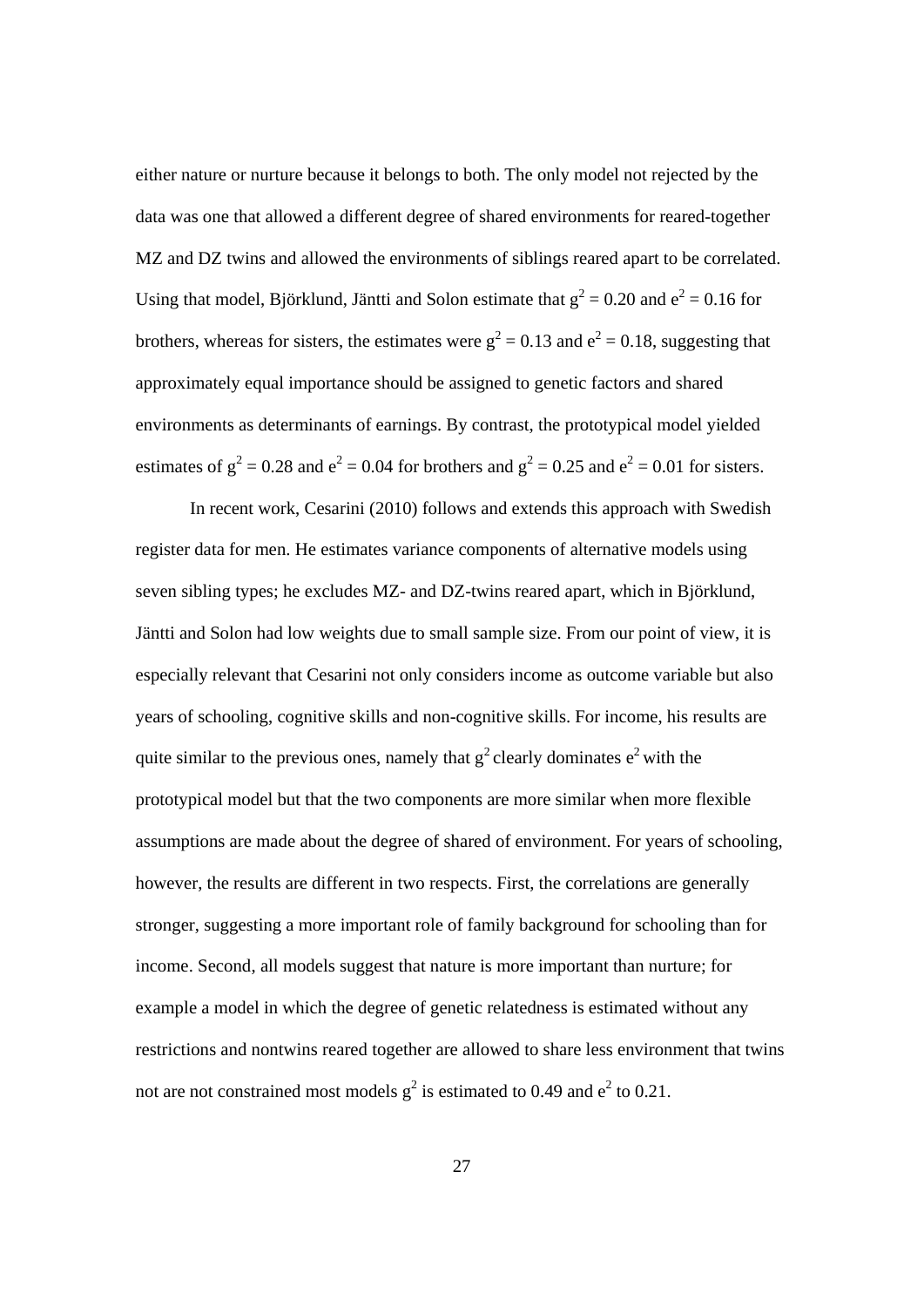While Cesarini's results suggest that the genetic contribution to schooling inequality dominates the contribution of shared environment for MZ-twins (and other sibling types), our interpretation of these studies is that even the extended models rely on very strong assumptions and that the results generally are quite sensitive to these assumptions. Thus, much the results must be interpreted with great care.Another approach to examining the relative importance of nature and nurture is to start out with an intergenerational association between the educational attainment of parents and children, and make a distinction between biological parents, who transfer nature, and adoptive parents, who transfer nurture. This is a quite transparent approach, but it focuses only on the observed parental characteristics, which (as we saw in Section 2) account only for some 30% to 40% of factors shared by siblings. The variance-decomposition approach, however, focuses on factors shared by siblings, irrespective of whether they are observed factors.

In Table 5, we report estimates from this approach in recent studies by Plug (2004), Björklund, Lindahl and Plug (2006) and Sacerdote (2007).<sup>7</sup> Each column in the table reports results from two separate regressions of own birth and adoptive children. Björklund, Lindahl and Plug use Swedish register data on adopted children and their biological and adoptive parents to estimate models with both types of parents. For fathers, they find that the coefficients for the biological father and the adoptive father are significant and of equal magnitude. For mothers, both coefficients are also positive and significant, but the one for the biological mother is larger. Strikingly, for both fathers and

<sup>&</sup>lt;sup>7</sup> See Scarr and Weinberg (1978), Sacerdote (2002) and Plug and Vijverberg (2003) for seminal contributions and Björklund, Jäntti and Solon (2007) for more analysis along these lines.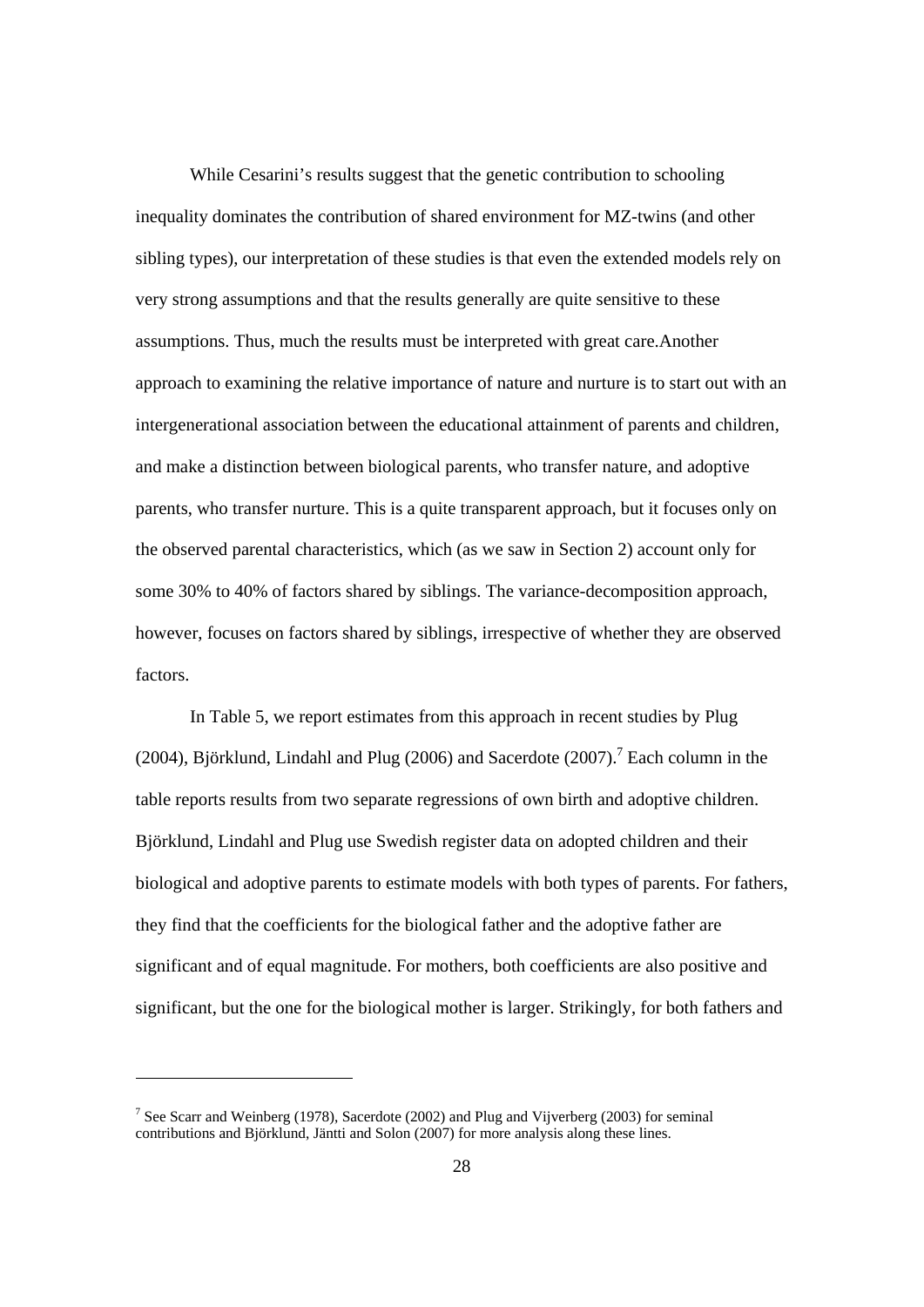mothers, the sum of the two coefficients is very close to the coefficient in regressions on families with own birth children.

In this comparison among parental variables, all are positive and generally significant and of about the same magnitude. Björklund, Lindahl and Plug (2006) also include interactions between adoptive and biological parents. The interactions are positive and significantly different from zero for mothers, but close to zero with very small standard errors for fathers. In this regression framework, as well as in the variancedecomposition framework discussed above, interaction effects imply that a straightforward decomposition into "nature" and "nurture" is not possible. Sacerdote's (2007) results are relevant here. When he estimates separate intergenerational income coefficients for adopted and biological children in the same families, he obtains coefficients for adopted children that are about two-thirds of those for biological children.

What overall conclusions can be drawn from this research? Nature (or prebirth) factors and nurture (or postbirth) factors each account for at least one-third of the family associations. This holds both when the family background's share is assessed using sibling correlations and when it is measured using regression coefficients for biological and rearing parents' income or education. Therefore, any comprehensive theory for the impact of family background must incorporate both nature and nurture components. Any theory that focuses on only one of these will be incomplete. The conclusion about the substantive importance of both types of factors is reinforced by the possible presence of interactions between nature and nurture. It does *not* follow that policies can only affect the part of the family correlation that is associated with nurture. Most likely, different

29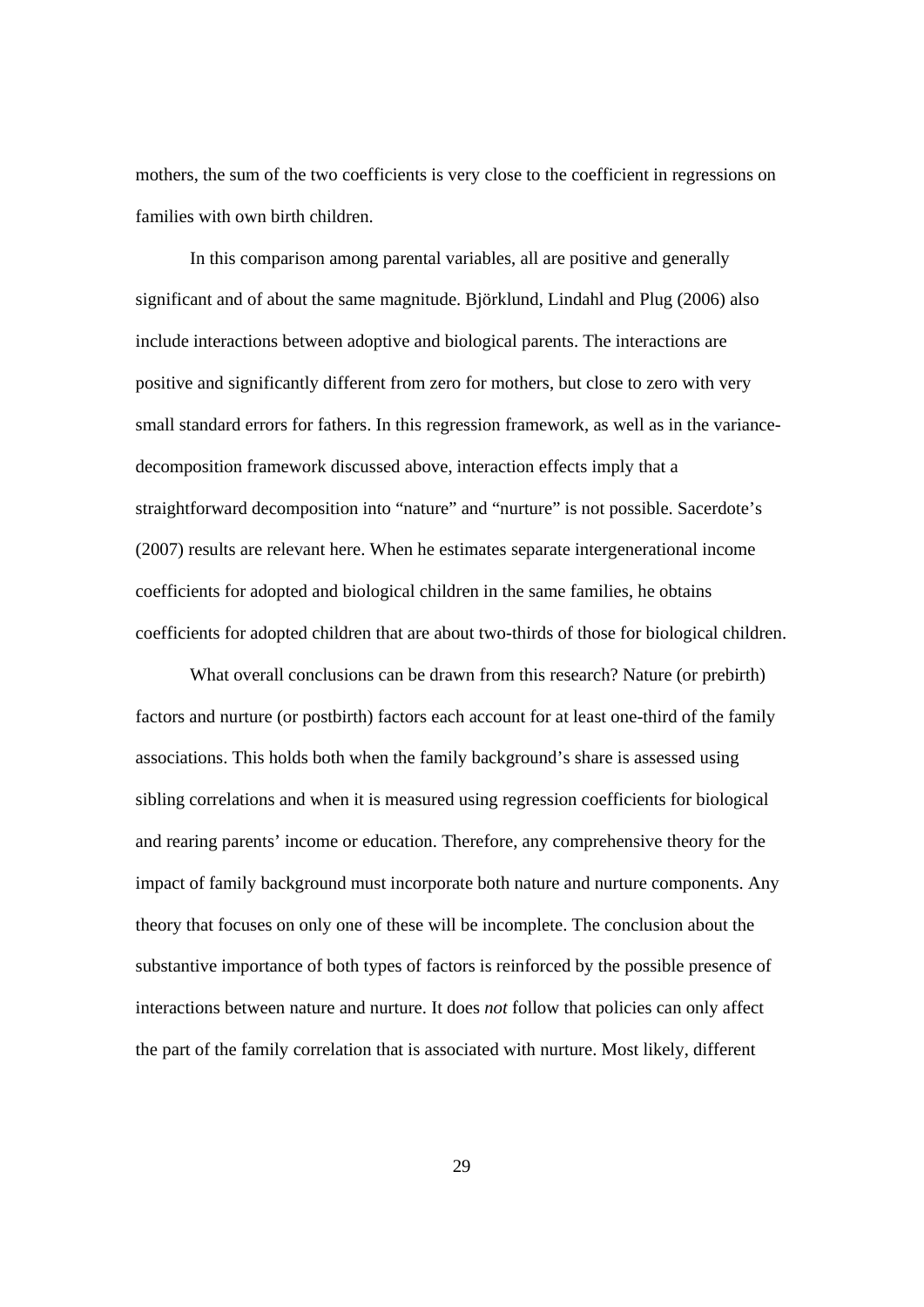types of policies are needed to affect different sources of the family background impacts. Identifying these policies requires a quite different type of analysis.

#### *4.2 The causal effect of parental education levels on their offspring*

There is now a growing literature attempting to identify the *causal* effect of parental education on children's education, as well as on other adult outcomes. The question is whether higher parental education causally affects their children's own education, or whether there are other confounding factors, such as genetic or other prebirth effects that create the strong cross-sectional relationship between parents and children. Basically, this very recent literature estimates a linear version of equation (11), where the focus is on using different natural experiments to tease out the causal effect of parental education, as opposed to other factors, in explaining the offspring's education. More precisely, this literature examines what the effect of parental education *per se* is in explaining children's schooling. Here, we summarize and discuss the recent approaches and results in this literature*.*

The recent literature has taken three approaches to identifying the intergenerational transmission of human capital by examining twins as parents, adoptees and instrumental variables. $8^{\circ}$  To help interpret the results from these three approaches, first we present the framework being used and then point out what the differences in approach may tell us about what is measured. We then summarize the results.

<sup>&</sup>lt;sup>8</sup> There is also a small literature on the structural estimation of the intergenerational transmission of education; see Belzil and Hansen (2003).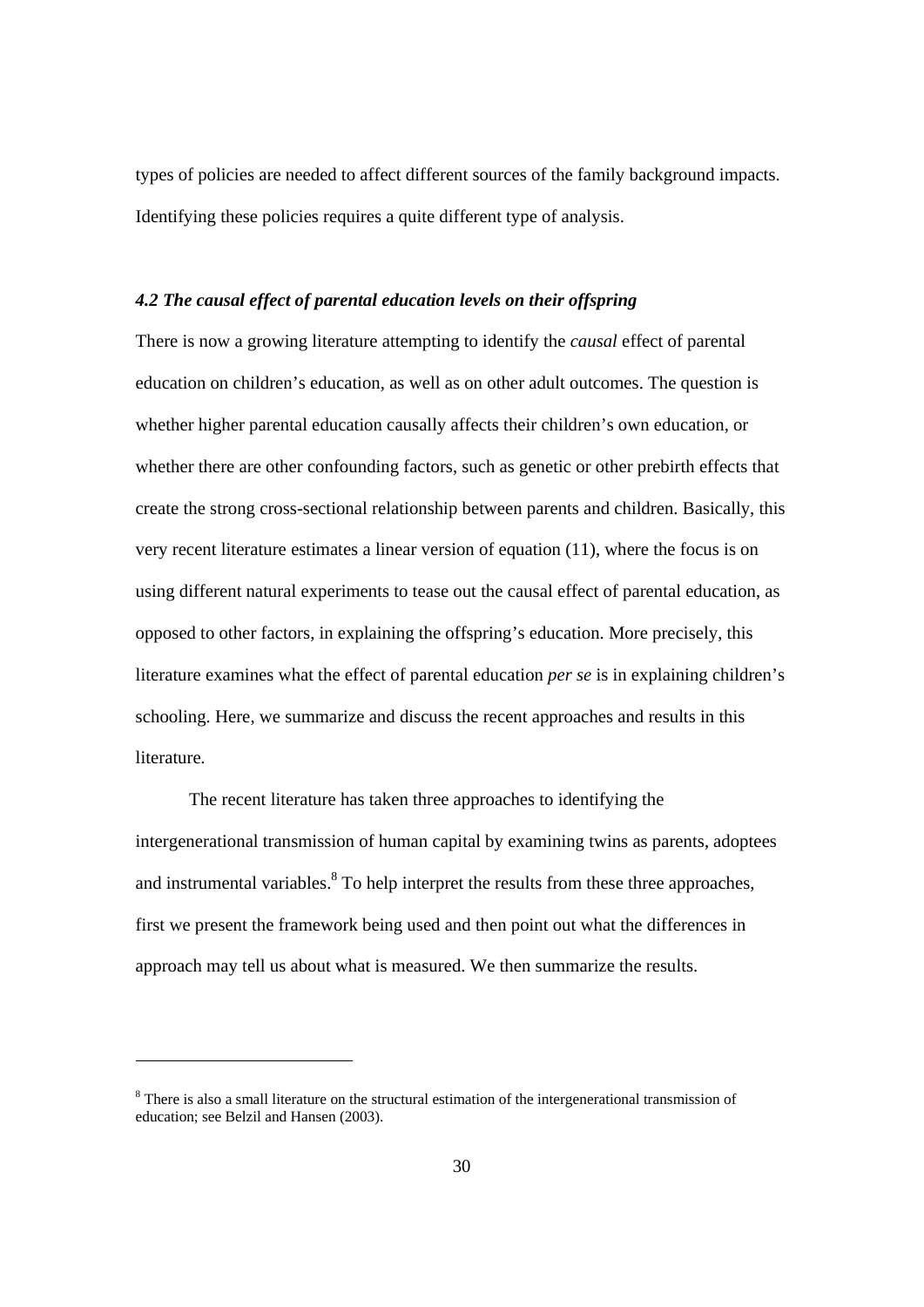#### *4.2.1 Framework*

We start by presenting a generic reduced form intergenerational mobility model (see, for instance, Behrman and Rosenzweig, 2002) for educational achievement, where both parents potentially contribute to their children's outcomes. A linear version of equation (11) is used where we are more explicit how split the inheritable unobserved factors in two parts :

$$
s^c = \delta_1 S^m + \delta_2 S^f + \Gamma_1 h^m + \lambda_1 f^m + \Gamma_2 h^{mf} + \lambda_{12} f^f + \rho X + \varepsilon^c \tag{14}
$$

Here,  $S^c$  is the educational achievement of child and  $S^m$  and  $S^f$  represent the education of the mother and the father, respectively. The *h*s are the unobserved heritable endowments of both parents, whereas the *f*s represent the unobserved talents for child-rearing and parental skills. X is a vector of observed family-specific variables, such as family income, age of mother at birth, grandparents' education (to capture, for instance, inborn childrearing skills of the parents), as well as child-specific demographic variables such as gender and year of birth. The  $\delta_i$  parameters reflect the effects of parental schooling on children's schooling, conditioned on other observed family characteristics (from X), unobserved child-rearing abilities and heritable endowments. However, in general, we cannot assume that the parents' schooling levels are independent of heritable endowments, child-rearing endowments and assortative mating. Indeed, we would expect that parents' education is positively correlated with heritable endowments, child-rearing endowments and assortative mating. Note also the difference here between the descriptive intergenerational correlations reported in Section 2 capture the total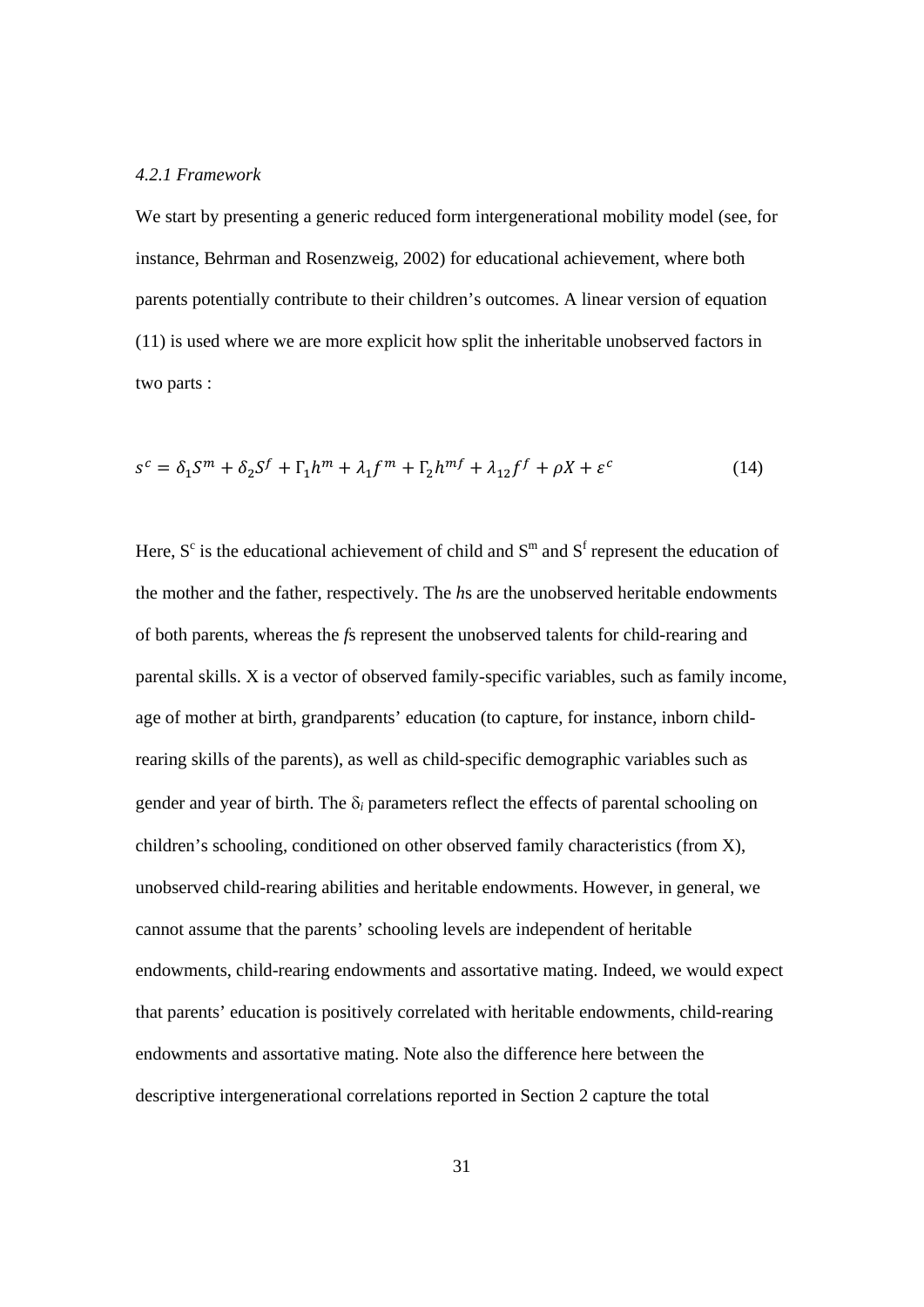correlation between offspring's and parents' education, the causal effect as well as the impact of the omitted variables that are specified in (1). Three different strategies are used in the literature to identify the causal effect of parental education on children's education. We now turn to a discussion of these strategies.

#### *4.2.2 Adopted children*

Using adopted children provides an experiment based on children who do not grow up with their biological parents and adds the assumption that the children are randomly allocated to their nonbiological parents. Thus, within the sample of rearing parents and adopted children, there is no association between unobservable heritable endowments of parents and their adopted children  $(\Gamma_1 = \Gamma_2 = 0)$ . Thus, equation (1) is reduced to:

$$
s^c = \delta_1 S^m + \delta_2 S^f + \lambda_1 f^m + \lambda_{12} f^f + \rho X + \varepsilon^c,
$$
\n(15)

where the confounding genetic effects in (1) are eliminated. Compared to equation (2), we see that the inborn child-rearing endowments for *both* parents remain. There are reasons to believe that these will provide an upward bias because of a positive correlation between the mother's education and child-rearing endowments, and because of assortative mating. In addition, notice that using adoptees hinges on the assumption of random allocation of children to nonbiological parents, i.e., that the parents adopting children are not a strongly selected group of parents compared with the rest of the population. Further, it is expected that the age of the adopted child matters, as does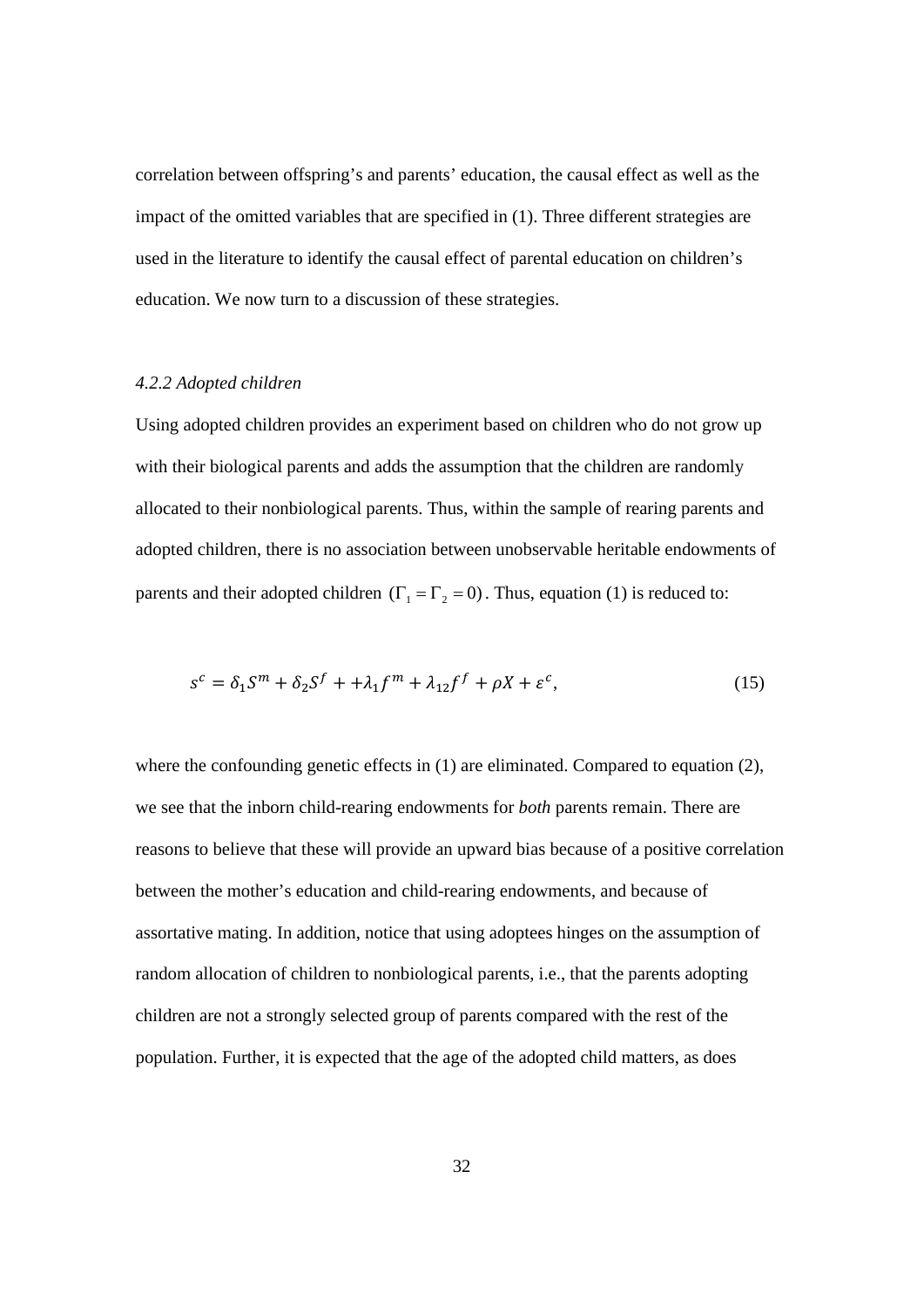whether the adopted child is foreign born and or from the same country as the parents. These conditions will differ across studies.

#### *4.2.3 Twins as parents*

-

Another strategy is to use the difference in educational attainment for children born to twin mothers (or fathers) and, in that respect, assess differences between children with (at least partly) the same heritable endowments. Taking the difference between the children of twin mothers, we obtain9:

$$
\Delta S^c = \delta_1 \Delta S^m + \delta_2 \Delta S^f + \rho \Delta X + \Delta \varepsilon^c \tag{16}
$$

This equation can be estimated separately for twin fathers and twin mothers. In the case of MZ twin mothers,  $\Delta h^m = 0$ . More generally, the effects both of genetic factors and of unobserved child-rearing endowments shared by twin sisters are eliminated by studying the difference between cousins with twin mothers. If fraternal twins are used instead of MZ twins, the genetic difference between the twins is likely to contribute to a nonzero correlation between differences of *h* and *S*. This may introduce an upward bias in the estimation of  $\delta_1$ . Moreover, assortative mating may cause a correlation between the within-mothers' schooling differences and the unobserved endowments of the fathers. However, because assortative mating in education is likely to be positive, and we expect that heritable and nonheritable endowments are correlated, the inclusion of fathers'

<sup>9</sup> This approach in economics follows the children of twins (COT) tradition in behavioral genetics (D'Onfro, 2005)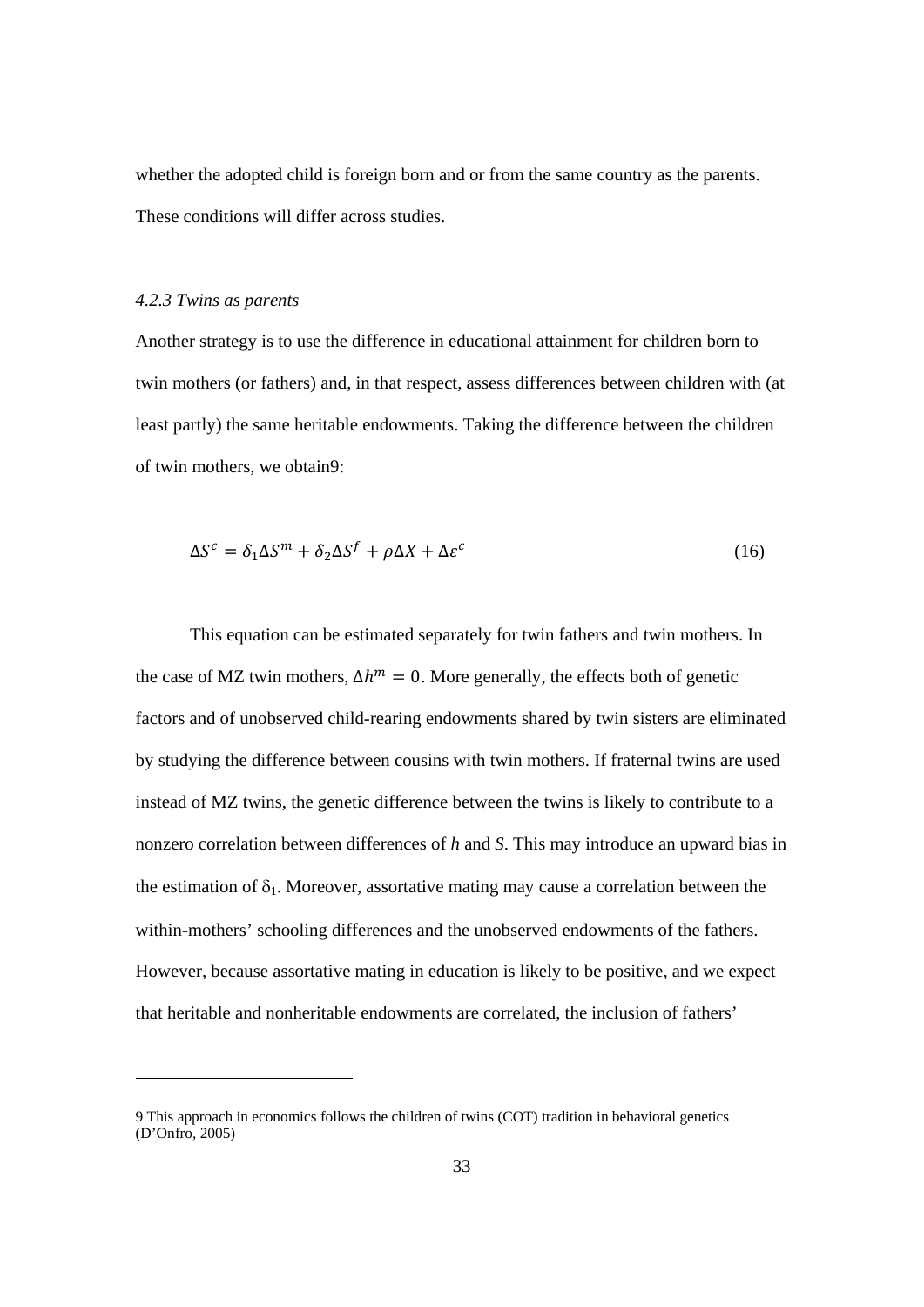education levels may pick up at least some of the parts of *h* and *f* that are not differenced out.

Several issues arise with this approach if important assumptions are not met. Because the educational choices of the twin parents have to be different in order to identify parameters using this approach, the educational choices may not be random as is assumed. In this case, with unobserved heterogeneity between twins even if  $\Delta h^m = 0$ , it is commonly argued that family (grandparent) fixed effects estimates, such as those in equation (16), do not necessarily reduce the bias as long as some nonrandom unobserved heterogeneity remains (Griliches, 1979; Bound and Solon, 1999). For instance, this nonrandomness in schooling choice for twins could come about through differences in *f* in our model if twins are treated differently by parents or if they are different by birth. For instance, Behrman and Rosenzweig (2004) argue that this type of heterogeneity can be explained by birth weight differences within MZ twins in the US; this is also supported by Black, Devereux and Salvanes (2007a) using MZ twins for Norway. Measurement error introduces another possible problem when it comes to estimating a within-family fixed effects model. If misrepresentation of parental education is a serious problem in our analysis, it is well known that the attenuation bias from the classical measurement error in the variable on the right-hand side of the equation is inflated in fixed effects estimators, simply because noise constitutes a larger share of the observed schooling variation.<sup>10</sup> In fact, if the measurement error is corrected for by using an IV estimator for differences between twins, the ability bias in the IV may be exacerbated, as discussed thoroughly in Neumark (1999).

 $10$  If classical measurement errors are positively correlated within families (i.e., between siblings), the attenuation bias using fixed effects may not exceed that from OLS.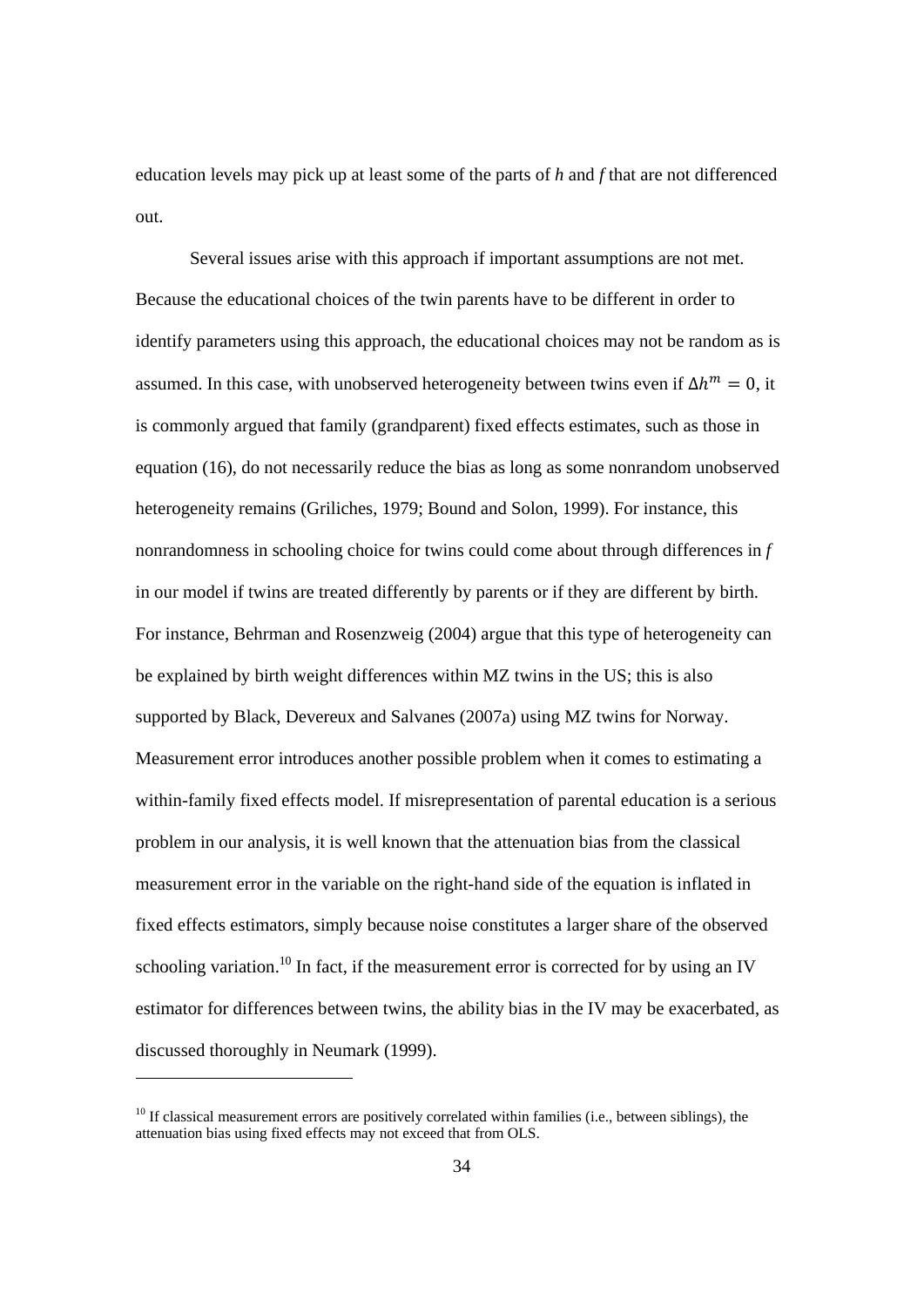#### *4.2.4 Natural experiments*

The third approach to identifying causal effects is to use exogenous variations in parents' education as a natural experiment. For the case of the impact of mother's education we have:

$$
S^m = \varphi Z + \varphi X + \upsilon,\tag{17a}
$$

$$
S^c = \delta_1 S^m + \phi X + \varepsilon,\tag{17b}
$$

where Z is the instrument used to identify the mother's education. Thus, we are attempting to isolate the pure effect of the mother's education on the child's education and control for unobserved factors. In the literature, mandatory education reforms for mothers and/or fathers have been used. Again, the same issue of assortative mating holds. In addition, the group most influenced by the mandatory school reforms that have extended education, is most likely at the bottom of the educational distribution. Most notably this implies that the results must be interpreted as local average treatment effects.

#### *4.2.5 Discussion of results*

In the light of the general framework, we now present the more recent contributions for the three different specifications. In addition, we present results from two papers where two or three different approaches are used with the same data set, in order to assess differences across methodologies. In addition to inherent differences across specifications, as we have discussed, other issues exist when comparing results on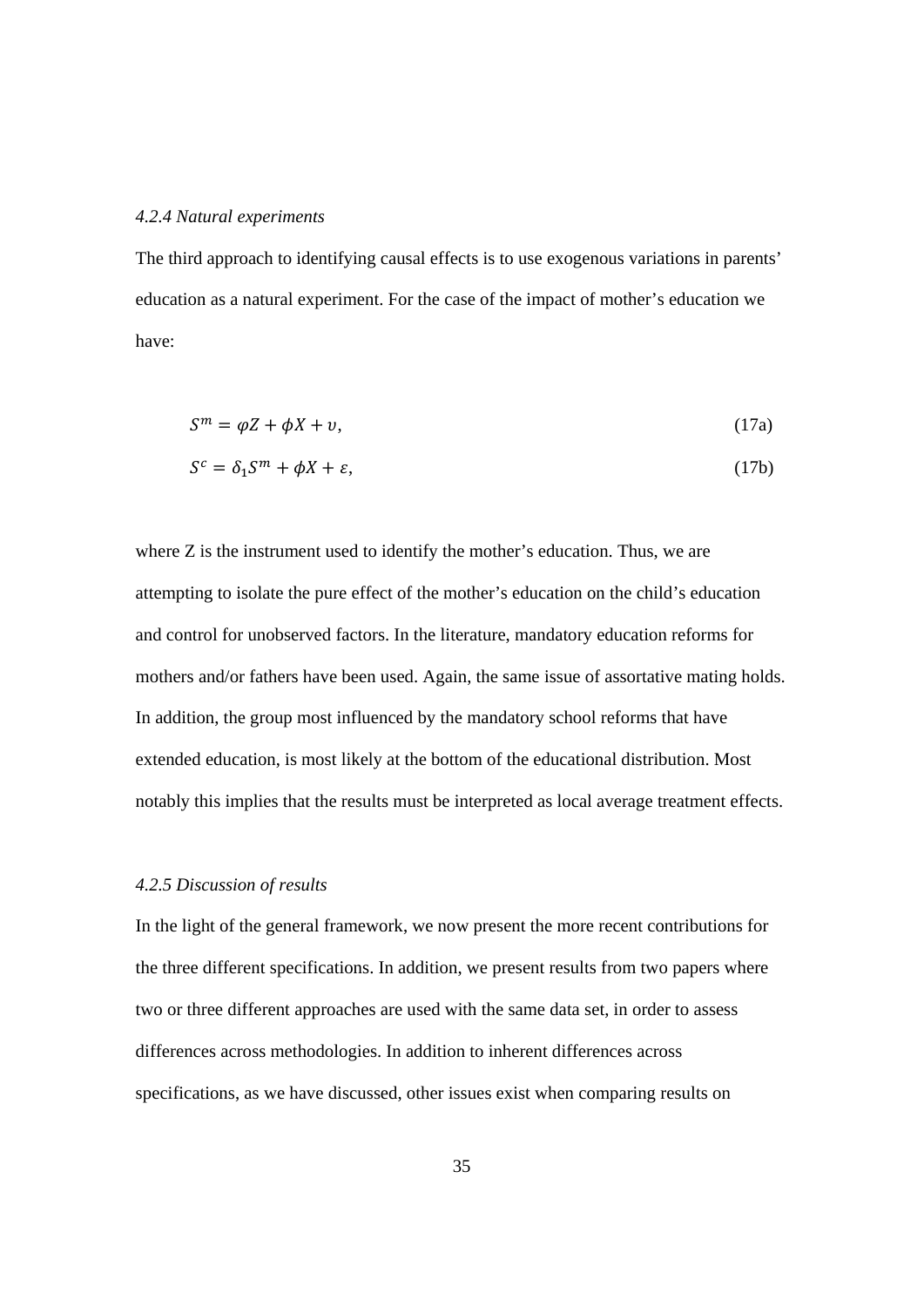intergenerational persistence across studies. For instance, there are differences in the studies in terms of whether the year of birth of the children and parents are included in order to control for trends in educational attendance over time. In addition, some studies control for the grandparents' educational background in order to control as much as possible for persistence in inborn child-rearing skills. More important, though, in terms of the effect on estimated intergenerational education parameters, is whether the spouse's education is included in order to control for the effect of assortative mating in education. The thought or policy experiments being conducted influence whether the spouse's education is included. For instance, in an equation of the effect of the mother's education on the child's education where the spouse's education is included, one can obtain the answer to the question of whether the mother's education affects a child's education when assortative mating in education is controlled for. This experiment answers the question of whether it helps to increase a mother's education in order to increase a child's educational performance. If the spouse's education is not included, the experiment answers whether parental education increases a child's educational outcome, independent of whether the mechanism also operates through assortative mating. Both questions are relevant, but it is important to distinguish between them because the results sometimes differ substantially. Another issue is, of course, which data set (country and number of observations) and time period are used in the study, as there may be differences in patterns across countries or across cohorts. Finally, different educational outcomes are being used in the studies.

In Table 6, we summarize the main results by identification strategy, and indicate the data period and data source, zygosity of twins, and other characteristics of the data set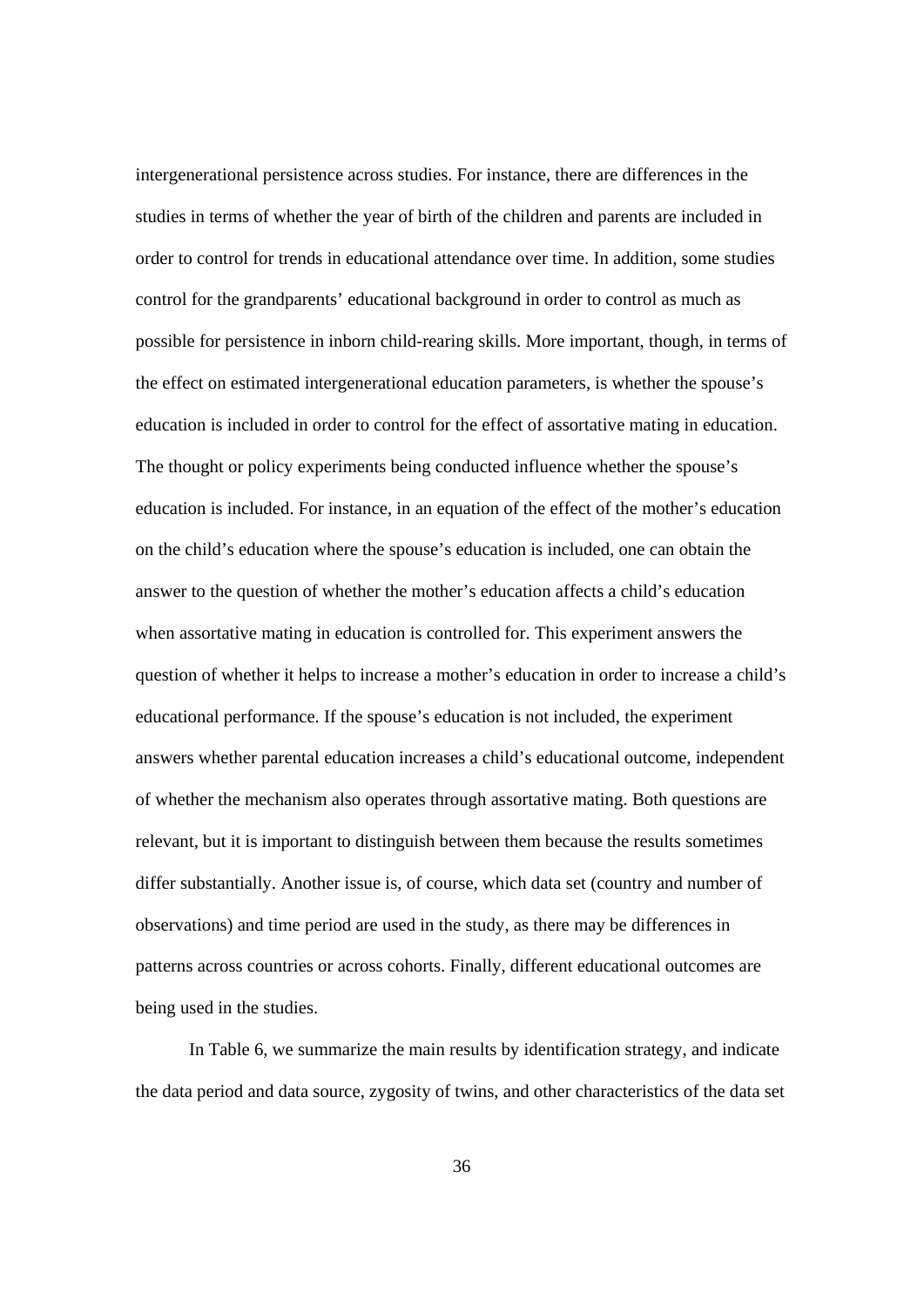and specifications. More specifically, we indicate in a separate column whether assortative mating was controlled for. We start by presenting the results for studies using parents who are twins, reporting separate results for mothers and fathers who are twins. We present both cross-sectional results and within-parental-twin estimates. All five studies for which we present results—two from the US using the same data set and three from different Nordic countries—show a strong persistence in education across generations, as can be seen from the cross-sectional results. The intergenerational persistence is estimated to be higher in the US than in Scandinavia, and it is also somewhat higher when a child's education is measured by his or her grades at the end of lower secondary school, compared with his or her completed education. One of the first papers to do this was Behrman and Rosenzweig (2002), who use data on pairs of identical twin parents to eliminate confounding genetic effects. Despite observing a positive correlation between the mother's education and the child's education, the authors find no effect between the mother's schooling and the child's schooling once one looks within female MZ twin pairs, thereby differencing out any genetic factors that influence children's schooling. The analogous fixed effects exercise using male MZ twin pairs gives coefficients for the father's education that are about the same size as the OLS estimates. Results that do and do not control for assortative mating are presented, and do not differ greatly for this specification. Antonovics and Goldberger (2005) question these results and suggest that the findings are somewhat sensitive to the coding and sampling of the data. As we can see from Table 1, the results do not really differ from Behrman and Rosenzweig's results; both indicate a positive effect of the father's education and no effect from the mother's education. The three papers using data from Sweden, Denmark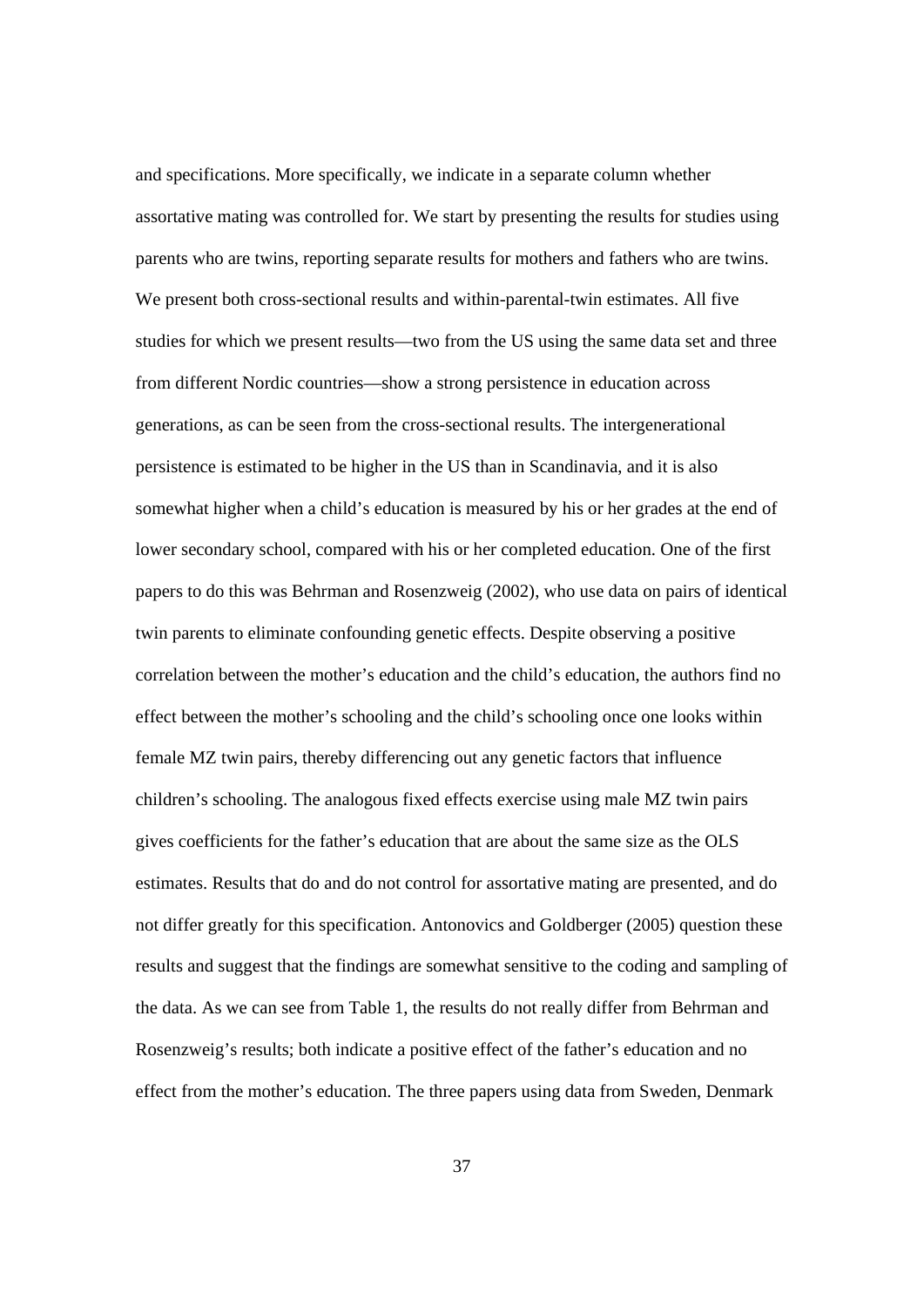and Norway do partly resemble the US studies, but there are some differences. Holmlund, Lindahl and Plug (2008), studying DZ twins for mothers and fathers, find no effect of the mother's education on child outcomes when controlling for assortative mating, but they do find a positive effect of mother's education without this control (one-fourth of the effect from the OLS results). For the twin fathers' sample, they do find an effect of father's education (about one-half of the effect of the correlation). Bingley, Christensen and Myrup Jensen (2009) studied identical twins (as well as DZ twins) from the Danish Twins registry and several outcomes, such as grade point average (GPA) at the end of lower secondary school and completed education at 30 years of age (the latter results not presented). Their results show no effect of mother's education on the GPA in ninth grade or on years of completed education (the latter effect is positive for parental cohorts born after 1945). Father's education is shown to have a significantly negative impact on children's GPAs, whereas it has a positive effect on years of education (although this is reversed for parental cohorts born after 1945, which show no effect of father's education on children's education). Further, when using DZ twins (not reported here), Bingley, Christensen and Myrup Jensen find a positive effect of mother's education on both educational outcomes (about half the size of the OLS results). Hægeland, Kirkebøen, Raaum and Salvanes (2010) use DZ twin data from Norway with GPAs at the end of lower secondary school. With the same outcome and the same cohorts, these results are directly comparable to those of Bingley et al. (2009). For mother's education, there is no effect on children's education when using within twin mothers, independent of whether spouse's education is controlled for. This result resembles the previous papers, except for Bingley et al. for DZ twins. For fathers, the effect is about one-third of the OLS results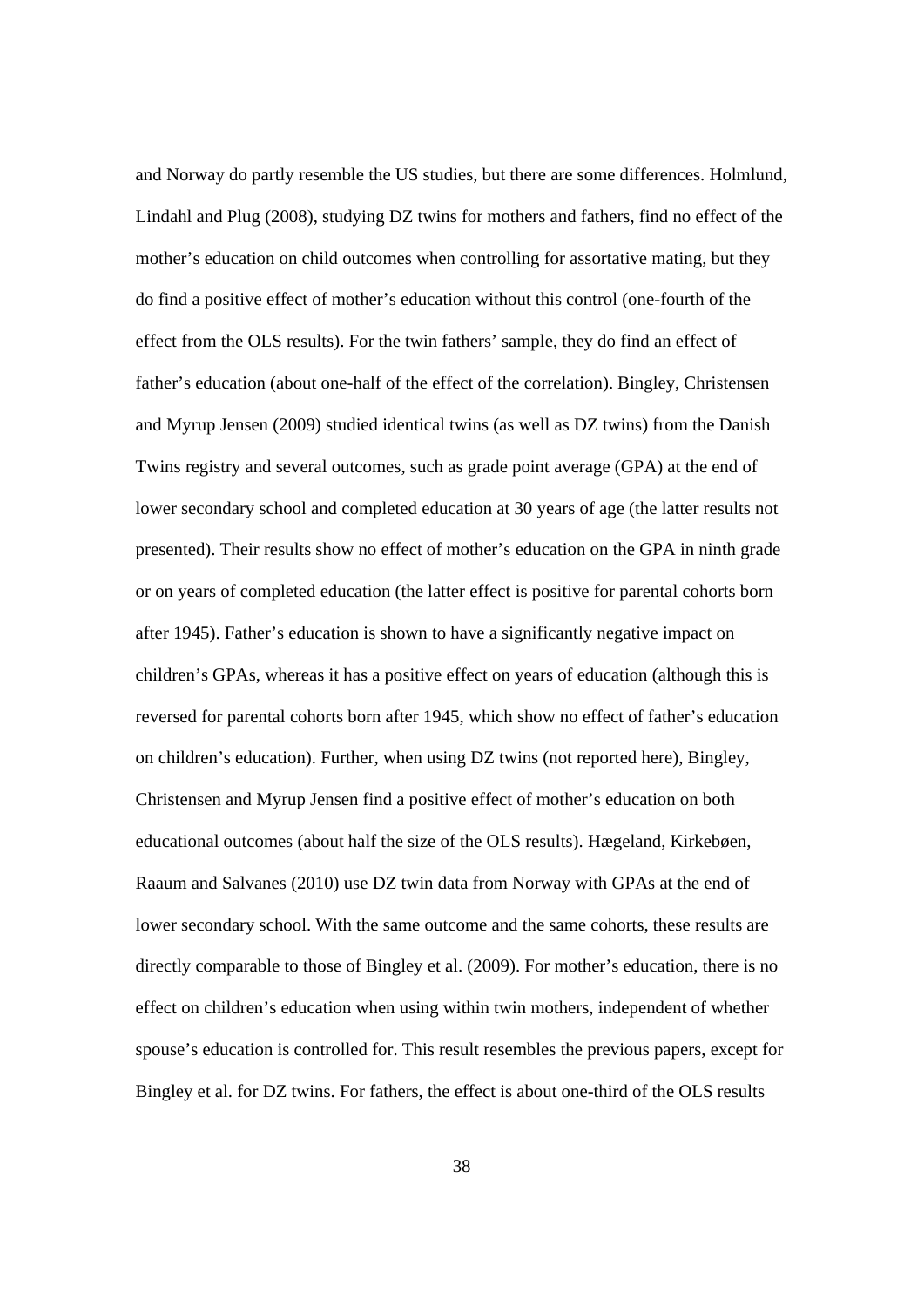but is not significant. Nonlinear effects are not found to be very important in these studies. For instance, Hægeland et al. test whether their results indicating no effect of mother's schooling are the result of power couples, such as parents who are both medical doctors. They find not support for this. They do not find any support for the theory that higher educated mothers who work more have a weaker effect on their children's education. This is supported by the literature for time use data, where the international finding is that more educated mothers spend more time with their children (Guryan, Hurst and Kearney, 2008).

Dearden, Machin and Reed (1997), Sacerdote (2002) and Plug (2004) were the first studies to use (small) data sets of adoptees to control for heritable effects. They report results when estimating the impact of parental education on adoptee children's education and compare it to own birth children (or to other nonadoptee samples of parents/children). If children are randomly placed with adoptive parents, the relationship between parental education and child education cannot simply reflect genetic factors. They all find a positive coefficient for father's education for the adoptees and the coefficient falls only slightly below the cross-sectional effect for own children. Sacerdote (2002) and Plug (2004) find a strong positive effect for mother's education, although their coefficients are reduced to about one-half of the comparison groups of own children. Unfortunately, the sample sizes are quite tiny, especially for Dearden, Machin and Reed (1997) and Sacerdote (2002). Using a larger sample of Korean children adopted in the US, Sacerdote (2007) finds that the effect of mother's education on the adopted child's education remains important and is estimated to be about one-third of the effect for the comparison group. Björklund, Lindahl and Plug (2006) use Swedish adoptees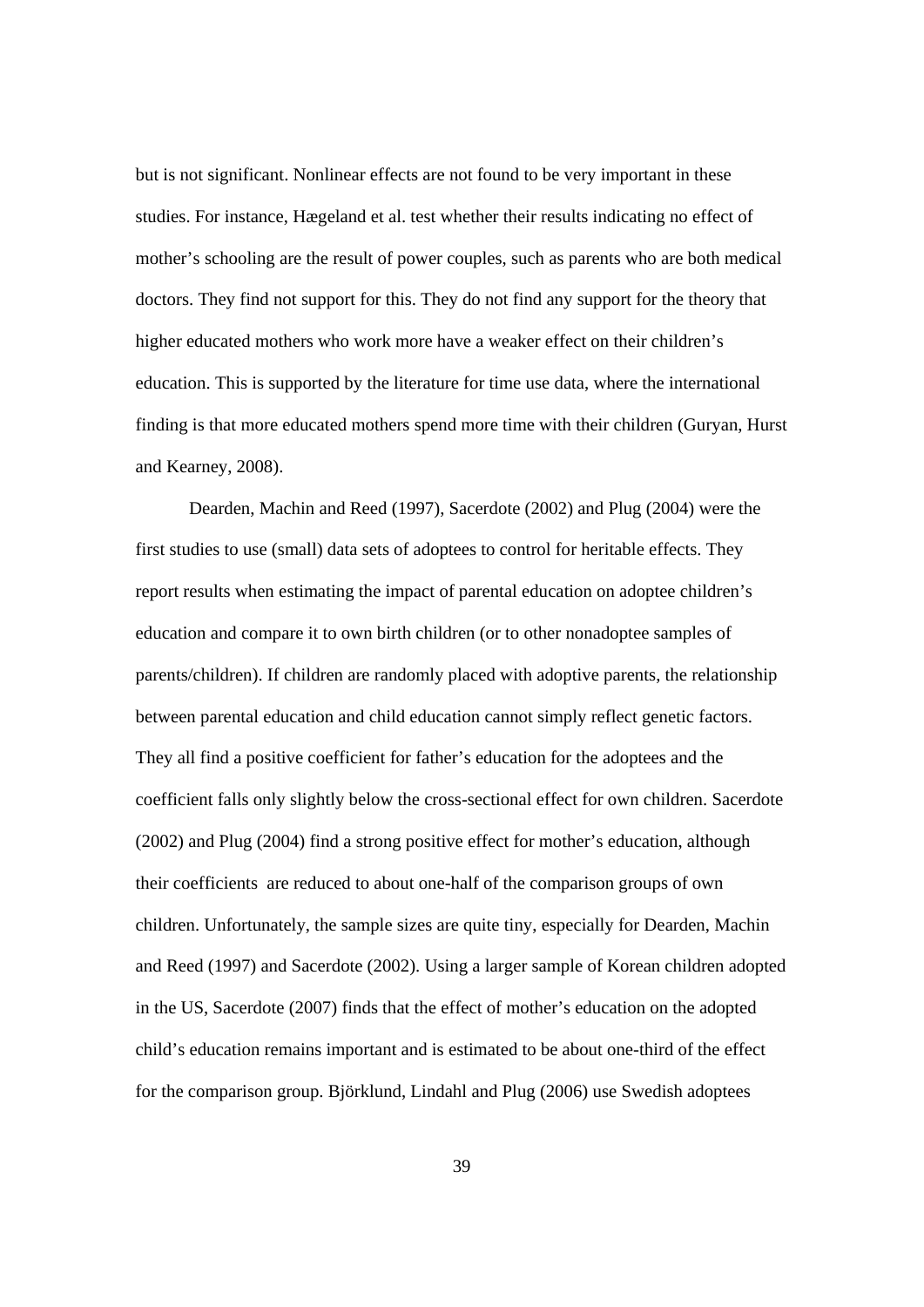placed in the years 1962–1966, and find a positive effect of adoptive fathers' education on their children's education, but the effect of adoptive mothers falls to between one-fifth and one-fourth of the own-children effect. The effect of mother's education becomes really small when assortative mating is controlled for. Holmlund, Lindahl and Plug (2008) use both foreign-born and Swedish-born adoptees. For the Swedish-born adoptees, they find very similar effects as in Bjørklund. Lindahl, and Plug (2006). It is notable that the effect of mother's education disappears when spouse's education is included. For foreign-born adoptees, the effect of parents' years of schooling on children's years of schooling is found to be much smaller than has been found in previous studies. When spouse's education is included, the effect is zero. The authors also test the effect using a small sample of Korean adoptees, as in Sacerdote (2007), but the sample is too small to provide any significant result. Hægeland et al. use a sample of Korean adoptees in Norway and find significant effects of mother's education, even when spouse's education is included, amounting to about one-third of the size of the comparison group. For father's education, the effect is about the same, but it vanishes when spouse's education is included. Taken together, using the large data-register-based data sets for adopted children from the Nordic countries, the effect of parental education on children's education is relatively small compared with the earlier studies from the US and UK using much smaller samples. The age at which children are adopted is found to be important in several of these studies, and Bjørklund, Lindahl and Plug (2006) find that selection is important when using information on education for both biological and adoptee parents for Swedish-born adopted children.

40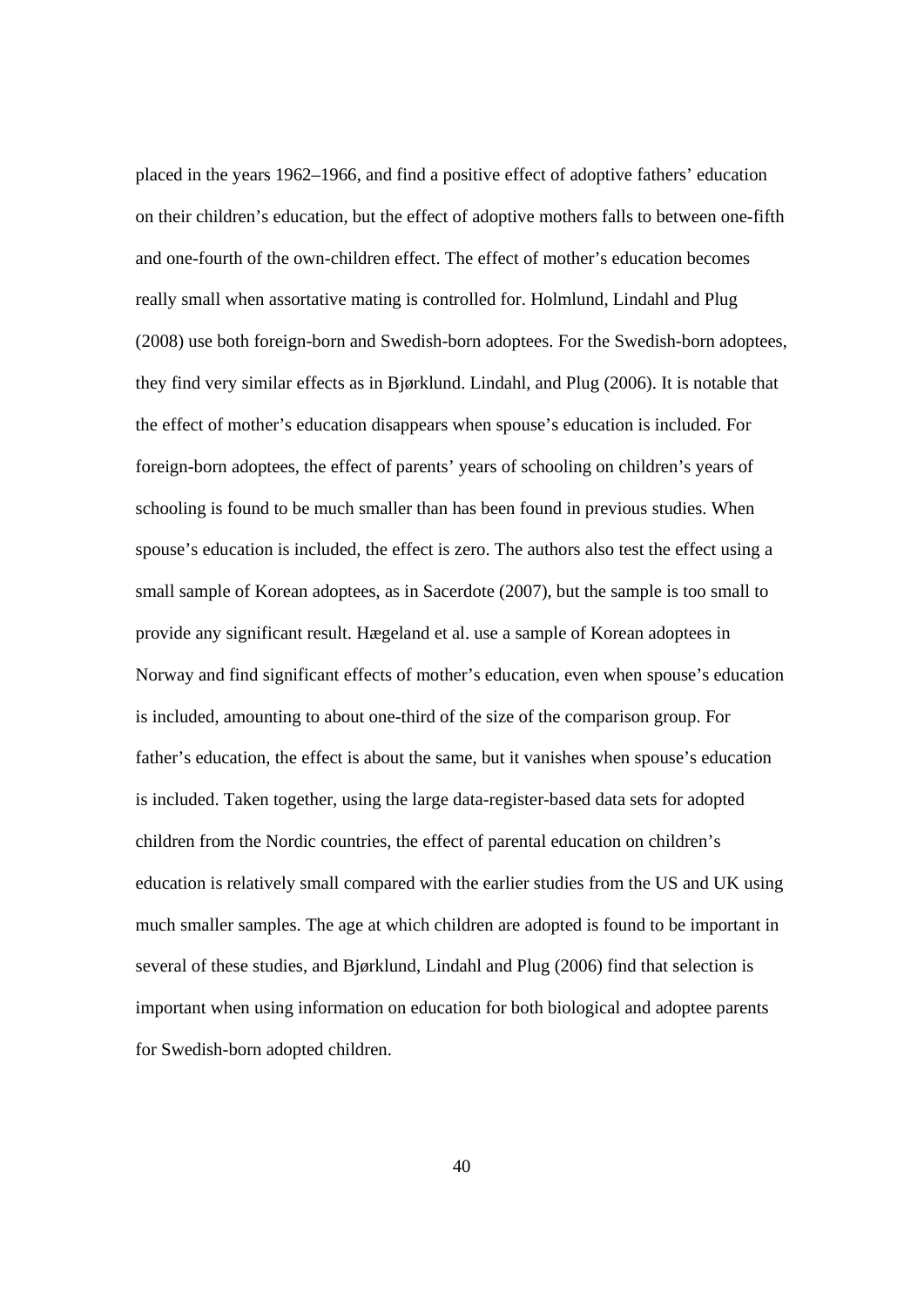The third strategy attempting to identify the causal effect of parental education on their offspring's education is the instrumental variables approach. Black, Devereux and Salvanes (2005b) focus on a mandatory school reform that took place over a 10-year period in Norway, where the reform was adopted at different years in different municipalities. In this way, the reform had the character of a social experiment that the authors use, in addition to municipality and cohort fixed effects, to identify the causal effect of parental education on the children's education. They find a positive causal effect of the father's education and no effect of the mother's education on their offspring's educational attainment.

Chevalier (2003) and Oreopoulos, Page and Stevens (2006) use changes in compulsory schooling laws to identify the effect of parental education on children's educational outcomes. Chevalier uses a change in the compulsory schooling laws in Britain in 1957 and finds a large positive effect of a mother's education on her child's education, but no significant effect of paternal education. However, this paper suffers from the fact that the legislation was implemented nationwide; as a result, the identifying variation in parental education arises both from secular trends in education and from the one-off change in the law. Ignoring the existence of cohort effects may be a particular problem in this context, as less-educated individuals are more likely to have children while young and, therefore, in a sample of individuals with children of a certain age, older individuals are likely to have more education. Oreopoulos, Page and Stevens (2006) use compulsory schooling legislation in the US, which occurred in different states at different times, to identify the effect of parents' educational attainment on children's

41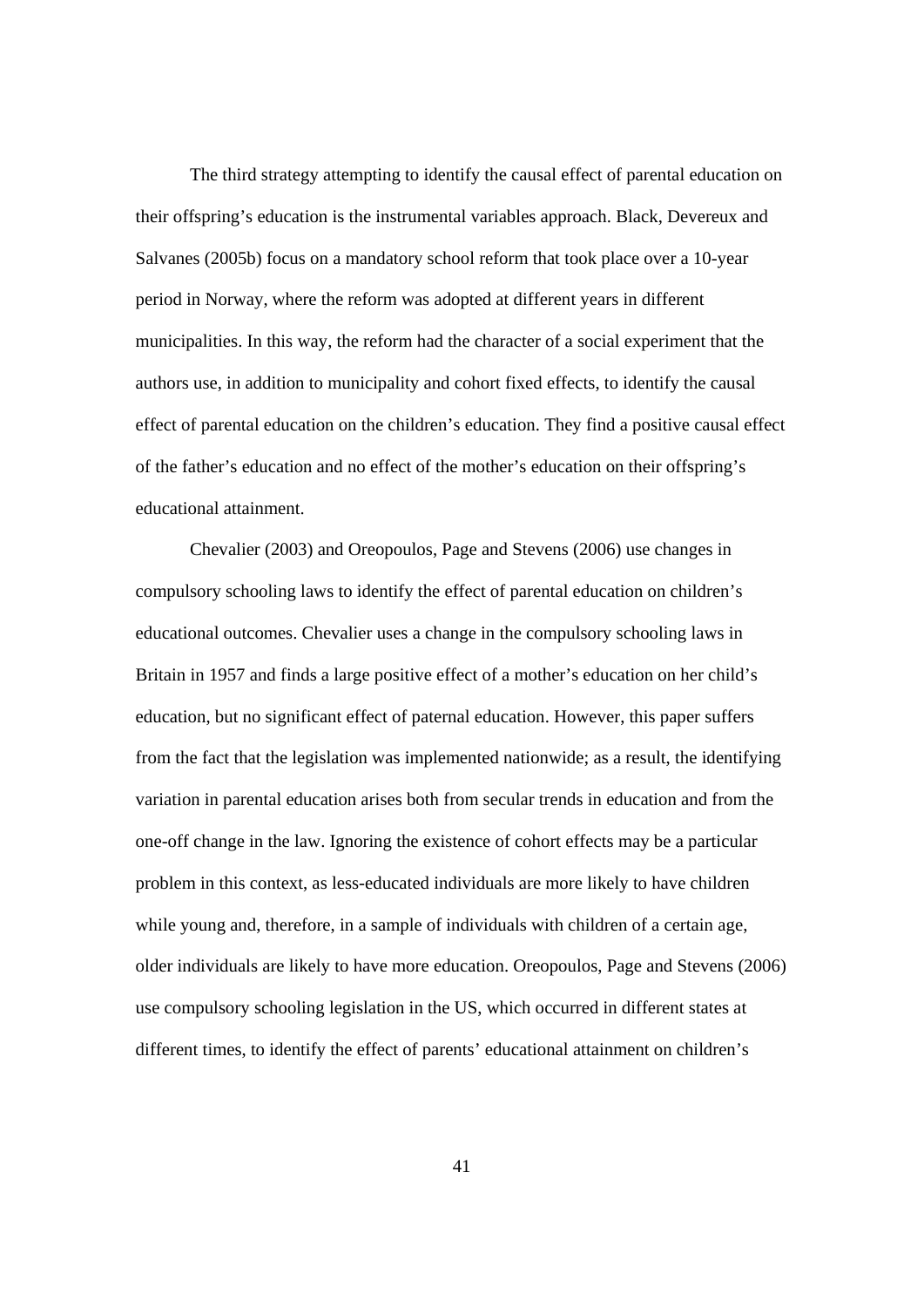educational attainment. They find that increasing the education of either parent has a significantly negative effect on the probability that a child will repeat a grade.

Carneiro, Meghir and Parey (2007) use different instruments for the cost of schooling—for example, the distance to college in the US—to assess the effect of parental education on their children's math and reading scores, as well as grade repetition. They find a positive effect of both parents' education for their children's math and reading scores at age eight, but no effect of mother's education on children's reading scores when children were 12–14 years. They find a positive effect of a reduction in grade repetition. McNally and Maurin (2008) use the change in the qualification level required for acceptance to universities in France in 1968, which occurred as a consequence of the student revolt in May, to identify the effect of parental education on their children. They find that an increase in parental education reduced grade repetition for the children. Page (2006) uses the US GI Bill for Veterans from World War II to identify the effect of paternal education on children's education and finds a positive effect. Holmlund, Lindahl and Plug (2008) find results very much in line with Black, Devereux and Salvanes (2005a) when they use a very similar Swedish mandatory education reform that took place 10 years before the Norwegian one. The study is also consistent with the small effects found when using education reforms as an instrument for education, although Black, Devereux and Salvanes (2005a) find an effect of mother's education on attainment among sons and no effect of father's schooling.

# *4.2.6 Comparison across methods*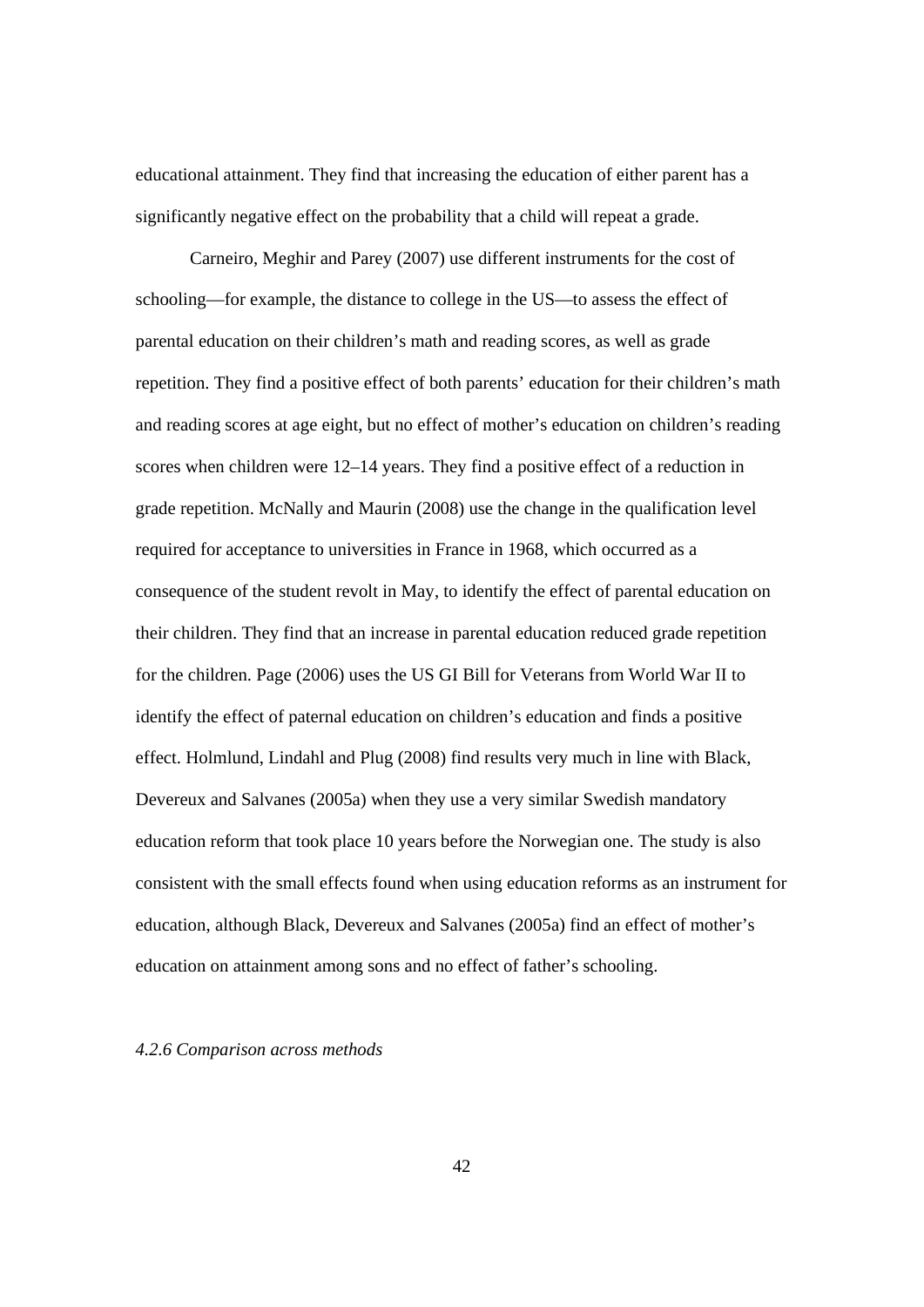In sum, all of the three approaches that attempt to identify the causal effect of parental education on their offspring's education find effects, although the strength of the effects differ across methodologies and countries and to some extent across . As we have seen, in general, the adoption approach measures the largest effects; up to one-half of the intergenerational correlation can be identified as causal. The twins-as-parents and IV approaches tend to yield weaker causal effects, particularly in regard to mother's education .

The recent papers by Holmlund, Lindahl and Plug (2008) and Hægeland, Kirkebøen, Raaum and Salvanes (2010) illustrate the findings across methodologies by using many complete cohorts of parents and children for Norway and Sweden and comparing methodologies across the same data sets. Devereux, Black and Salvanes (2005a) present results for the third strategy for Norway. The twins-as-parents and adoptees approaches arrive at similar results for both countries, but with differences across the methods, which are also reflected in the previous literature.

Although there is a strong intergenerational correlation in schooling in Norway, even when controlling for a rich set of family background variables, including assortative mating, the effect of mother's education on children's education disappears when using the twins-as-mothers strategy, whereas using the twins-as-fathers strategy, the father's schooling is weaker but remains important. In the Swedish case, the result of mother's schooling is still important (about one-fourth of the cross-sectional results) when assortative mating is *not* controlled for, but disappear when assortative mating is conditioned out. These results are also very similar for the IV-approach. When restricting the samples of adopted children, both studies find a statistically significant effect of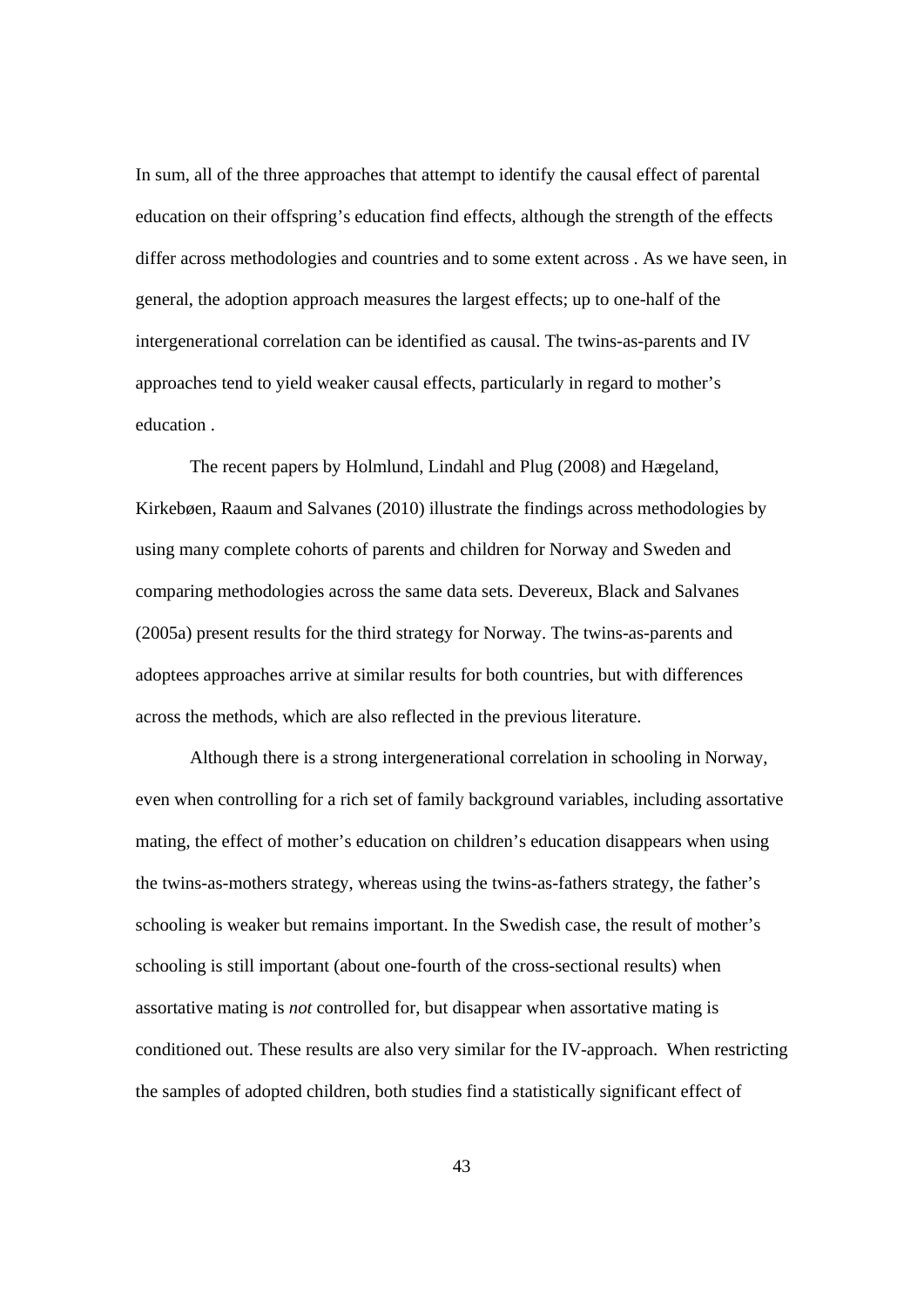mother's education, but no effect for father's education. Thus, these results are in line with the evidence from the literature that different identification strategies matter, even when holding the country and period constant. It is also expected *a priori* that these two strategies will provide different results because they represent two ways of controlling for inherit ability differences. The twin strategy assumes that both unobserved inherited endowments and child-rearing endowments are differenced out, whereas the adopted children approach controls only for unobserved inherited endowments. In addition, the adoptees specification may suffer from nonrandom selection since there is a tendency that adoptee parents are have higher education than in the rest of the population and other unobservables relevant for parenting skills be correlated with education and may not be controlled for.

Measuring the causal effect of education is literature which is still new, and there is need for new studies to attempt to understand the results. For instance, in general the causal effect of mother's education on children's education is much than the correlation in education. In order to attempt to understand this result, the Norwegian study using twins and adoptees tested whether the fact that mothers with a higher education work more may explain the results of no or small effects of mother's education. They find no significant effect for this. This result is supported by time use studies showing that mothers with a higher education spend more time with their children.

### *4.3 Money and time as parental inputs*

As Section 2 makes clear, family background is by far the most important factor explaining children's educational outcomes. However, it is also relatively clear that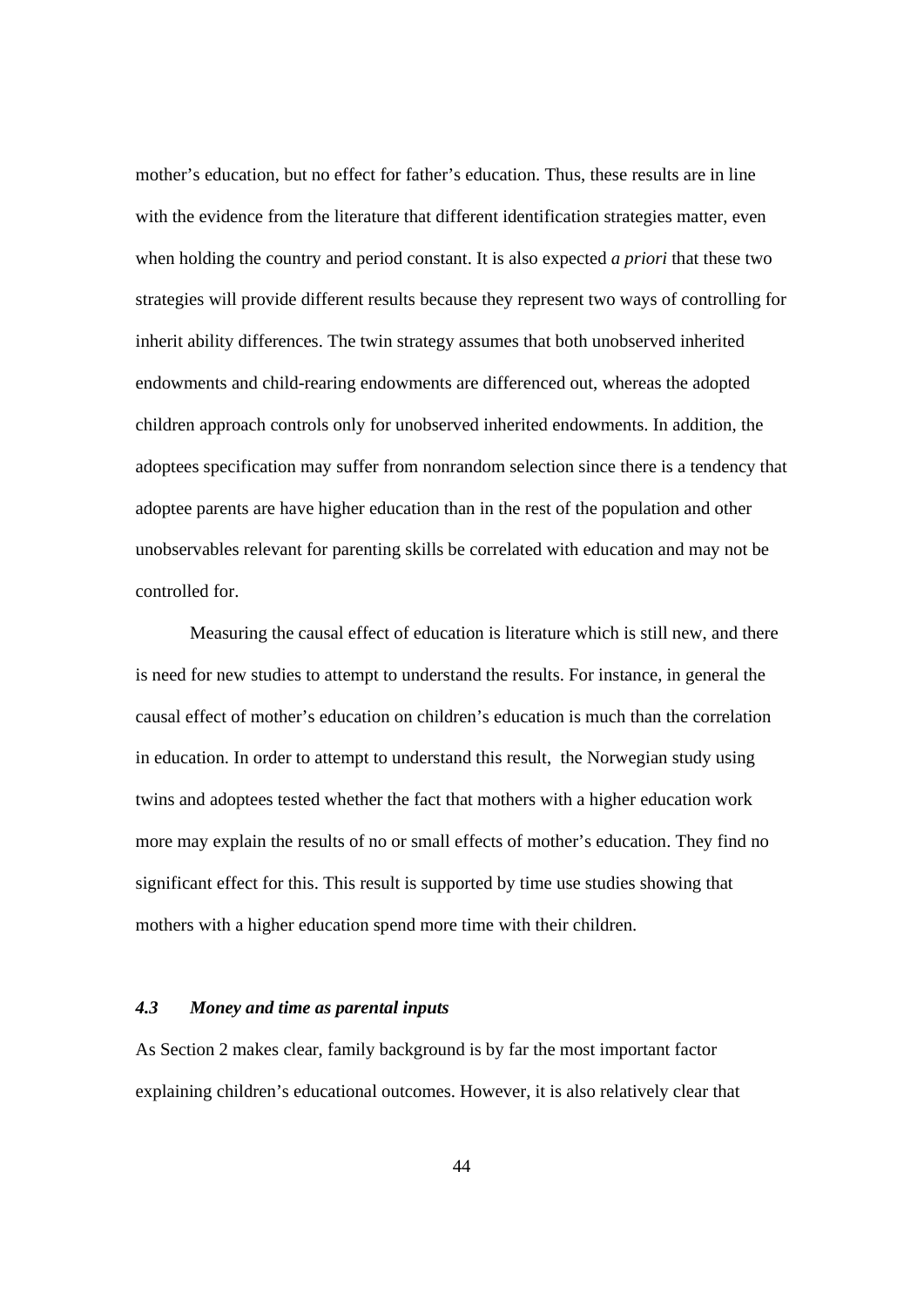parental education cannot explain all of children's educational outcomes. On balance, parental schooling in itself is important, but other factors in the socioeconomic environment partly correlated with parental schooling are also important. The child development literature has focused on the broader effect of the childhood environment in general—including the prenatal environment for children—and outcomes for children. This literature focuses on other resources such as parental income, the timing of income and the time use of parents. The emphasis in this literature is that there is a difference in children's outcomes as a result of growing up in different families (by parental education level, etc.) because parents to invest differently in their children in terms of time and resources. Parents may invest differently across their children (gender differences/birth order) as well as in how many children they decide to have, thereby perhaps trading off quality for quantity. As these investments in time and money in children are correlated with education, they are reasons for—and will enforce—persistence in education across generations.

We provide an overview of some of this literature, focusing on particular aspects, without intending to provide a complete picture (see Almond and Currie, 2010, and Conti, Heckman and Zanolini, 2009, for recent and extensive overviews of this literature on early investment in human capital and children's outcomes).

## *4.3.1 Early learning: critical periods and dynamic complementarities*

The recent literature provides reasons to expect that the timing of parents' investment in children will have an effect on the children's adult outcomes, independent of the level of investment. First, a wealth of evidence has documented differential accumulation of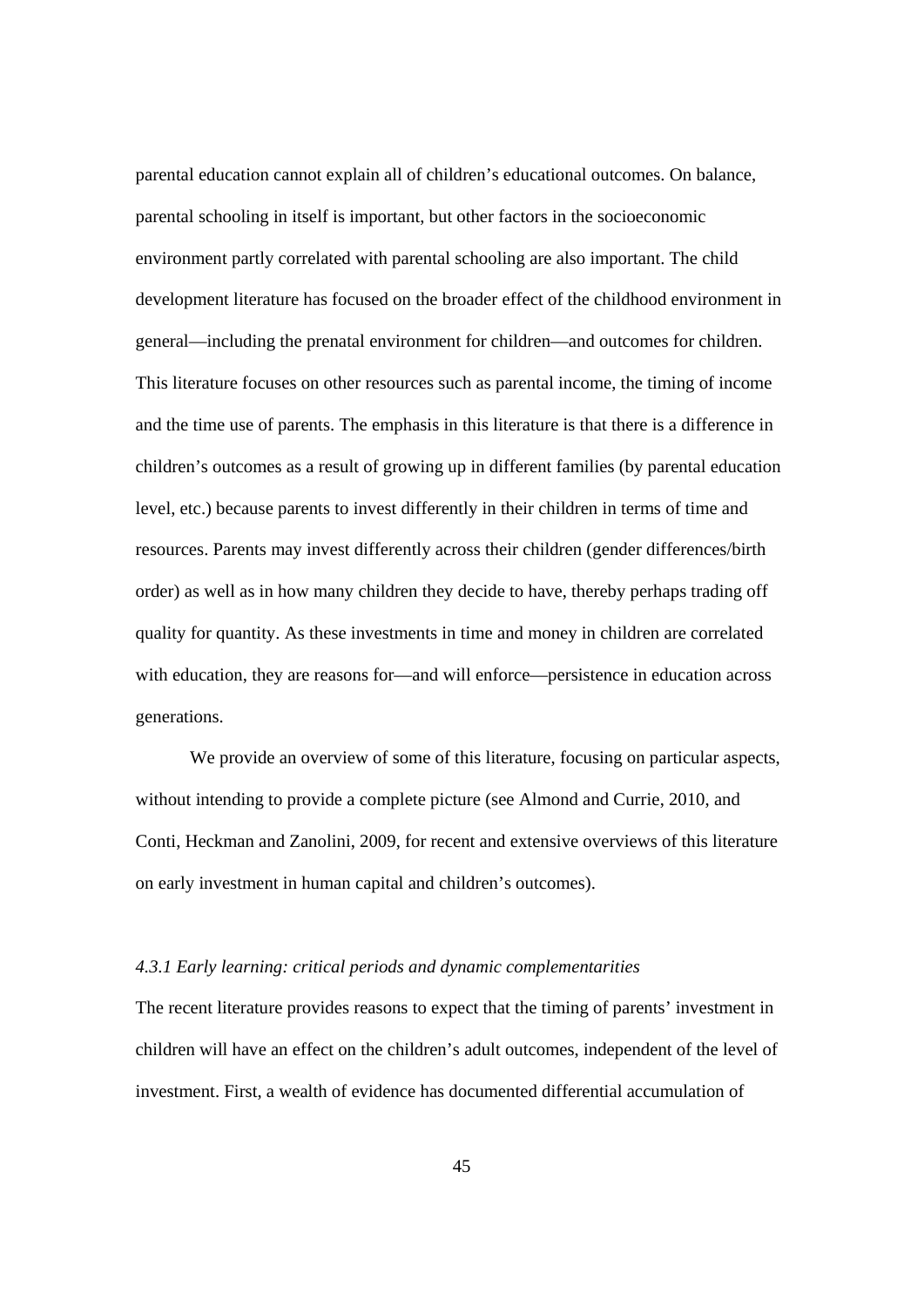various skills across the lifetime of children (Heckman, 2006; Knudsen, Heckman, Cameron and Shonkoff, 2006; Cunha and Heckman, 2007; Heckman and Masterov, 2007). For instance, Cunha and Heckman (2007) note the presence of critical periods for investment in the development of certain skills. They note that the improvement of IQ and the aptitude to learn a language are stronger early on in life, although humans are able to develop and improve their vocabulary into their adulthood. This means that we may expect to find heterogeneity in the effect of income across the lifetime of the child. Further, a paper by Carneiro and Heckman (2003) distinguishes between short-term and long-term credit constraints that influence optimal investment in child human capital. They argue that the short-term income constraints facing parents at the time of their child's potential enrolment in college have no significant effect on child enrolment once the longer-term constraints are controlled for. Such long-term constraints are defined broadly in terms of family background characteristics, for example the parents' education level, their age at the birth of the first child and other indicators of socioeconomic status that are fixed across the child's life. The consequence of a lifetime of binding long-term credit constraints is that, by the time the child is of college age, he or she will not have developed the prerequisite skills for attending college.

Another aspect of the timing of investment in child human capital is that of dynamic complementarity in the manifestation of income in different periods across time into child skills. In their evaluation of the US Head Start program, Currie and Thomas (1995) find that the initially positive effects of the program fade out, or reduce over time, for black children. Currie and Thomas (2000) argue that this is because the black children experienced a lower quality of postprogram education than the white children did. This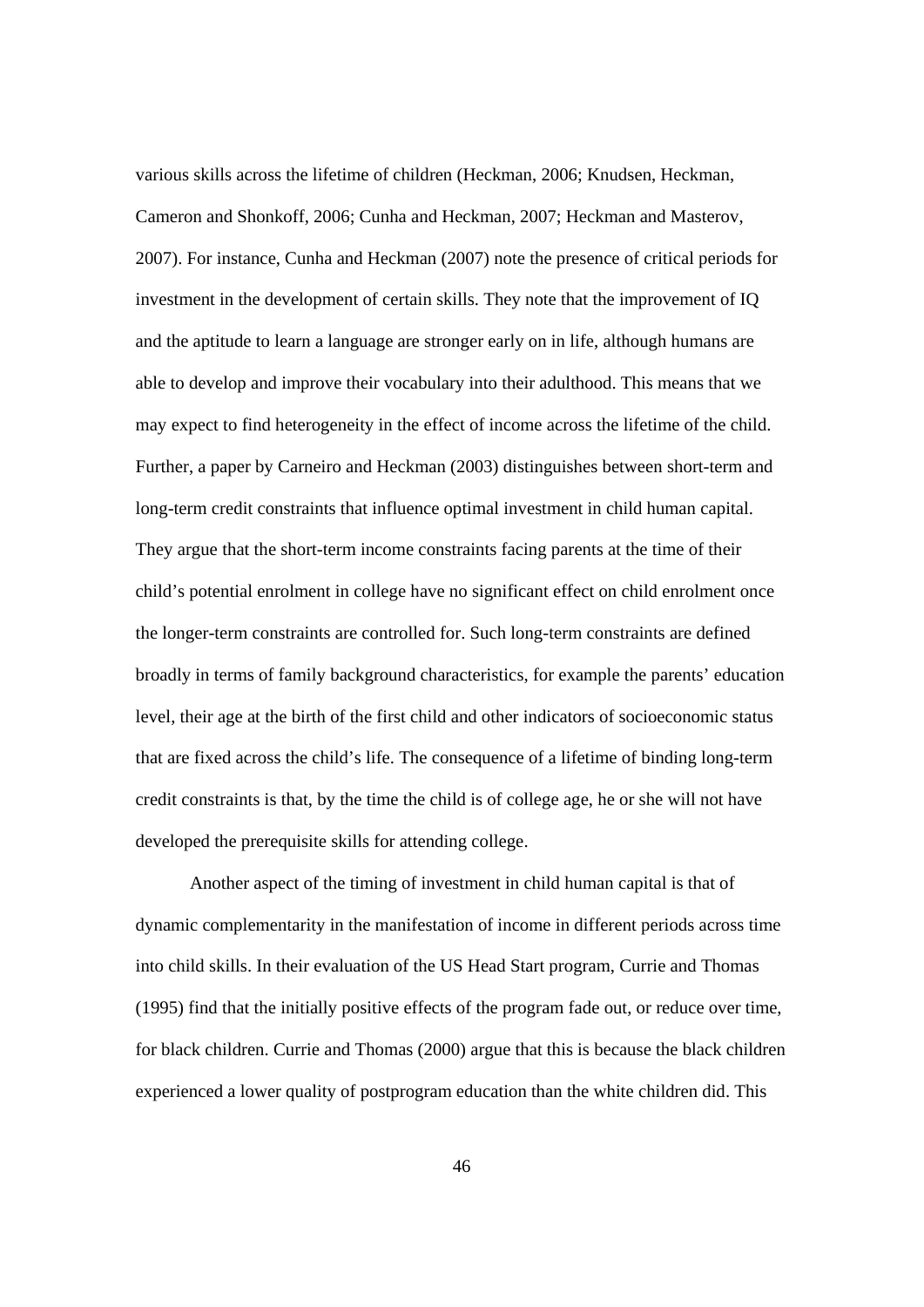suggests that investments across time are complementary in nature, whereby the marginal return to later (earlier) investment increases the level of early (late) investments. Further, Levy and Duncan (2000) use a family fixed approach to look at how the timing of parental income drives child education and similarly conclude that income received in the early years matters the most. This literature is rapidly developing as documented by Almond and Currie (2010) and the papers by James Heckman and co-authors, which provide recent extensive overviews of contributions and directions for new research.

### *4.3.2 Family size and birth-order effects*

The economics of the family suggests that children's success in general, and in particular their schooling, depends on childhood conditions. In particular, there is a strong focus in economics on the inter- and intra-familial differences in investment in children, leading to subsequent differences in adult outcomes. These observations have resulted in a wellestablished theoretical and empirical literature on the effects of both family size and birth order.

Family size may matter for schooling achievements because there may be a tradeoff between child quantity and quality (Becker, 1964; Becker and Lewis, 1973; Becker and Tomes, 1976). This theory develops a model in which there is an interaction between quality and quantity in the budget constraint, which leads to a trade-off in the quality and quantity of children in a family. These models then predict that, with an exogenous increase in family size, there is a negative effect on child quality, as measured, for instance, by scholastic performance or other outcomes. The models assume that this effect is homogeneous across children within families.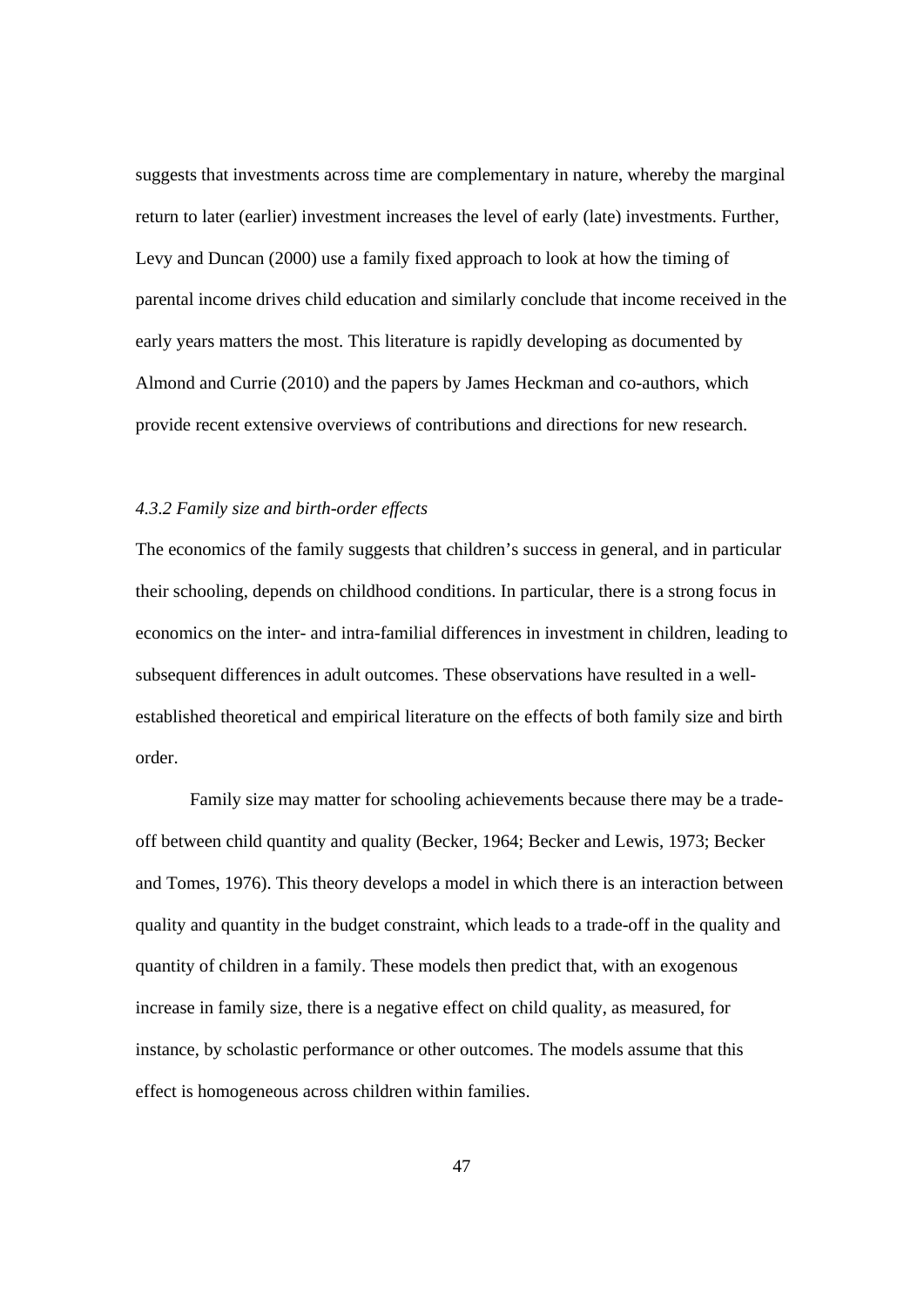There are also several hypotheses in the literature about the biological, economic and psychological impacts of birth order (see Blake, 1989, for seminal work and a summary of many of the earlier studies in this field). First, siblings may not receive an equal share of resources devoted to their education. Pecuniary or time resources may differ across siblings, for instance such that parents are able to devote more time to the eldest child relative to the younger siblings (Price, 2006). In addition, for higher birthorder children, there is a greater probability that the parents will be divorced, which may affect these children's development. In addition, there may be biological differences resulting from birth order because of a differing quality of prenatal care, or differences in the behavior of expectant mothers. Further, there is a tendency for children with a higher birth order to be born to older mothers, which may lead to a difference in support in the womb. Uncertainty regarding the rewards for having an extra child may also lead to an optimal stopping rule for parents. Parents continue to have more children if the first child is a good draw and then stop when there is a less favorable draw. Psychologists have provided several additional explanations and the "confluence" model by Zajonc (1976) has been very influential in explaining the effect of birth order on IQ, which, of course, may subsequently influence schooling and earnings. This theory has two elements: 1) a person's IQ is influenced by the average family environment, for instance, the average family IQ level; and 2) older children learn more from teaching younger children than younger children gain by being taught. In this way, Zajonc (1976) explains that intelligence falls with an increase in family size and that IQ falls off for the higher birthorder children.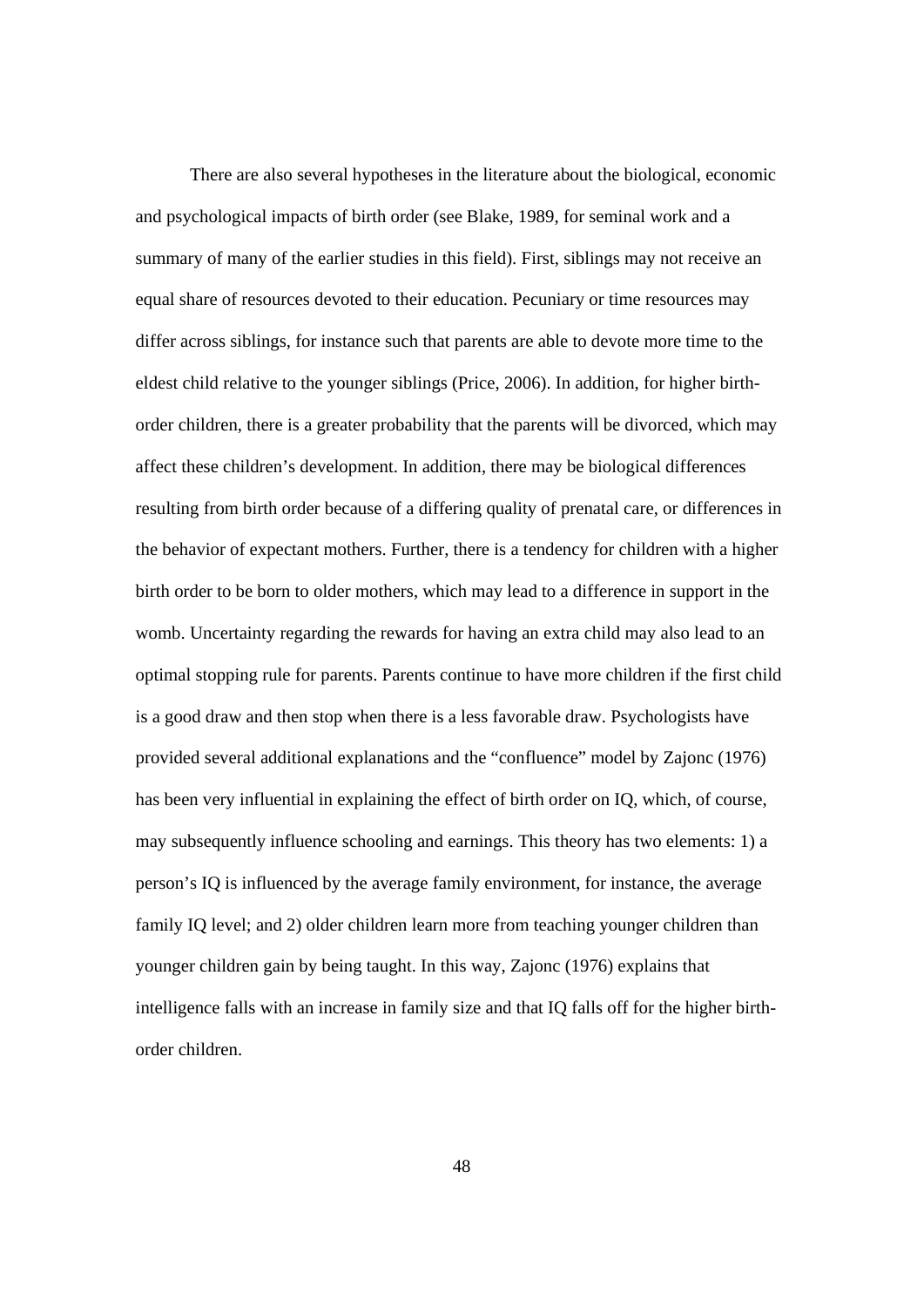The empirical literature that tests the hypothesis of whether there is a negative effect on adult outcomes of growing up in a large rather than a small family tends to find large negative associations, even controlling for socioeconomic factors (. However, the challenge is that family size may be endogenous and related to other unobserved parental characteristics affecting children's outcomes. In addition, birth order may confound family size. There are a couple of approaches to developing instruments for family size. A suggestion by Rosenzweig and Wolpin (1980) is to use twin births as compared to singletons. Alternatively, the sex composition of children may be used because it is well documented that parents have strong preferences for variety and thus are more likely to have another child at any parity if the previous children are all the same sex (Angrist and Evans, 1998).

The results in this literature when controlling for birth order and instrumenting for family size is that the negative effect of family size on schooling and labor market outcomes disappears, although there is a strong cross-sectional association between children's outcomes and family size (Black, Devereux and Salvanes, 2005a). This finding for Norway has been supported by several subsequent studies for different countries and several outcomes (Angrist, Lavy and Schlosser, 2006; Cáceres-Delpiano, 2006; Conley and Glauber, 2006).

Testing for birth-order effects is also very challenging.. Family size has to be controlled for because children with higher birth order are more likely to be born into larger families. Because higher rank children are more likely to be born in later years, Blake stresses the need to control for cohort effects. In addition, parent cohort effects have to be conditioned out because higher rank children are more likely to have older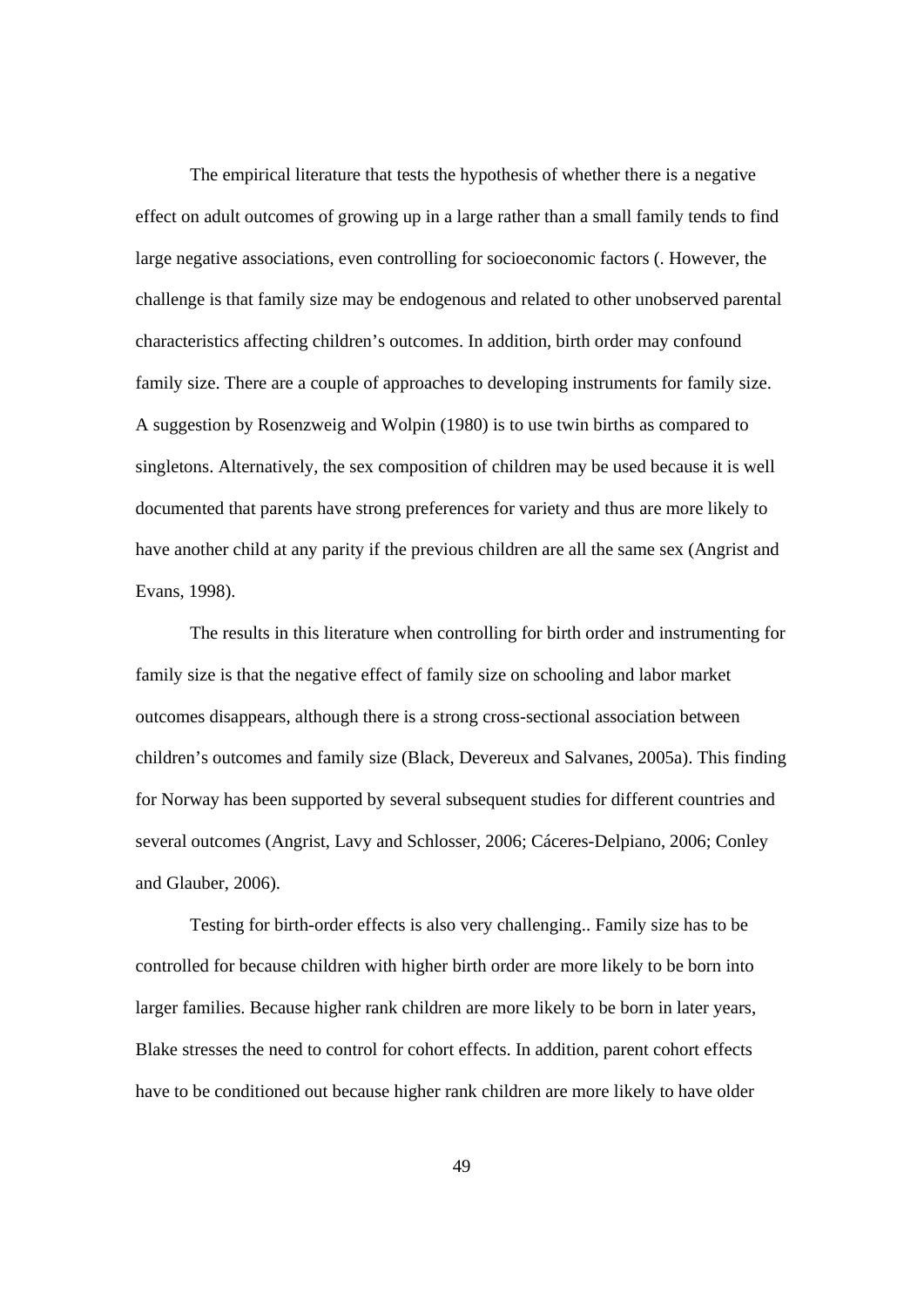parents at birth. Finally, because parents differ across families, parental characteristics have to be controlled for. Thus, it is necessary to have multiple cohorts for each birth order so that one can control for cohort effects. Full fertility histories are also required so that one can control for the mother's age at each birth and the mother's age at the birth of the first child. In addition, parental characteristics such as mother's skills must also be controlled for, as they may also be correlated with birth order, conditional on the child and mother cohort.

The empirical literature tends to find negative effects of birth order: higher order siblings perform worse than older siblings on a set of outcome variables. Some of the earlier studies, such as Behrman and Taubman (1986), find small negative effects, whereas Hanushek (1992) finds a U-shape in outcomes for black children from large families. These studies use small samples and could not include parental and children cohort effects or a full set of family size indicators. More recent papers using large data sets that were able to properly control of all these variables find significant and quite large negative effects on children's education, IQ and other outcomes (Black, Devereux and Salvanes, 2005a, 2007b).

# **5. What education policy can do at different stages of the educational career: lessons from research on reforms**

Up to this point, we have stressed the literature focusing on the effect of parents' choices on children's educational outcomes: the choices regarding the quality and quantity of family resources or inputs devoted to children, and the effect of inherited capabilities. In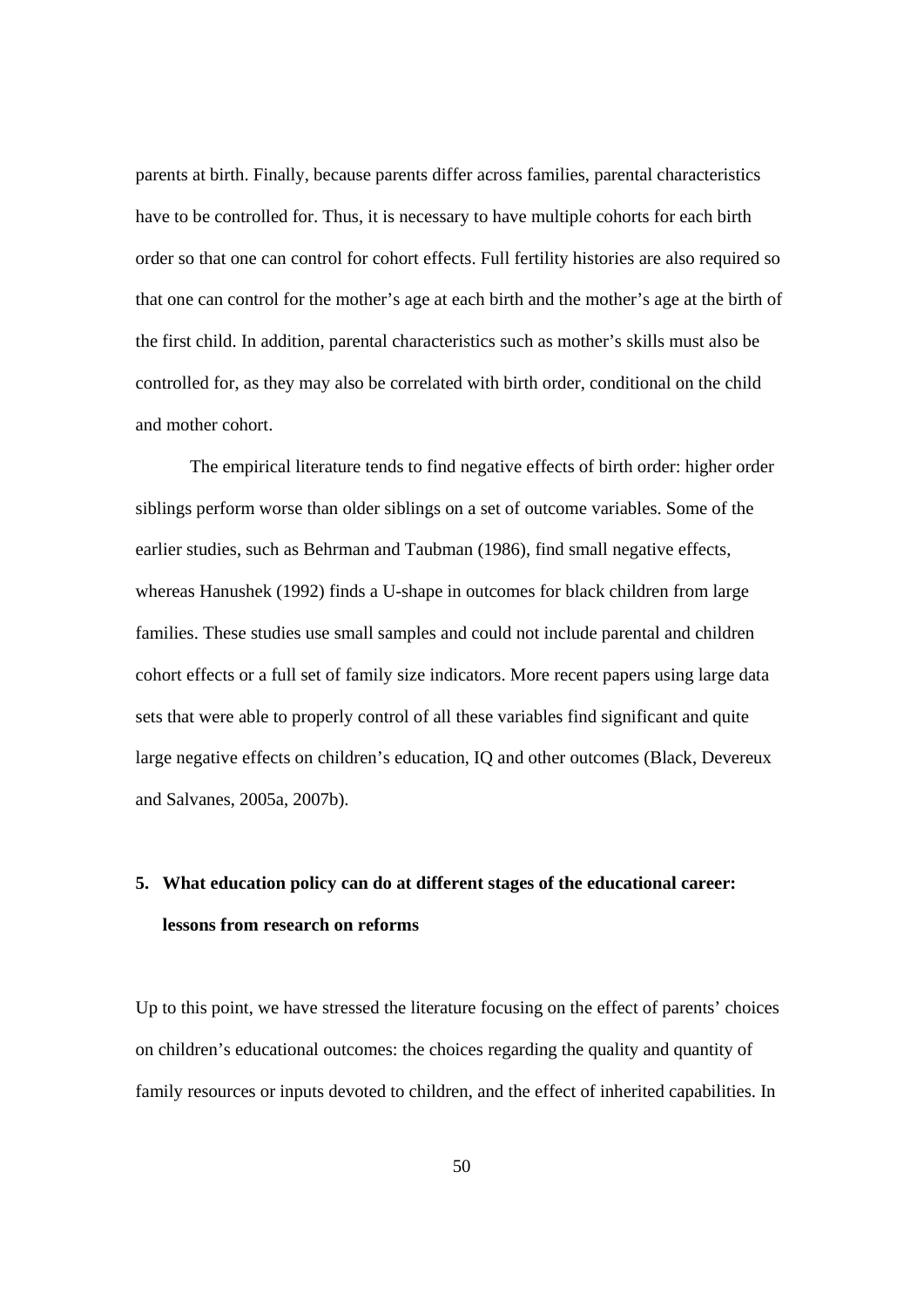addition, we made the distinction between parental choices and choices made by children, given the opportunities provided by parents. In this section, we focus on the different policy instruments that the government can use to set the general environment for parents' and children's decisions. Clearly, these policies or interventions may reduce the intergenerational persistence through economic policies affecting low socioeconomic status (SES) children. More precisely, we give an overview of the results with regard to family policies and education policies that affect parents' resource use or inputs into the family production function, which provide the environment for children's educational choices.

One route by which public policy can affect intergenerational persistence in education is through the interplay with educational choices. For instance, if more highly educated parents are better informed about the benefits of education and the quality of education, and there exist different tracks or different qualities of universities, policies that strengthen (weaken) tracking would increase (decrease) educational persistence. It is not only education policies *per se* that are relevant. For instance, because the timing of parental investment appears to be very important, family-related policies are also highly relevant, such as preschool programs, maternity leave policies and other early invention policies, for example, the Head Start and Perry Preschool programs in the US. Clearly, these types of programs have the potential to prepare children better for later school choices, depending on the alternatives that are available to these children.<sup>11</sup> In addition, depending on the age of the child, different effects are expected depending on whether the child stays at home with his or her parents or attends day care before he or she

-

 $11$  This literature is only briefly mentioned here because it has been recently reviewed in Almond and Currie, 2010.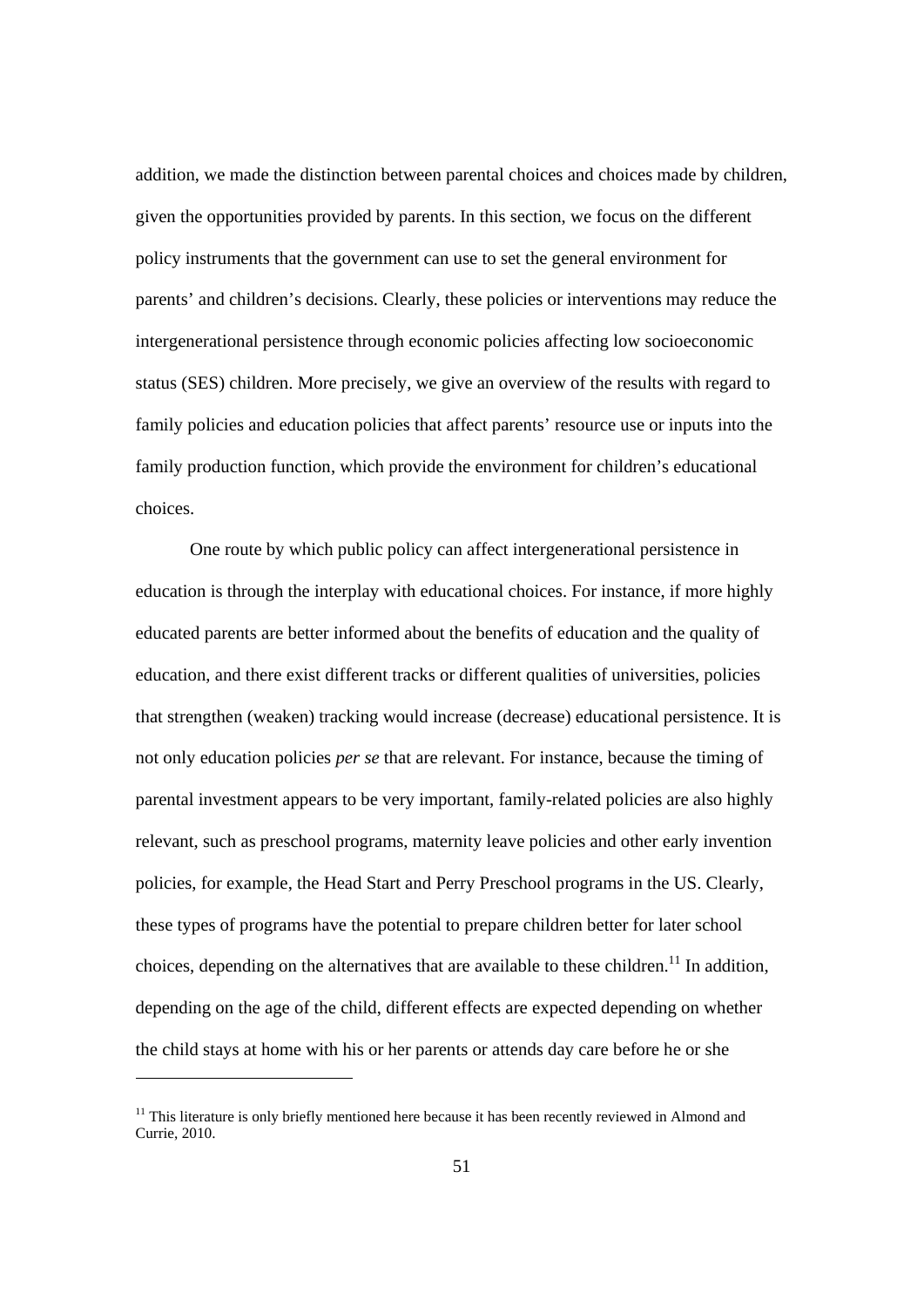reaches school age. Rules for the school starting age are another example of influential family-related policies.

### *5.1 Maternity leave and preschool reforms*

A recent set of papers have focused on the impact of maternity leave policies not only on women's labor supply, but also on children's short-term and long-term outcomes. More specifically, the literature on changes in maternity leave policies focuses on the effects of parents' time with very young children, which can have a positive short-term effect on health outcomes for children, and medium-term cognitive and labor market outcomes for adults. In particular, the literature attempts to condition out any income effect from maternity leave changes, and focuses on the time spent by the mother or father with the child in the first months after birth. In addition, there is a longer-standing literature that focuses on parental work and children's outcomes as a result of maternity leave policy. We also briefly discuss this latter literature (see Ruhm, 2009 for a recent overview of this literature).

The theoretical results of parental time spent with children, and how this impacts on children's short-term and long-term outcomes by reducing market-based work or increasing maternity leave periods, are ambiguous (Becker and Tomes, 1986; Blau and Hagy, 1998). On the positive side, it is expected that less work outside of home implies more time—and more quality time—spent with children and thus more investment in children's development. Longer periods away from the child may imply that both parents are less attached to the child, which may have long-term negative effects on the child. However, market-based work means increased income, leading to larger investment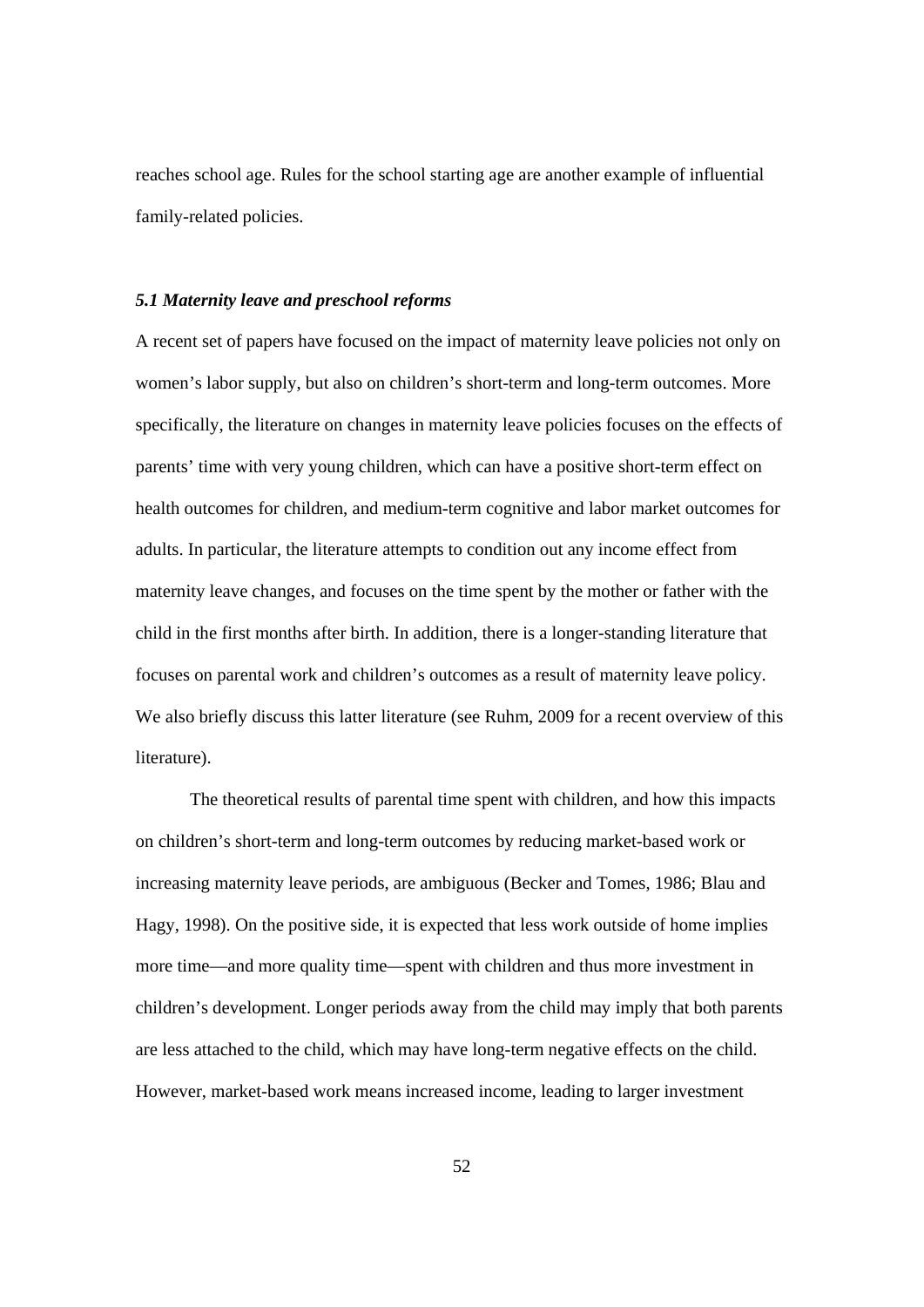possibilities in both the short run and the long run. There are also potential gains or costs for the mother. Mandatory job-protected maternity leave, leading to a continuity of employment, may increase women's earnings and increase gender equality. However, staying out of the workforce may also harm mothers' present job roles and their earnings prospects because of a loss of human capital while taking care of children.

Given the ambiguous predictions from theory, the literature on the effect on children's *short-term* outcomes of parental work and of maternity leave is not conclusive. There is a literature on mother's employment on children's outcomes and a more specific literature on the effect of maternity leave policies as an exogenous variation to maternity employment, which thus impacts on children's outcomes. The results are inconclusive and they propose that more research and better methods of identification are needed to establish the causal effects of maternal employment and childcare use on children's outcomes (see Bernal and Keane, 2006, for an overview). However, on balance, positive effects are found from spending more time with children in terms of breastfeeding benefits, improved child health, reduced behavioral problems and child mortality and improved cognitive test scores (Baum, 2003, Berger, Hill, and Waldfogel, 2005, Ruhm, 2000, 2004). Papers focusing on the effect of increasing parental leave on children's outcomes are rare. Several studies focus on short-term outcomes for children. Tanaka (2005) looks at variations in maternity leave across OECD countries. He finds that longer maternity leave has a small positive impact on the birth weight and mortality rates of infants. Baker and Milligan (2008, 2010) use variations in maternity leave legislation in Canada across provinces to establish a causal effect of maternity leave on children's outcomes. They find that there is no impact, or a very weak impact, on different measures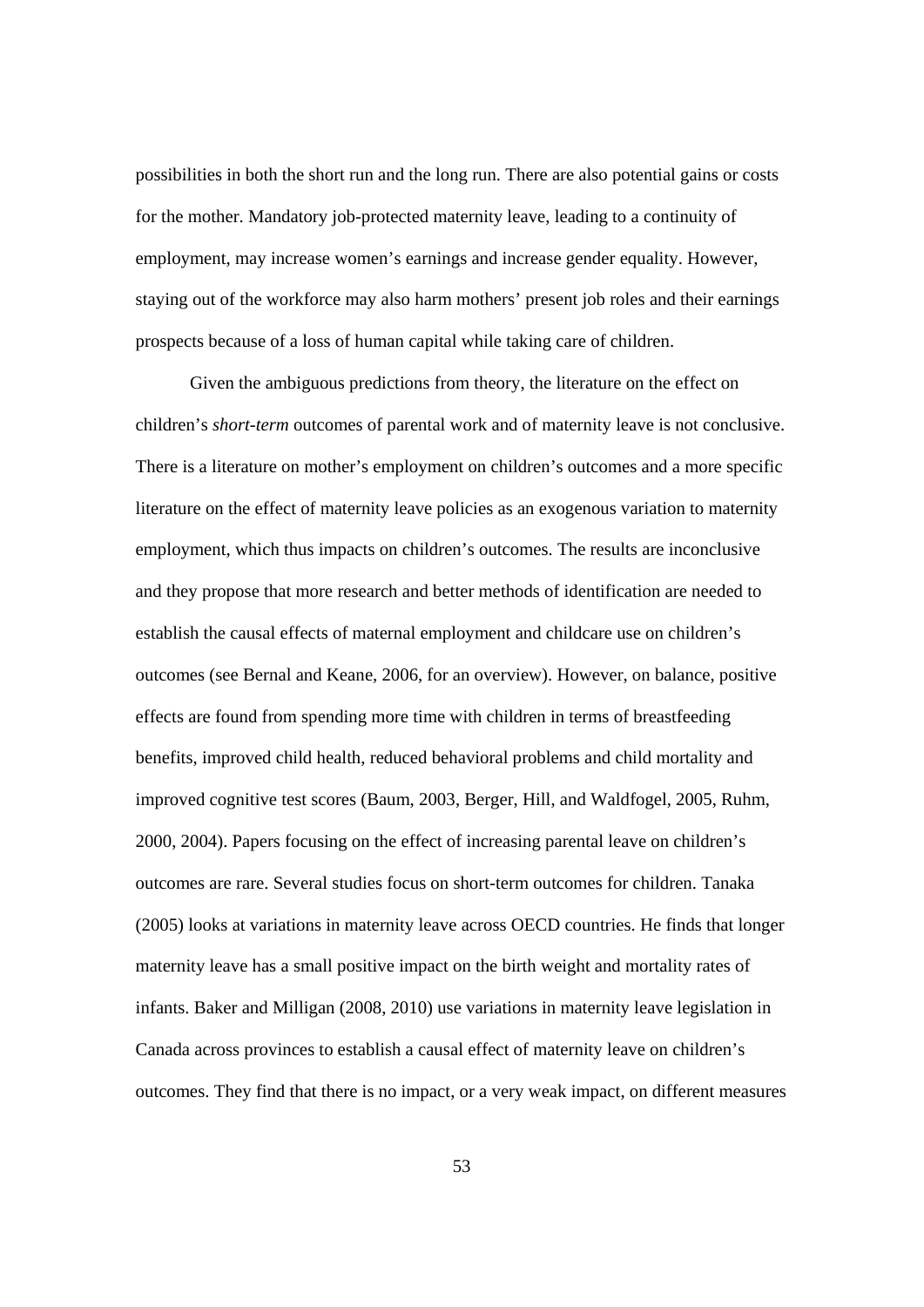of child development. Again, these studies focus on short-term outcomes of children. There are several issues in this literature concerning identifying causal effects of time spent with children, such as selection of parents working, controlling for the negative income effect of not working, etc.

Only a few recent papers have begun to examine the long-term effects of mothers' work and maternity leave and carefully identify causal effects (Dustmann and Schönberg, 2008; Carneiro, Løken and Salvanes, 2009; Liu and Nordström Skans, 2010; and Rasmussen, 2010). These papers use data from four different countries and each arrives at different answers. There may be various reasons why the results differ. It is important when interpreting the results to note that the reforms that are studied differ in terms of the size of the extensions of mandatory education and also in terms of the timing of the extensions in the baby's life. Thus, the reforms were introduced under different conditions and therefore the alternatives for the children were different. More specifically, a change of maternity leave early in a child's life is more important than in a later period after birth. In addition, equally important for interpreting the results is the alternative: are there good day care centers available for the child's first year, and what are the child-rearing skills of the mother? The timing issue is connected to critical periods in development, as has been discussed. Whether breastfeeding is important is highly controversial in the medical literature and it remains an open question whether this is an important channel. Kramer and Kakuma (2004) undertakes a review of most of the papers in the medical literature and is critical of most of the papers he reviews. However, he finds support for the theory that breastfeeding appears to enhance cognitive development. For other outcomes such as health, the jury is still out. Dustmann and Schönberg (2009)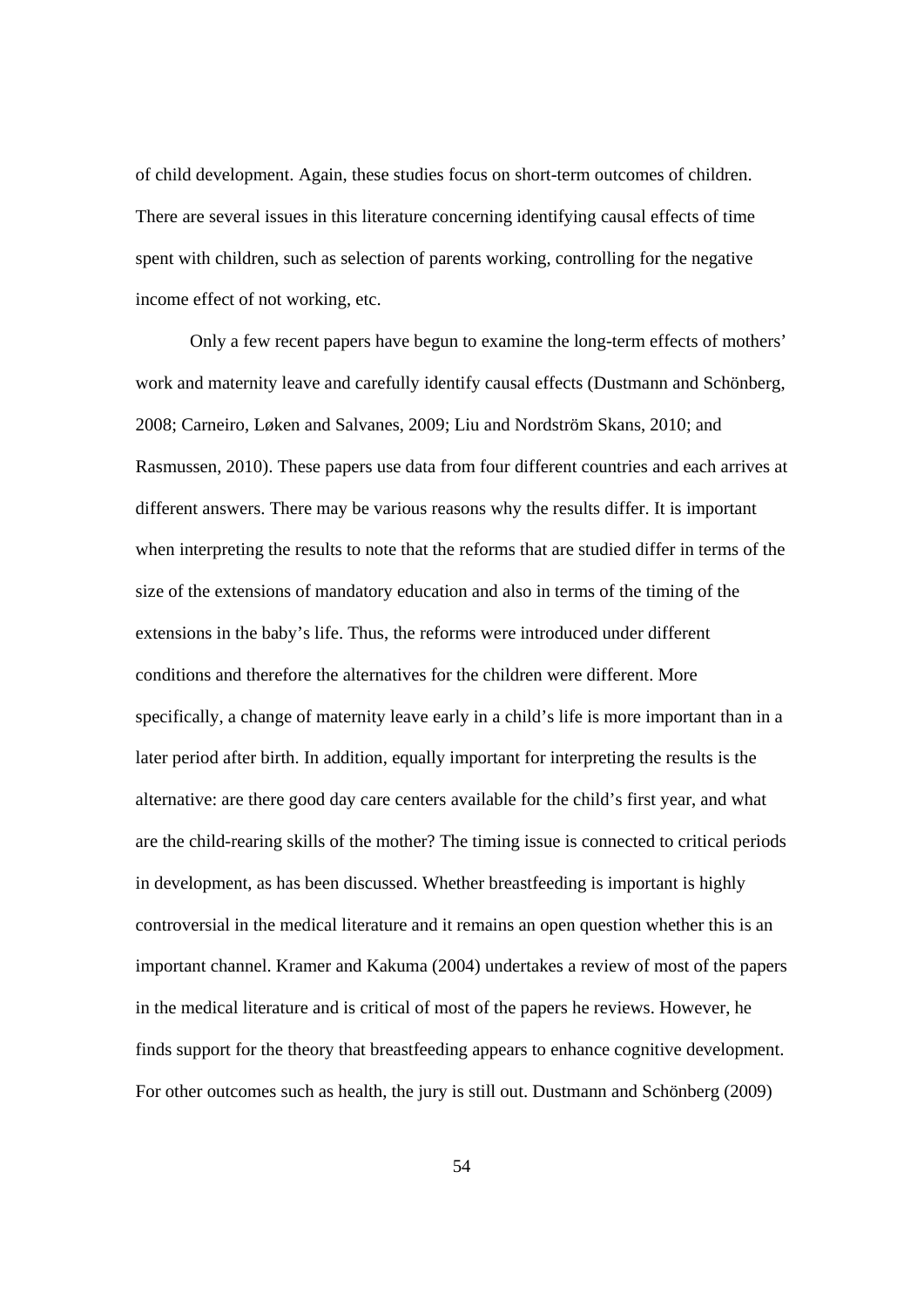assess outcomes such as wages and unemployment rates at the age of 23, and attendance at high track schools when children are teenagers. Rasmussen (2010) uses a maternity leave reform in Denmark and finds no effect on medium-term outcomes such as test scores at age 15 or children's dropout rates from high school. The reform she assesses took place in the mid-1980s in Denmark, when it appears that high quality day care was highly accessible. Liu and Nordstrøm Skans (2009) evaluate a reform taking place in the late 1980s in Sweden, which involved extending leave from 12 to 15 months, using test scores and grades at age 16 as outcomes. Carneiro, Løken and Salvanes (2009) evaluate a maternity leave reform that occurred in Norway on July 1 1977 and involved extending the fully covered maternity leave period from 12 to 18 weeks. All of these papers use regression discontinuity or IV techniques, using the reform as the exogenous variation. Only the last of these papers finds effects on children's teenage outcomes. The high school dropout rate declined by 2.7 percentage points as a result of the increase in maternity leave; for children of less educated mothers, the effect was more marked, with the dropout rate decreasing by 5.2 percentage points. In contrast to the other studies, the latter study was able to identify eligible mothers only, and the characteristics of the reform allowed the authors to isolate the effect of the increase in the mothers' time with their children from the effect of the decrease in income from staying home. This literature on maternity leave and other family policy related to time use with children is still in its infancy and, as yet, results are only indicative.

# *5.2 Comprehensive school reforms and tracking*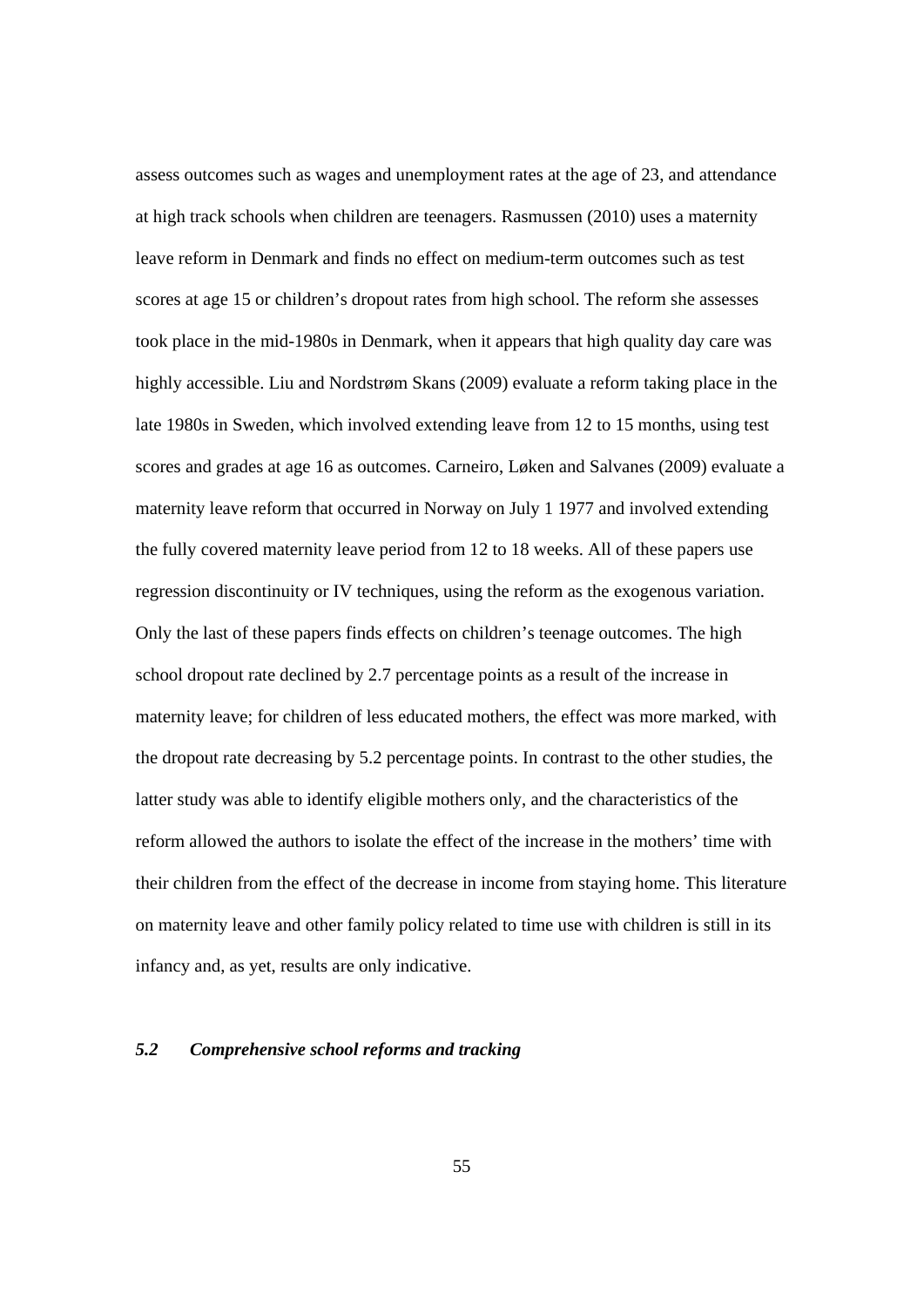After World War II, several comprehensive school reforms took place in Europe that may have affected the intergenerational relationship in education (see Lechinsky and Mayer, 1990, and Murtin and Viarengo, 2009, for overviews). The expansion of compulsory schooling after World War II was considered an integral part of the development of welfare states in Europe and one of its explicit goals was to enhance the equality of opportunity. In general, the two main components of these reforms consisted of an extension of the mandatory years of education, or a change in the school leaving age, and a change in the age of tracking. Basically, the reforms introduced nine mandatory years of schooling (or the school leaving age of 15 or 16), and all children were required to take the same academic track in lower secondary school. Tracking was thus postponed until the age of 15 or 16. These types of reforms are expected to have affected intergenerational mobility in different ways. A general way of thinking about this is to consider the public investment in prolonged schooling at the lower secondary level as an early investment in human capital that is complementary to later skills that are acquired (Cunha et al., 2007). If this investment has a stronger effect on pupils with a disadvantaged background, we will expect that it may lead to a higher probability of completion of high school and university, and thus make completion of these degrees less dependent on family background. In this sense, the investment may lead to increased intergenerational mobility in education and, subsequently, in earnings (Restuccia and Urratia, 2004). One may also expect that staying longer in school will lead to a change in preferences for the value of schooling and in time preferences, leading to more investment in human capital, especially for those groups of children with less educated parents. Again, this may result in an increased university completion rate among the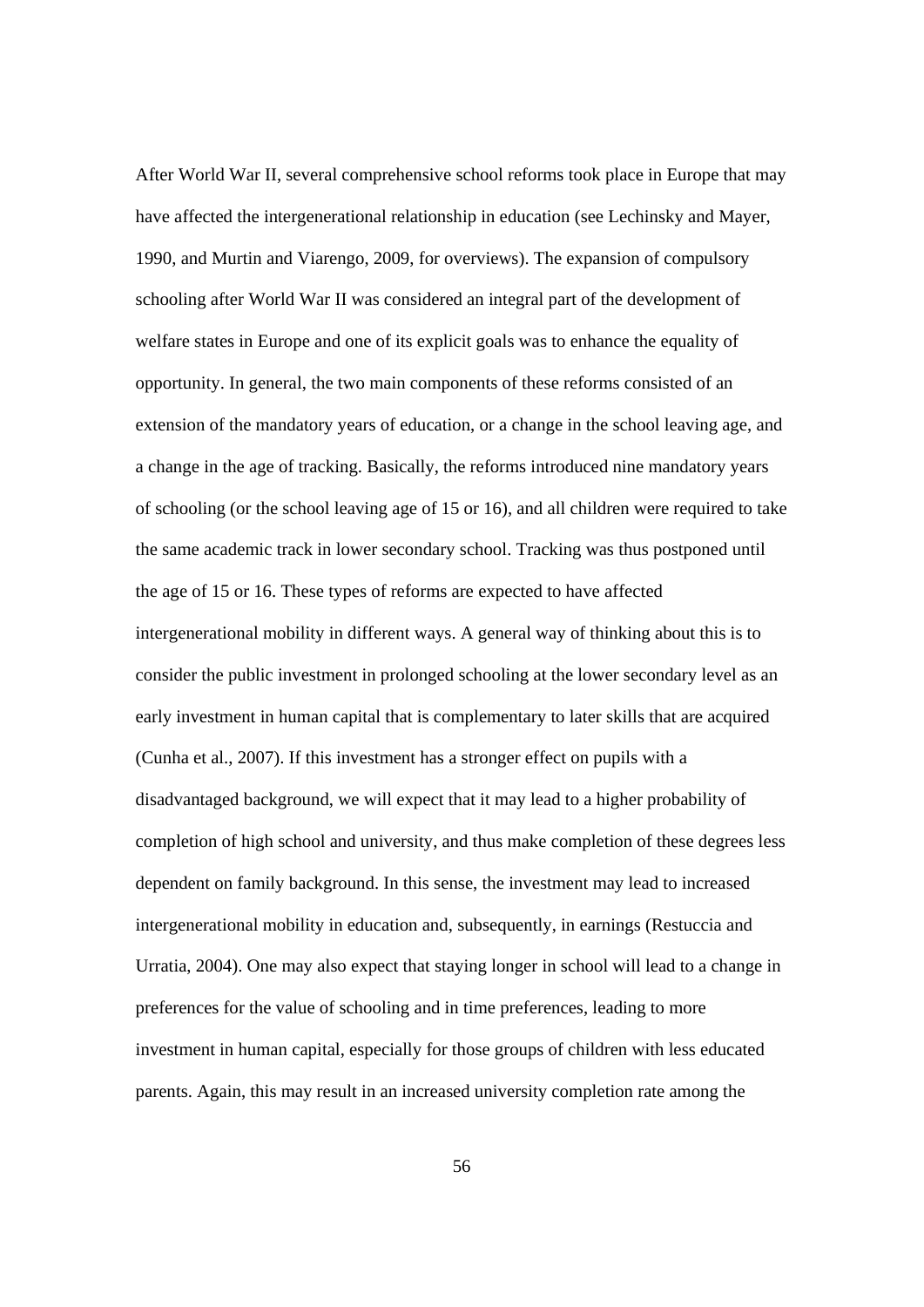disadvantaged. Of course, it is an open question whether expansion of education in general will enhance equality of opportunity, as has been pointed out by several authors (see, for instance, Machin, 2007, and Peterson and Woessmann, 2007). However, the particular focus here is on the comprehensive school reforms. A relevant US reference is the high school reforms that took place during the decades prior to World War II (see Goldin and Katz, 2003, and Oreopoulos, 2005, for an overview of the effect of Canadian reforms).

Postponing the age of tracking may have a similar effect.<sup>12</sup> Positive spillovers, from more able or less disadvantaged students to those who were less able or came from more disadvantaged backgrounds, may lead to higher attendance rates at high school and university by the disadvantaged (Hoxby, 2000). In addition, if ability is measured with noise, early tracking may also be bad for the disadvantaged because they may be assigned to the wrong track (Brunello and Checchi,  $2006$ ).<sup>13</sup>

Several recent papers have analyzed the impact of these comprehensive school reforms, particularly in Europe and Scandinavia, on aspects related to the persistence of education across generations. Meghir and Palme (2005) and Aakvik, Salvanes and Vaage (2010) analyze the effect on earnings and educational attainment of the comprehensive school reforms that took place in Sweden in the 1950s and Norway in the 1960s, respectively, where mandatory schooling was extended by two years and all students had to attend the same track. The reforms used in the studies were implemented as a natural experiment, with the new mandatory schools being adopted at different times in different

-

 $12$  See Betts (2010) for an extensive overview of the literature.

<sup>&</sup>lt;sup>13</sup> See Duflo, Dupas and Kremer (2008) and Guyon, Maurin and McNally (2010) for a recent analysis of changes in tracking and pupils' school performance.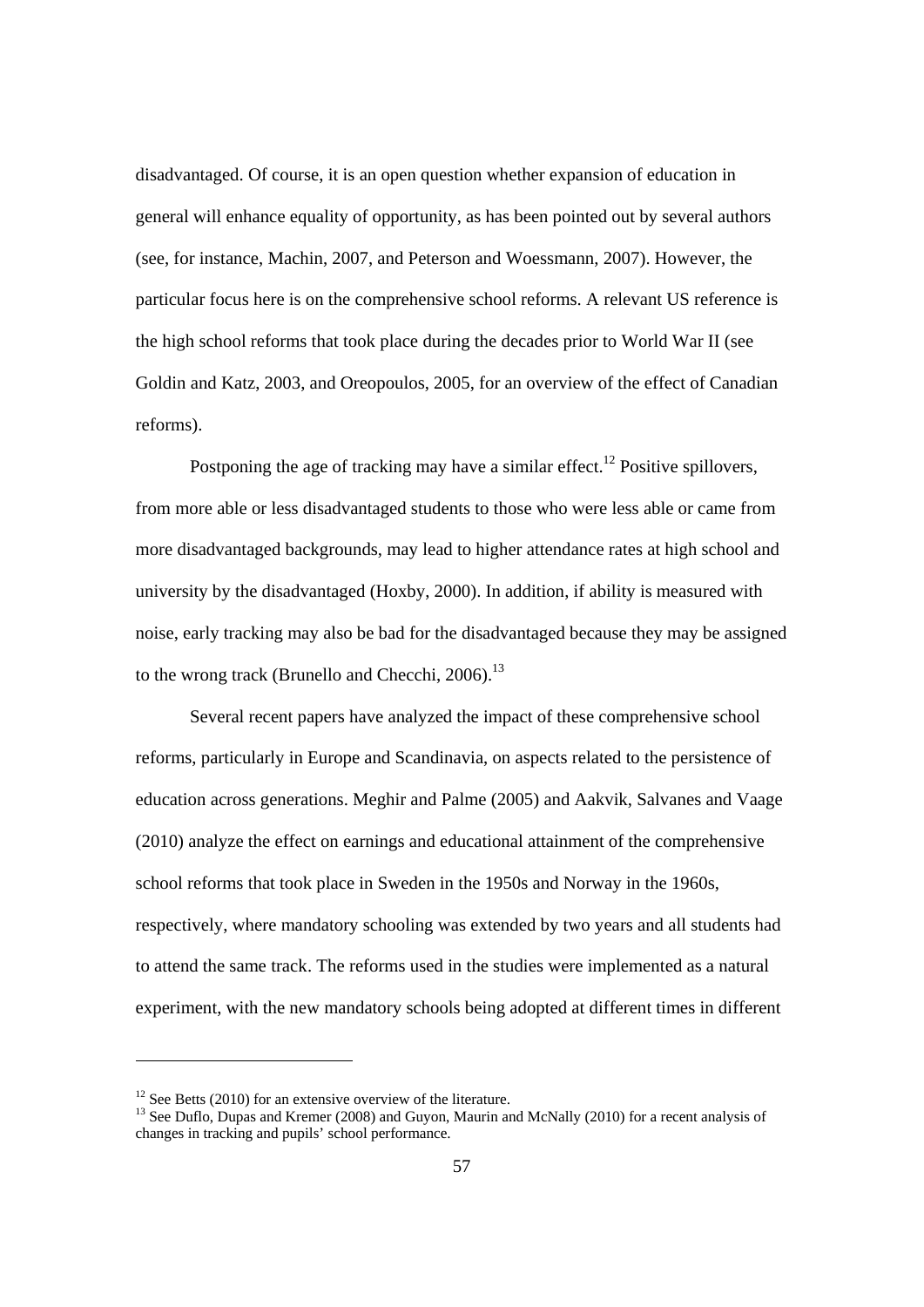municipalities. Both studies find support for a weakening of the effect of family background for disadvantaged pupils with parents with low educational attainment. Meghir and Palme (2005) also found increased earnings among pupils with disadvantaged backgrounds using the same Swedish reform.14 Pekkarinen, Uusitalo and Pakkala (2009) more directly assess the effect on the persistence in income across generations using a similar reform in Finland in the 1970s, but the focus of this reform was more explicitly on reduced tracking. They find support for a significant decrease in the intergenerational income elasticity (for fathers and sons) in Finland from about 0.29 to about 0.23. This is a quite strong effect, given that the standard result is that intergenerational income elasticity in the US and UK is about 0.40 and about 0.20 in other Nordic countries and Canada (Björklund and Jäntti, 2009). Bauer and Riphan (2006) results exploit differences in tracking across cantons in Swithzerland, also find support for later school tracking reduces persistence in persistence in schooling.

Several other papers evaluate related school reforms and the effect of school systems in other countries. Malamud and Pop-Eleches (2008) evaluate the effect of a 1973 Romanian reform that was similar to the Finnish reforms, and focus on the effect on low SES families. They do not find any effect for these groups on university degree completion, although more students from the low SES groups became eligible to undertake university courses. The reason the reform did not result in higher attendance rates at the universities was that new openings at the university level were not established. Dustmann (2004) finds a strong connection between parental background and the choice of children's secondary track in Germany, which strongly affected subsequent

-

<sup>14</sup> However, Nielsen, Sørensen and Taber (2010) only find weak effects of college subsidies on college attendance in Denmark.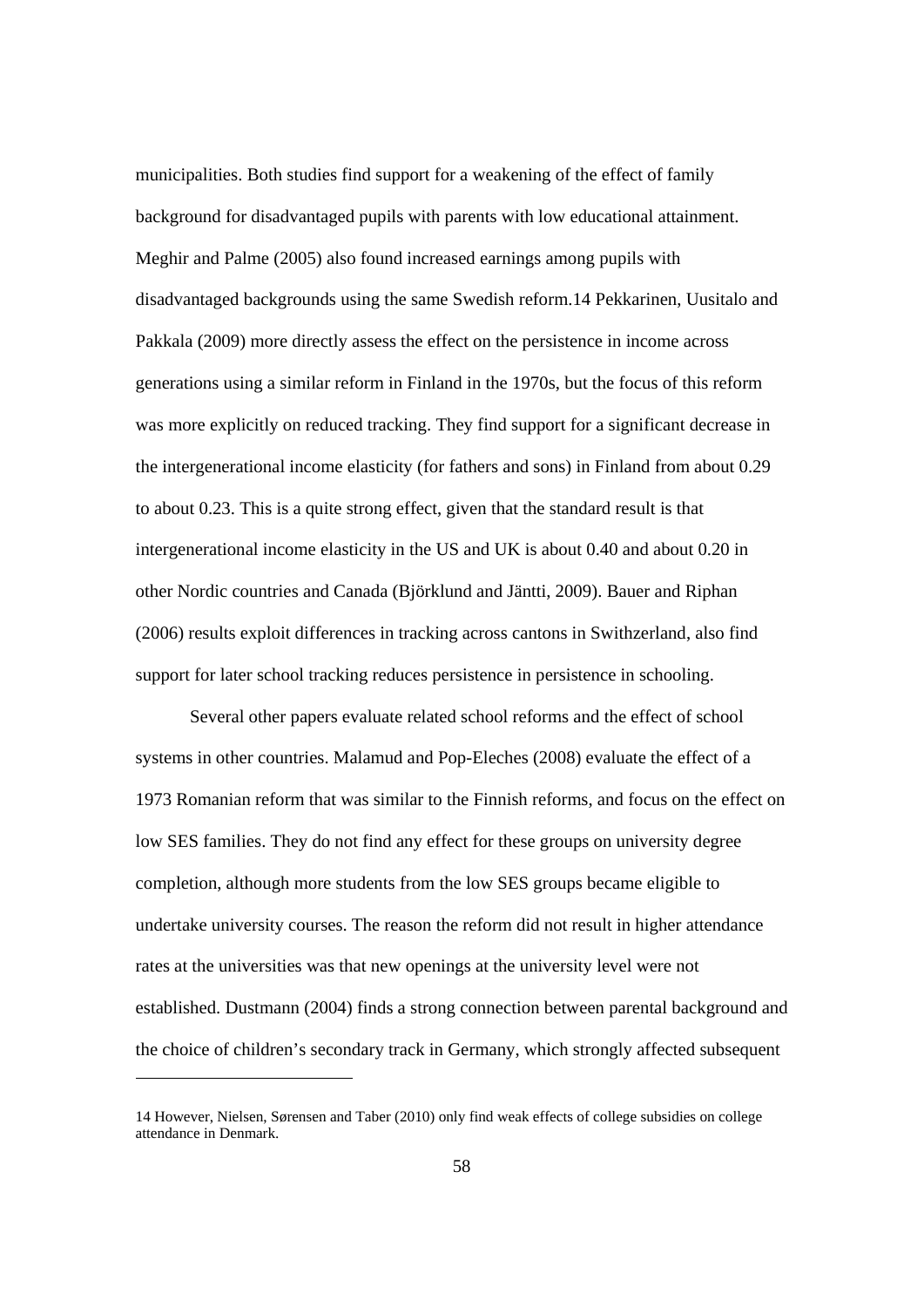educational achievements and contributed to the low intergenerational mobility in education in Germany.

## **6. Conclusions**

There is no doubt that, in recent years, the analysis of intergenerational mobility and the role of family background has become a very active research field in economics. This is not surprising because this analysis investigates issues of great scientific and policy interest, such as inequality of opportunity and child development. Recent research has also been spurred by the availability of new data; in some countries, household surveys have matured to cover more than one generation and researchers have been fortunate enough to obtain access to population-wide data sets based on administrative register information. Our survey has not done full justice to what economists have done in this field, and even less to what has been done in other fields such as psychology and sociology. In our view, the new literature has provided a number of important insights and revealed useful research strategies for the future. However, the literature has also identified many gaps in our current knowledge about the role of family background in forming human capital accumulation in the next generation.

From an inequality-of-opportunity point of view, it is common to consider family background as a broad set of factors that the individual has not chosen him or herself and thus cannot be held accountable for in a normative sense. Thus, we want to gauge the overall importance of such factors. For this purpose, we started out by presenting sibling correlations in years of schooling. What makes such correlations particularly useful as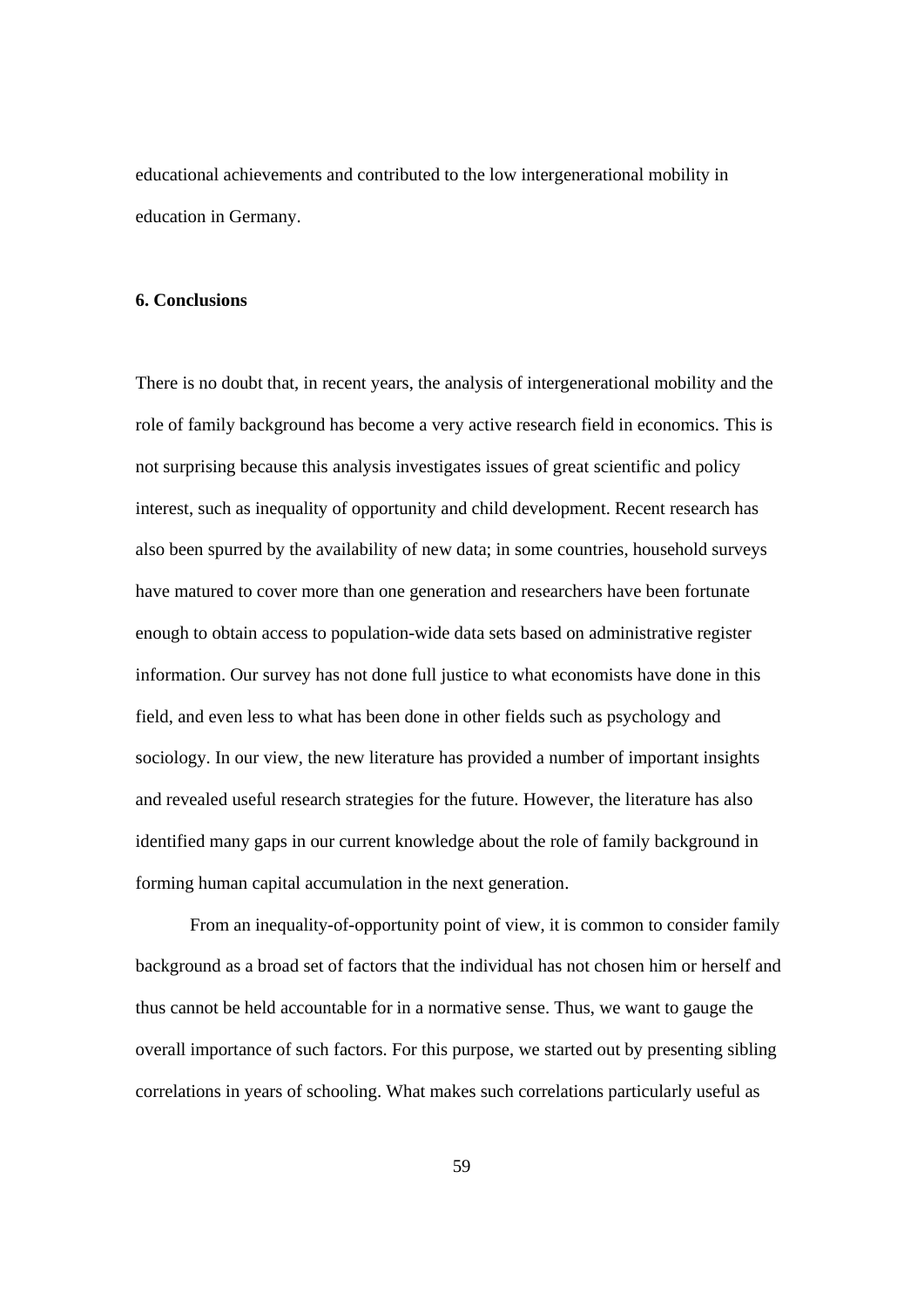omnibus measures of the role of family background is that they can be interpreted as the fraction of total inequality that can be attributed to factors shared by siblings. Our survey of sibling correlation estimates suggests that, in most modern societies, these fractions are in the range of 40% to 60%. Yet, these numbers represent lower bound estimates of the importance of family background because they do not take into account factors that are not shared by siblings. For example, the recent research that we discussed has shown that birth-order effects are more important than previously believed.

These numbers are nontrivial from an inequality-of-opportunity point of view. Thus, we want to know what underlies these numbers. To learn about this, recent research mainly offers analyses of intergenerational relationships between parental education and offspring's education (or income, in a related literature that we touch upon in our survey). These relationships, however, account for only about a third of what siblings have in common; the rest of the family component shared by siblings must be attributed to factors that are uncorrelated with parents' observed human capital. This result identifies one major gap in the literature, namely the factors shared by siblings that are uncorrelated with parents' education. These factors might represent unobserved parental skills and, from an inequality-of-opportunity point of view, it does not matter whether parental resources are observed. However, instead, they may mainly represent interaction among the siblings, with considerable between-family variations in effort, which in turn may not violate norms about equality of opportunity.

The analyses of intergenerational associations have provided more insights than simply providing information about the magnitude of the descriptive correlations. A sequence of recent studies have used novel methods and data to determine how much of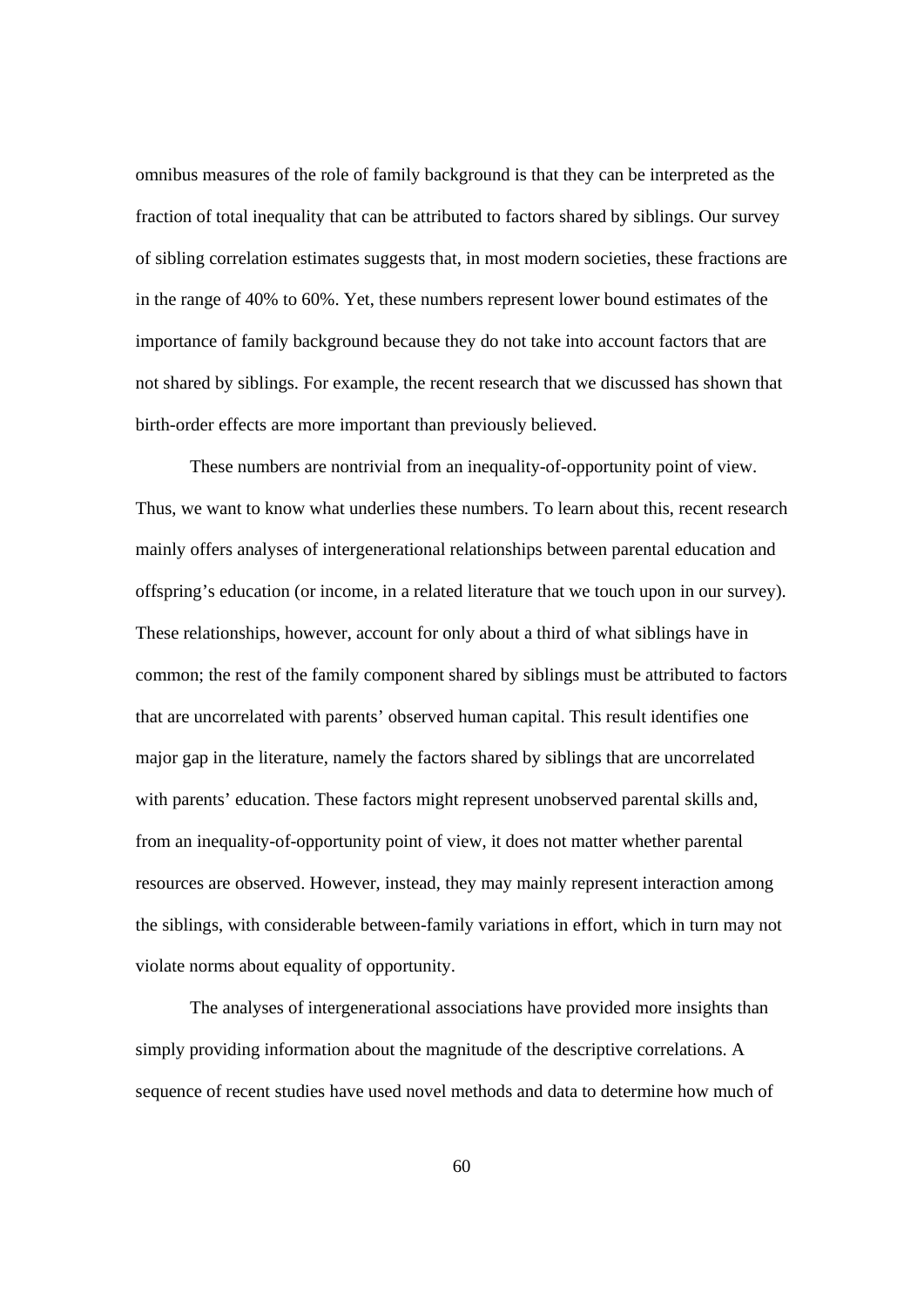the intergenerational correlations are causal, in the sense that a policy intervention that raises the education of one generation has an impact on the next generation. The conclusion that follows from our scrutiny of this literature is that, at most, half of the descriptive correlations can be considered as causal effects. This brings us even further away from the previously cited figure that 40–60% of the overall variation can be attributed to common family factors. One might conclude that these causal effects are small from an inequality-of-opportunity point of view. However, from a childdevelopment perspective they might be considerable. Whether effects are small or large from such a perspective depends on the costs to achieve the specific education reform that is considered. Because the research suggests positive effects for children, there is one more benefit to consider in the social cost–benefit analysis of education reforms.

We have also examined some recent research on the relative importance of nature and nurture (or prebirth and postbirth factors). One strand of research has attempted to decompose the broad set of factors shared by siblings, whereas another strand has examined the more narrow intergenerational associations by means of a regression approach, which compares the relative magnitude of coefficients for biological and adoptive parents. Our examination stressed that the models using sibling types in particular rely on very strong assumptions that call for much caution in interpreting the conclusions. Nevertheless, the common conclusion from both approaches is that both nature and nurture are important and it is hard to find support for the view that one is particularly more important than the other. Thus, a comprehensive model of the role of family background should incorporate both early effects and effects that are accumulated throughout childhood.

61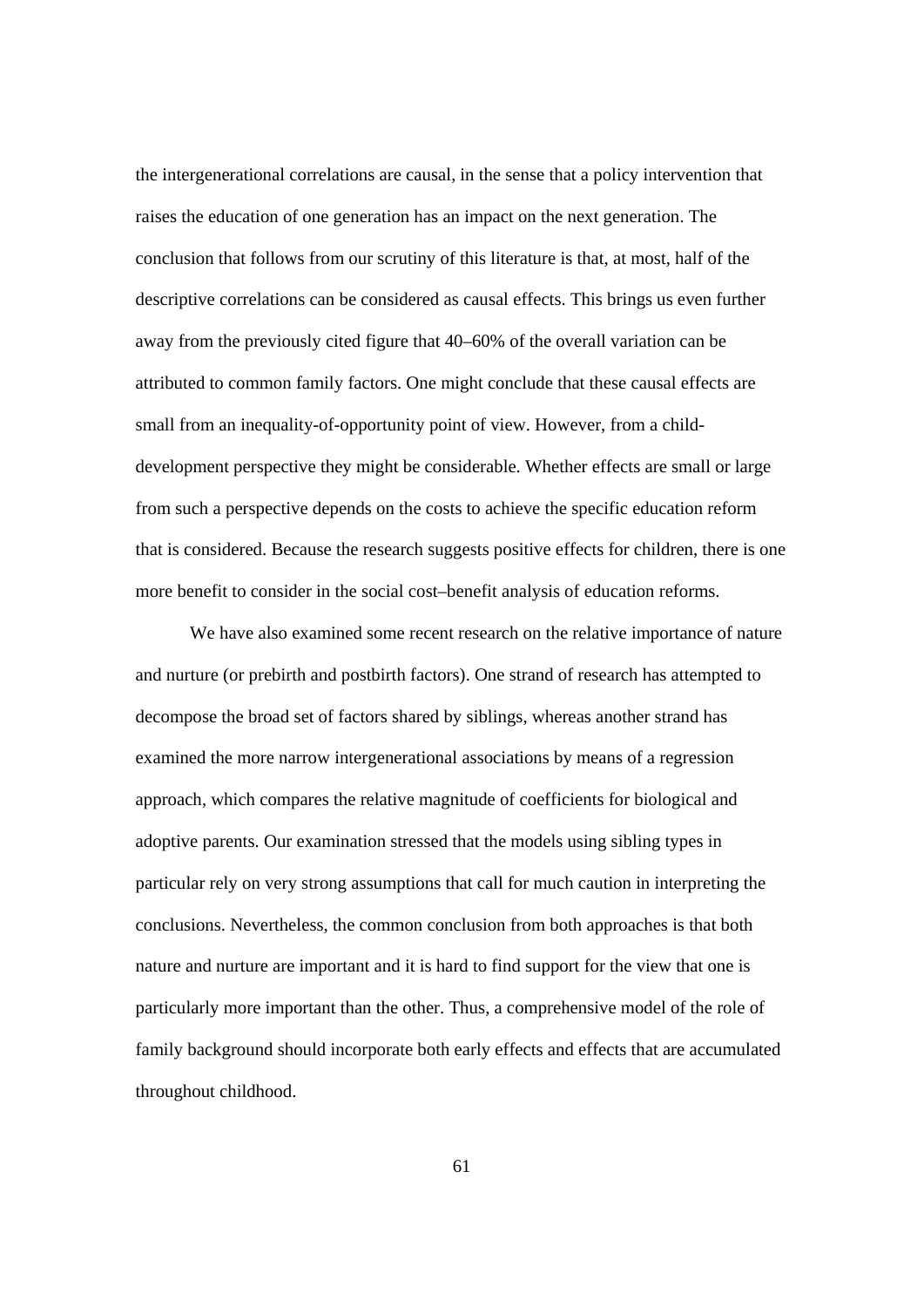In addition, we have stressed a recent wave of studies on the impact of policy reforms on intergenerational relationships and on outcomes for children with different socioeconomic backgrounds. Typically, the studies in this genre exploit large data sets from a specific country as well as variations across regions, cohorts and/or groups in exposure to the reform.. We consider this research to be important because it addresses explicit policy questions and has a compelling research design. A common finding is that postponement of tracking until children are older has the potential to substantially reduce the intergenerational correlations. A critic of these studies might argue that the results are specific to one country and the period in time when the reform was implemented and, thus, that the studies do not have much external validity. While this is a valid argument, when the number of studies becomes larger and covers longer periods and more countries, it becomes possible to generalize the results.

However, it is striking that, to the best of our knowledge, no reform study has yet examined the impact of the broader set of factors shared by siblings. Instead, these studies have focused entirely on the intergenerational relationships. Thus, there is room for much future research along these lines. Such research would also assist the profession to improve upon the theoretical models that dominate the field today.

62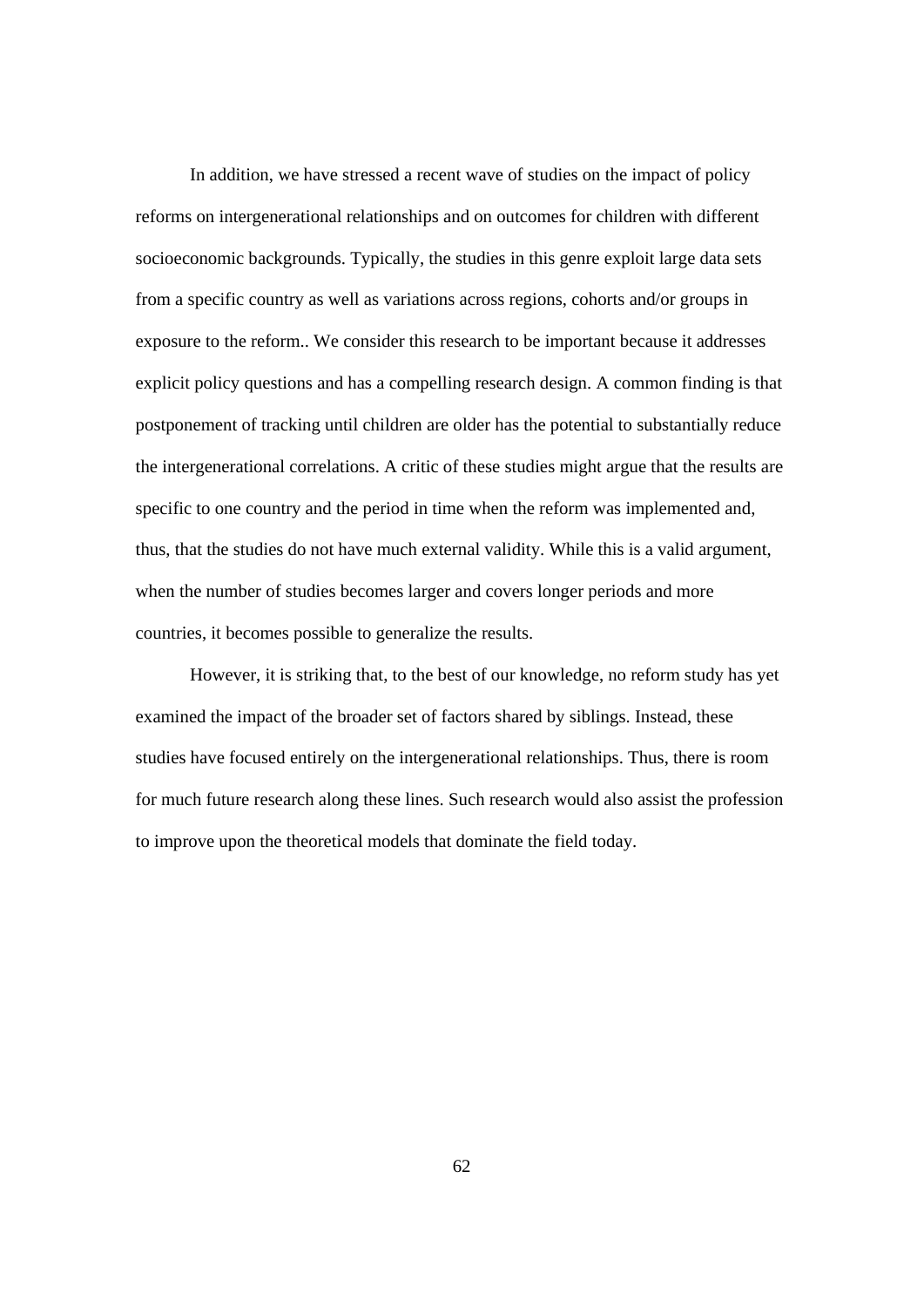### **References**

- Aakvik, Arild, Kjell G. Salvanes and Kjell Vaage. 2010. "Measuring Heterogeneity in the Returns to Education using an Education Reform". *European Economic Review*, 54, 483–500.
- Almond, Douglas and Janet Currie. 2010. "Human Capital Development before Age Five". Forthcoming *Handbook of Labor Economics*.
- Angrist, Joshua D. and William N. Evans. 1998. "Children and Their Parents' Labor Supply: Evidence from Exogenous Variation in Family Size". *American Economic Review*, 88(3), 450–477.
- Angrist, Joshua D., Victor Lavy and Analia Schlosser. 2006. "Multiple Experiments for the Causal Link between the Quantity and Quality of Children", MIT Working Paper 06–26.
- Antonovics, Kate L. and Arthur S. Goldberger. 2005. "Do Educated Women Make Bad Mothers? Twin Studies and the Intergenerational Transmission of Human Capital". *American Economic Review*, 95(5), 1738–1744.
- Atkeson, A. and Robert E. Lucas. 1992. "On Efficient Distribution with Private Information". *Review of Economic Studies*, 59, 427–453.
- Ashenfelter, Orley and Cecilia Rouse. 1998. "Income, Schooling, and Ability: Evidence from a New Sample of Identical Twins". The Quarterly Journal of Economics ?, 253-284.
- Baker, Michael and Kevin S. Milligan. 2008. "Maternal Employment, Breastfeeding, and Health: Evidence from Maternity Leave Mandates". *Journal of Health Economics*, 27(4), 871–887.
- Baker, Michael and Kevin S. Milligan. 2010. "Evidence from Maternity Leave Expansion of the Impact of Maternal Care on Early Child Development". *Journal of Human Resources*, 45(1), 1–32.
- Baum, C. L. 2003. "Does Early Maternal Employment Harm Child Development? An Analysis of the Potential Benefits of Leave Taking". *Journal of Labor Economics*, 21, 609–448.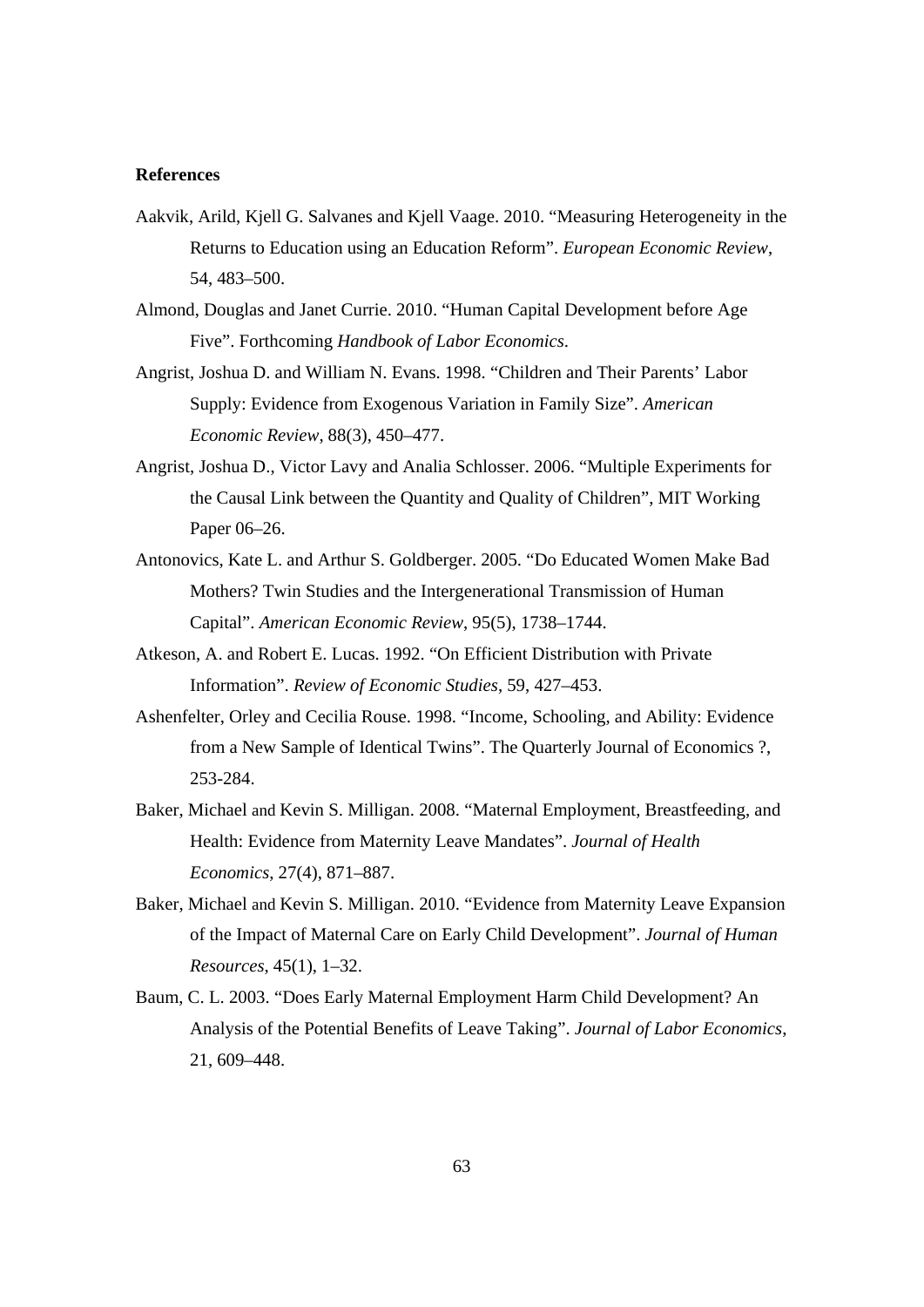- Bauer, Philipp C. and Regina Riphahn. 2006. "Timing of School Tracking as a Determinant of Intergenerational Transmission of Education*". Economics Letters*, 91, 90-97.
- Becker, Gary. 1964. *Human Capital. A Theoretical and Empirical Analysis, with Special Reference to Education*. NBER: Chicago.
- Becker, Gary S. and H. Gregg Lewis. 1973. "On the Interaction Between the Quantity and Quality of Children". *Journal of Political Economy*, 81(2), S279–S288.
- Becker, Gary and Casey B. Mulligan. 1997. "The Endogenous Determination of Time Preferences". *Quarterly Journal of Economics.*
- Becker, Gary and Nigel Tomes. 1986. "Human Capital and the Rise and Fall of Families". *Journal of Labor Economics*, 4(3, pt 2). S1–S39.
- Becker, Gary S. and Nigel Tomes. 1976. "Child Endowments and the Quantity and Quality of Children" *Journal of Political Economy*, 84(4), S143–S162.
- Behrman, Jere R. and Paul Taubman. 1986. "Birth Order, Schooling and Earnings". *Journal of Labor Economics*, 4(3).
- Behrman, Jere, R. 1997. "Mothers' Schooling and Child Education: A Survey". PIER Working Paper 97–025.
- Behrman, Jere R. and Mark R. Rosenzweig. 2002. "Does Increasing Women's Schooling Raise the Schooling of the Next Generation?" *American Economic Review*, 91(1), 323–334.
- Behrman, Jere R. and Mark R. Rosenzweig. 2004. "Returns to Birth Weight". *Review of Economics and Statistics,* 86(2), 586–601.
- Behrman, Jere R. and Paul Taubman. 1989. "Is Schooling Mostly in the Genes? Nature– Nurture Decomposition with Data on Relatives". *Journal of Political Economy*, 97(6), 1425–1446.
- Belzil, Christian and Jørgen Hansen. 2003. "Structural Estimates of the Intergenerational Education Correlation". *Journal of Applied Econometrics*, 18(6), 679–690.
- Berger, L. M., J. Hill, and Jane Waldfogel. 2005. "Maternity Leave, Early Maternal Employment and Child Health and Development in the US". *Economic Journal*, 115, 29–47.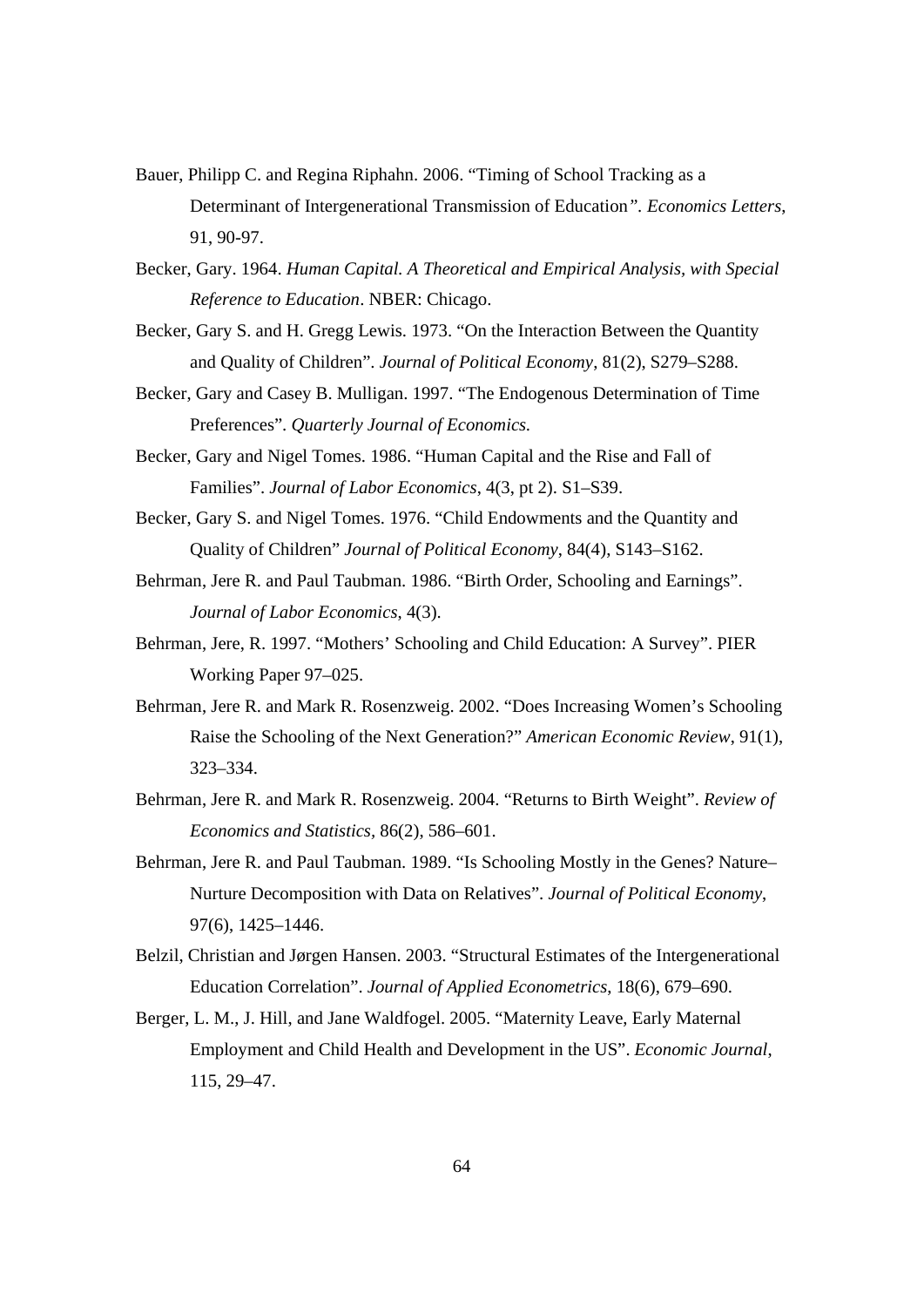- Bernal, R., and J. M. Keane. 2006. "The Effect of Maternal Employment and Child Care on Children's Cognitive Development". Northwestern University, mimeo.
- Betts, Julian. 2010. "The Economics of Tracking in Education". Forthcoming in Eric Hanushek, Stephen Machin and Ludger Woessmann (Eds). *Handbook of the Economics of Education, Vol. III.*
- Bingley, Paul, Kaare Christensen and Vibeke Myrup Jensen. 2009. "Parental Schooling and Child Development.: Learning From Twin Parents". Working Paper 07:2009 The Danish National Centre for Social Research.
- Björklund, Anders, Mikael Lindahl and Erik Plug. 2006. "The Origins of Intergenerational Associations: Lessons from Swedish Adoption Data". *Quarterly Journal of Economics* 121(3), 999–1028.
- Björklund, Anders and Markus Jäntti. 2009. "Intergenerational Income Mobility and the Role of Family Background," in W Salverda, B Nolan and T Smeeding (eds.) *Oxford Handbook of Economic Inequality*, Oxford University Press.
- Björklund, Anders, Markus Jäntti and Mathew Lindquist. 2009. "Family Background and Income During the Rise of the Welfare State: Brother Correlations in Income for Swedish Men Born 1932–1967". *Journal of Public Economics,*93, 671-680.
- Björklund, Anders, Markus Jäntti and Gary Solon (2005), "Influences of Nature and Nurture on Earnings Variation: A Report on a Study of Sibling Types in Sweden", in S. Bowles, H. Gintis and M. Osborne (eds.), *Unequal Chances: Family Background and Economic Success*. New York: Russell Sage Foundation.
- Björklund, Anders, Markus Jäntti and Gary Solon (2007), "Nature and Nurture in the Intergenerational Transmission of Socioeconomic Status: Evidence from Swedish Children and Their Biological and Rearing Parents". *Berkeley Electronic Journal of Economic Analysis and Policy (Advances)* 7/2, article 4.
- Black, Sandra E. and Paul J. Devereux. 2010. "Recent Developments in Intergenerational Mobility", Forthcoming *Handbook of Labor Economics*.
- Black, Sandra E., Paul J. Devereux and Kjell G. Salvanes. 2005a. "The More the Merrier? The Effect of Family Composition on Children's Outcomes". *The Quarterly Journal of Economics*, 120(2), 669–700*.*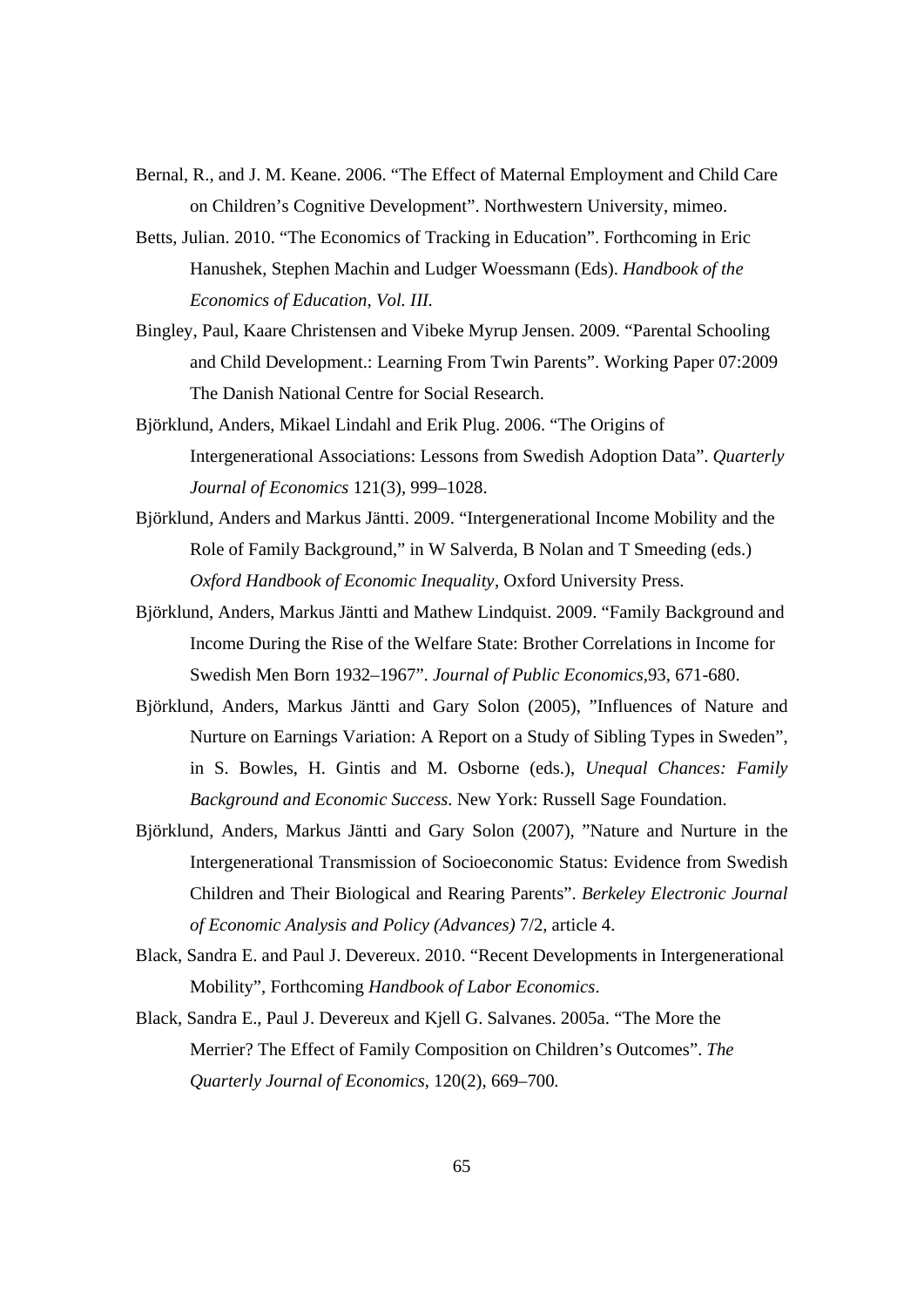- Black, Sandra E., Paul J. Devereux and Kjell G. Salvanes. 2005b. "Why the Apple Doesn't Fall Far: Understanding Intergenerational Transmission of Human Capital". *American Economic Review*, 95(1), 437–449.
- Black, Sandra E., Paul J. Devereux and Kjell G. Salvanes. 2007a. "From the Cradle to the Labor Market? The Effect of Birth Weight on Adult Outcomes". *The Quarterly Journal of Economics*, 122(1), 409–439.
- Black, Sandra E., Paul J. Devereux, and Kjell G. Salvanes. 2007b. "Older and Wiser? Birth Order and IQ of Young Men", NBER Working Paper #13237.
- Black, Sandra E., Paul J. Devereux and Kjell G. Salvanes. 2010. "The More the Smarter? Family size and IQ". *Journal of Human Resources*, 45(1), 33–58.
- Blake, Judith. 1989. *Family Size and Achievement*. University of California Press: Berkeley and Los Angeles.
- Blanden, Jo, Paul Gregg and Lindsey MacMillan. 2010. Intergenerational Persistence in Income and Social Class: The Impact of Within-Group Inequality, mimeo.
- Blau, David. M. and Alison. P. Hagy. 1998. "The Demand for Quality in Child Care". *Journal of Political Economy*, 106, 104–145.
- Booth, Alison L. and Hiau Joo Kee. 2009. "Birth order matters: the effect of family size on educational attainment". *Journal of Population Economics* 22, 367-397.
- Bound, John and Gary Solon. 1999. "Double Trouble: On the Value of Twins-Based Estimation of the Returns to Schooling". *Economics of Education Review*, 18, 169–182.
- Brunello, Giorgio and Daniele Checchi. 2006. "Does School Tracking Affect Equality of Opportunity? International Evidence". IZA Discussion Paper No. 2348.
- Cáceres-Delpiano, Julio. 2006. "The Impacts of Family Size on Investment in Child Quality". *Journal of Human Resources*, 41(4).
- Carneiro, Pedro and James Heckman. 2003. "Human Capital Policies". In J. Heckman and A. Krueger (Eds), *Inequality in America: What Role for Human Capital Policies*. Cambridge: MIT Press.
- Carneiro, Pedro, Costas Meghir and M. Parey. 2007. "Maternal Education, Home Environment and the Development of Children and Adolescents". IZA Discussion Paper Series no. 3072.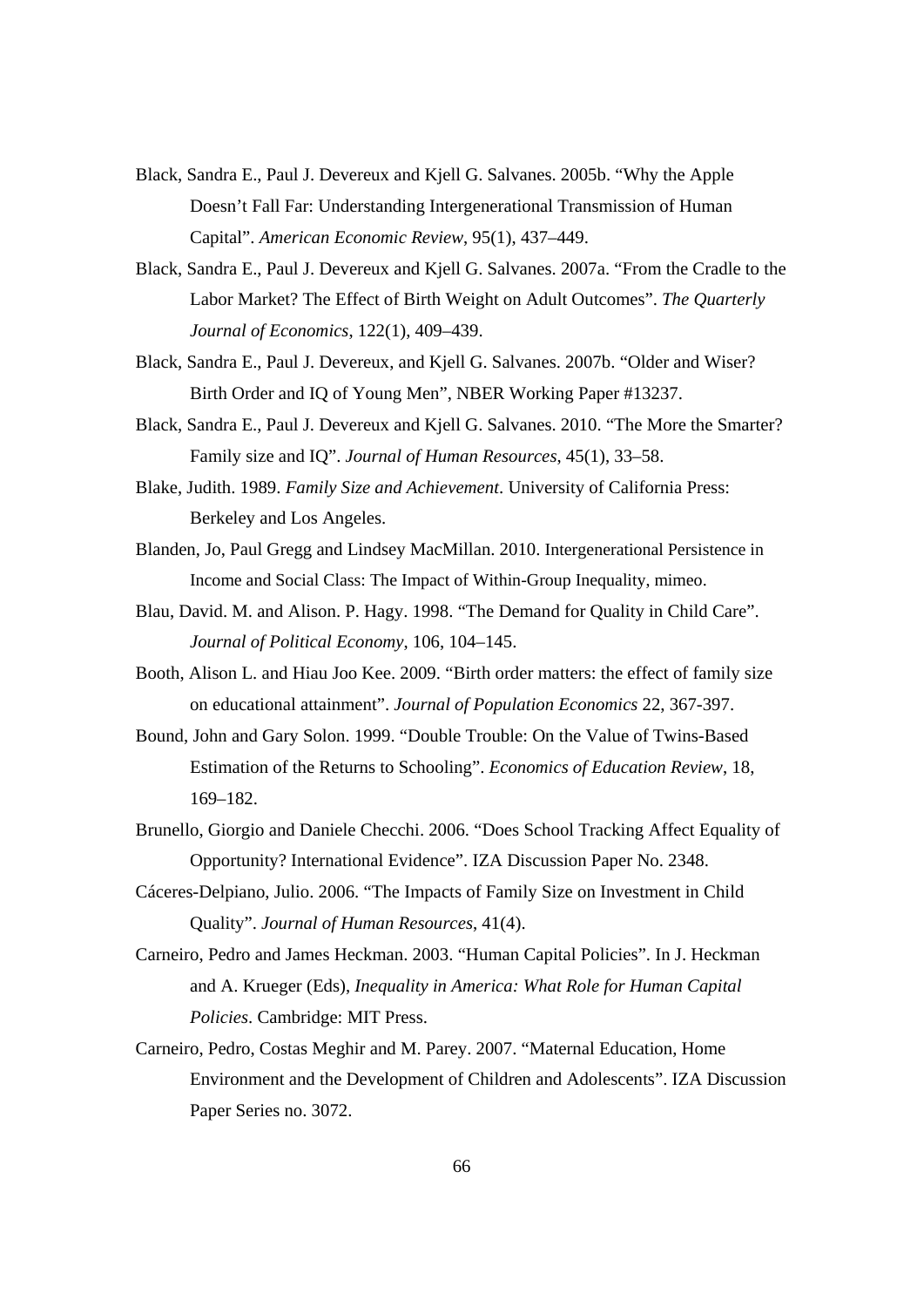- Carneiro, Pedro, Katrine Løken and Kjell G. Salvanes. 2009. "A Flying Start or No Effect? Long-Term Consequences of Time Investment in Children During Their First Year of Life". Memo, Norwegian School of Economics.
- Caucutt, Elizabeth M. and Lance J. Lochner. 2006. "Early and Late Human Capital Investment, Borrowing Constraints and the Family". Working Paper, University of Western Ontario.
- Cesarini, David. 2010, "Family Influences on Productive Skills, Human Capital and Lifecycle Income". Mimeo.
- Checchi, Daniele. 2006. *The Economics of Education. Human Capital, Family Background and Inequality*. Cambridge: Cambridge University Press.
- Chevalier, Arnaud. 2004. "Parental Education and Child's Education: A Natural Experiment". IZA Discussion Paper.
- Coleman, James. S. et al. 1966. *Equality of Educational Opportunity*. US GPO: Washington DC.
- Conley, Dalton and Rebecca Glauber. 2006. "Parental Educational Investment and Children's Academic Risk: Estimates of the Impact of Sibship Size and Birth Order from Exogenous Variation in Fertility". *Journal of Human Resources*, 41(4).
- Conley, Dalton and Rebecca Glauber. 2008. "All In The Family? Family Composition, Resources, and Similarity in Socioeconomic Status". *Research in Social Stratification and Mobility*, 26, 297–306.
- Conti, G., James J. Heckman and A. Zanolini. 2009. "The Developmental Origins of Health: Cognition, Personality and Education", 6<sup>th</sup> Annual Nestle International Nutrition Symposium.
- Cunha, Flavio, James J. Heckman, Lance Lochner and Dimitriv Masterov. 2007. "Interpreting the Evidence of Life Cycle Skill Formation". In Hanushek Eric, and Finis Welch (Eds) *Handbook of the Economics of Education, Vol. 1.* Amsterdam: North–Holland.
- Cunha, Flavio and James J. Heckman. 2007. "The Technology of Skill Formation". *American Economic Review*, 97(2), 31–47.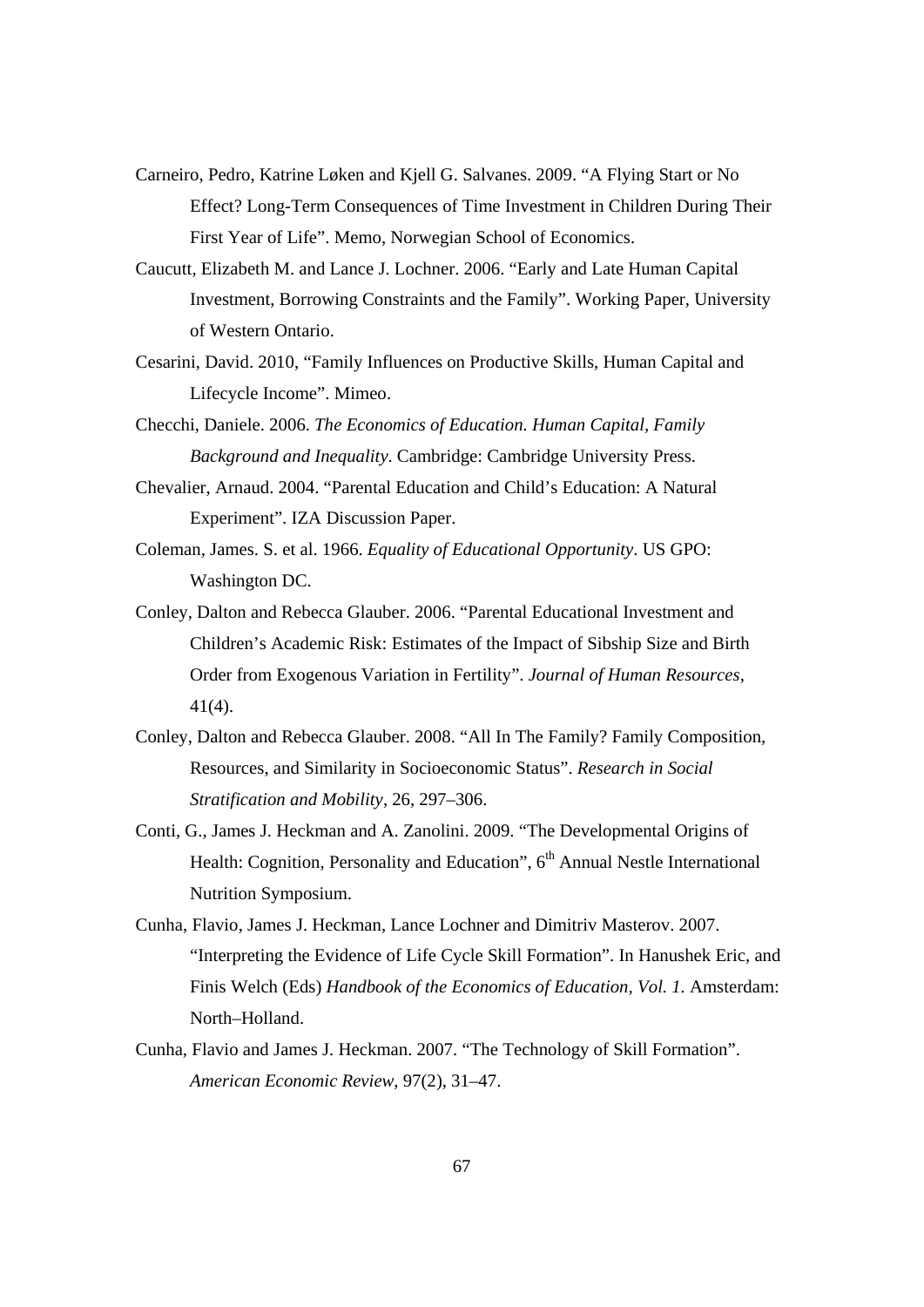- Currie, Janet and Duncan Thomas. 1995. "Does Head Start Make a Difference?" *American Economic Review*, 85(3), 341–364.
- Currie, Janet and Duncan Thomas. 2000. "School Quality and the Longer-term Effects of Head Start". *Journal of Human Resources*, 35(4), 755–774.
- Currie, J. 2009. "Healthy, Wealthy and Wise: Socioeconomic Status, Poor Health in Childhood and Human Capital Development". *Journal of Economic Literature*.
- Dearden, Lorraine, Stephen Machin and Howard Reed. 1997. "Intergenerational Mobility in Britain". *Economic Journal*, 107, 47–66.
- D'Onofrio, B.M. 2005. "The Children of Twins Design". In B. Everitt and D. Howell (Eds), *Encyclopedia of Behavior Statistics,* 256–258. New York: Wiley.
- Duflo, Esther, Pascaline Dupas and Michael Kremer. 2008. "Peer Effects and the Impact of Tracking: Evidence from a Randomized Evaluation in Kenya".
- Dustmann, Christian. 2004. "Primary to Secondary School Transitions, Parental Characteristics and Career Patterns". *Oxford Economic Papers*, 56, 209–230.
- Dustmann, Christian and Uta Schönberg. 2008. "The Effect of Expansions in Maternity Leave Coverage on Children's Long-Term Outcomes". IZA DP No. 3605.
- Erikson, Robert and John H. Goldthorpe. 2010. "Income and Class Mobility Between Generations in Great Britain: The Problem of Divergent Findings from the Datasets of Birth Cohort Studies". *British Journal of Sociology*, forthcoming.
- Goldberger, Arthur. 1979. "Heritability". *Economica*, 46(184), 327–347.
- Goldin, Claudia and Lawrence F. Katz. 2003. "The Origins of State-Level Differences in the Public Provision of Higher Education: 1890–1940". In Belfield, Clive R. and Henry M. Levin (Eds), *The Economics of Higher Education*. Elgar Reference Collection. International Library of Critical Writings in Economics, Vol. 165. Cheltenham, UK and Northampton, 624–629. Mass.: Edward Elgar;.
- Griliches, Zvi. 1979. "Sibling Models and Data in Economics: Beginnings of a Survey". *Journal of Political Economy*, 87(5), S37–64.
- Guryan, Jonathan, Erik Hurst and Melissa Kearney. 2008. "Parental Education and Parental Time with Children", *Journal of Economic Perspectives*, 22(3), 23–46.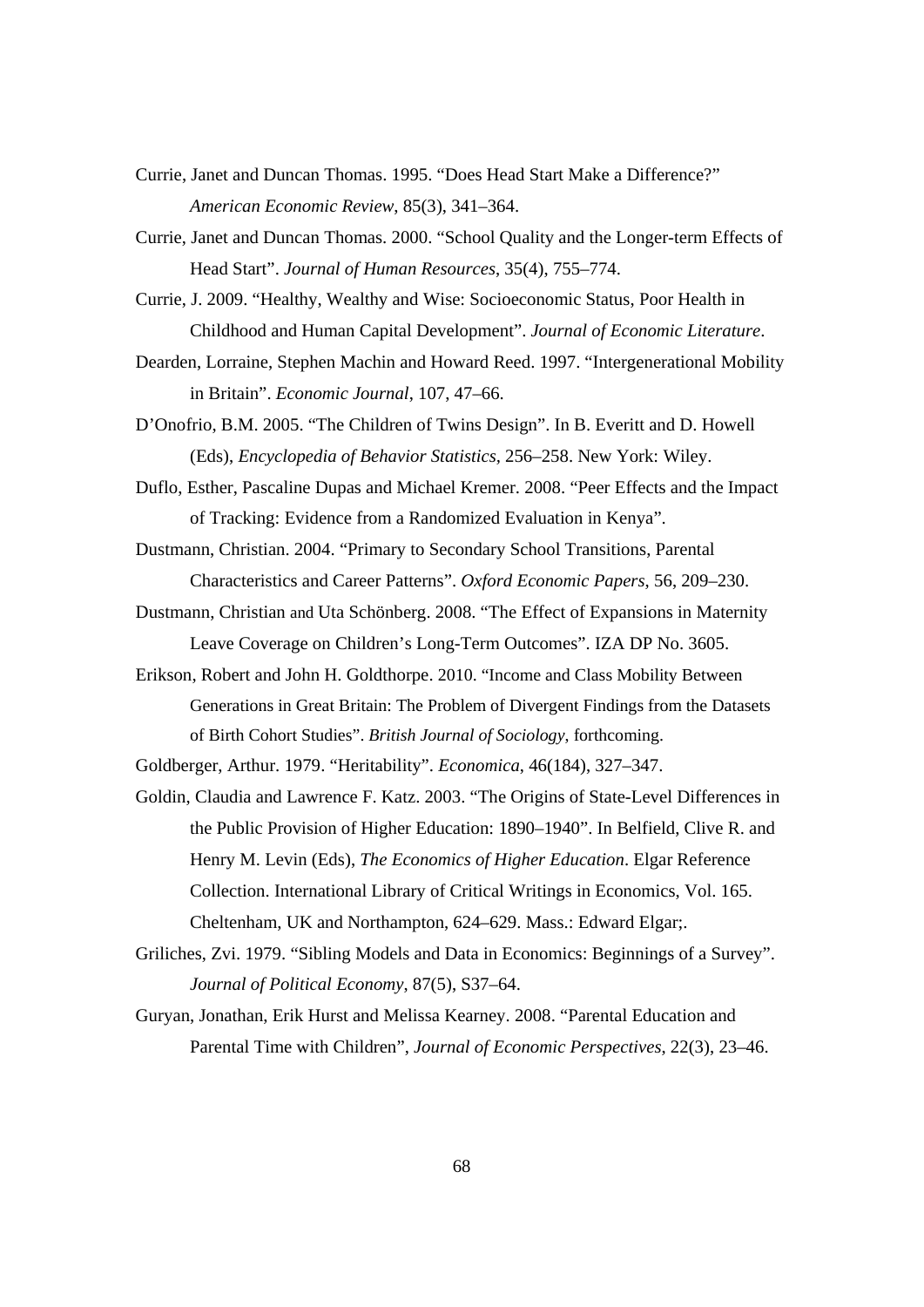- Guyon, Nina, Eric Maurin and Sandra McNally. 2010. "The Effect of Tracking Students by Ability into Different Schools: a Natural Experiment", memo, Centre for Economic Performance, London School of Economics: London.
- Hanushek, Eric A.1992. "The Trade-off between Child Quantity and Quality" *Journal of Political Economy*, 100( 1).
- Hanushek, Eric A. and Ludger Woessman. 2010. "The Economics of International Differences in Educational Achievement." In *Handbook of the Economics of Education*, edited by Eric A. Hanushek, Stephen Machin and Ludger Woessman. Amsterdam: Elsevier: forthcoming.
- Haveman, Robert and Barbara Wolfe. 1995. "The Determinants of Children's Attainments: A Review of Methods and Findings". *Journal of Economic Literature* 33(4), 1829–1878.
- Heckman, James. 2006. "Skill Formation and the Economics of Investing in Disadvantaged Children", *Science*, 312, 1900–1902.
- Heckman, James and Dimitrov Masterov. 2007. "The Productivity Argument for Investing in Young Children". NBER WP No. 13016.
- Hertz Tom, Tamara Jayasundera, Patrizio Piraino, Sibel Selcuk, Nicole Smith and Alina Veraschagina. 2007. "The Inheritance of Educational Inequality: International Comparisons and Fifty-Year Trends". *The B.E. Journal of Economic Analysis and Policy* (Advances), 7(2), Article 10.
- Holmlund, Helena, Michael Lindahl and Erik Plug. 2008. "The Causal Effect of Parent's Schooling on Children's Schooling: A Comparison of Estimation Methods". IZA DP No. 3630.
- Hoxby, Caroline. 2000. "Peer Effects in the Classroom: Learning from Gender and Race Variation," NBER Working Paper No. 7867.
- Hægeland, Torbjørn, Lars Kirkebøen, Oddbjørn Raaum and Kjell G. Salvanes. 2010. "Why Children of College Graduates Outperform their Schoolmates: A Study of Cousins and Adoptees". Working Paper, Norwegian School of Economics.
- Isacsson, Gunnar. 1999. "Estimates of the return to schooling in Sweden from a large sample of twins". Labour Economics 6, 471-489.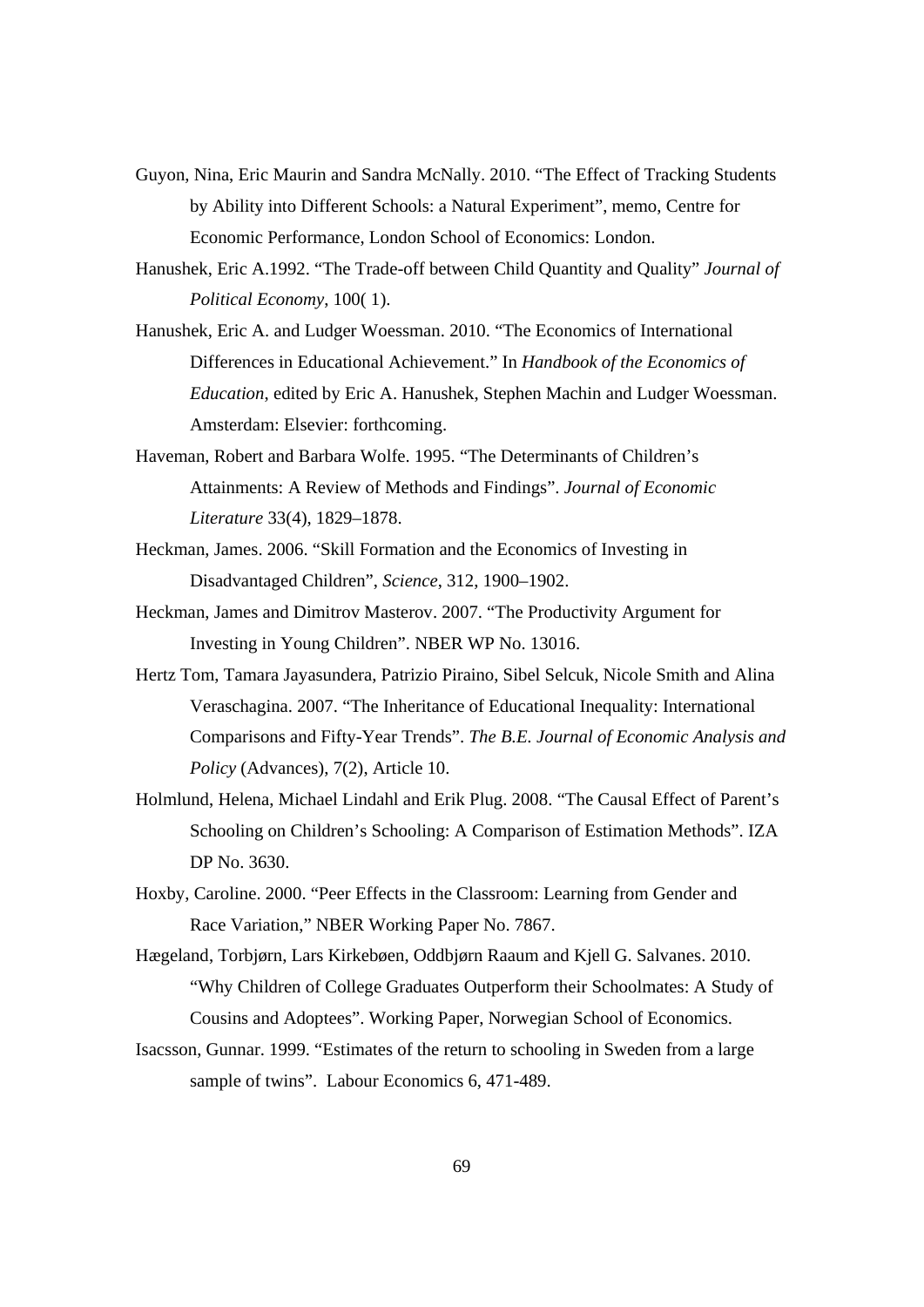- Jencks, Christopher and Laura Tach. 2006. "Would Equal Opportunity Mean More Mobility?" In Morgan, Grusky and Fields (Eds) *Mobility and Inequality: Frontiers of Research from Sociology and Economics.* Palo Alto: Stanford University Press.
- Knudsen, Erik, I. James, J. Heckman, James Cameron and J. P. Shonkoff. 2006. "Economic Neurobiological and Behavioral Perspectives on Building America's Future Workforce". *Proceedings of the National Academy of Sciences*, 103(27), 10155–10162.
- Kramer, M.S. and R. Kakuma. 2004. "The Optimal Duration of Exclusive Breastfeeding: A Systematic Review" *Advances in Experimental Medicine and Biology*, 554, 65-77.
- Lechinsky, A. and K. U. Mayer (Eds). 1990. *The Comprehensive School Experiment Revisited: Evidence from Western Europe*. Frankfurt am Main: Verlag Peter Lang.
- Lindahl, L. 2008. "A Comparison of Family and Neighborhood Effects on Grades, Test Scores, Educational Attainment and Income—Evidence from Sweden". Essay III in L. Lindahl, *Family Background and Individual Achievement,* dissertation no. 75, Swedish Institute for Social Research.
- Liu, Qian and Skans, Oskar Nordstrom (2010) "The Duration of Paid Parental Leave and Children's Scholastic Performance," *The B.E. Journal of Economic Analysis & Policy*: Vol. 10 : Iss. 1 (Contributions), Article 3.
- Lochner, Lance J. 2009. "Intergenerational Transmission". In *The New Palgrave Dictionary in Economics*, 2nd Edition.
- Machin, Stephen. 2007. "Education Expansion and the Intergenerational Mobility in Britain". In Woessmann and Peterson (Eds) *Schools and the Equal Opportunity Problem*. The MIT Press: Cambridge.
- Malamud, Ofer and Christian Pop-Eleches. 2008. School Tracking and Access to Higher Education Among Disadvantaged Groups. Discussion paper, Columbia University.
- Mazumder B. 2008. "Sibling Similarities and Economic Inequality in the US". *Journal of Population Economics*, 21, 685–701.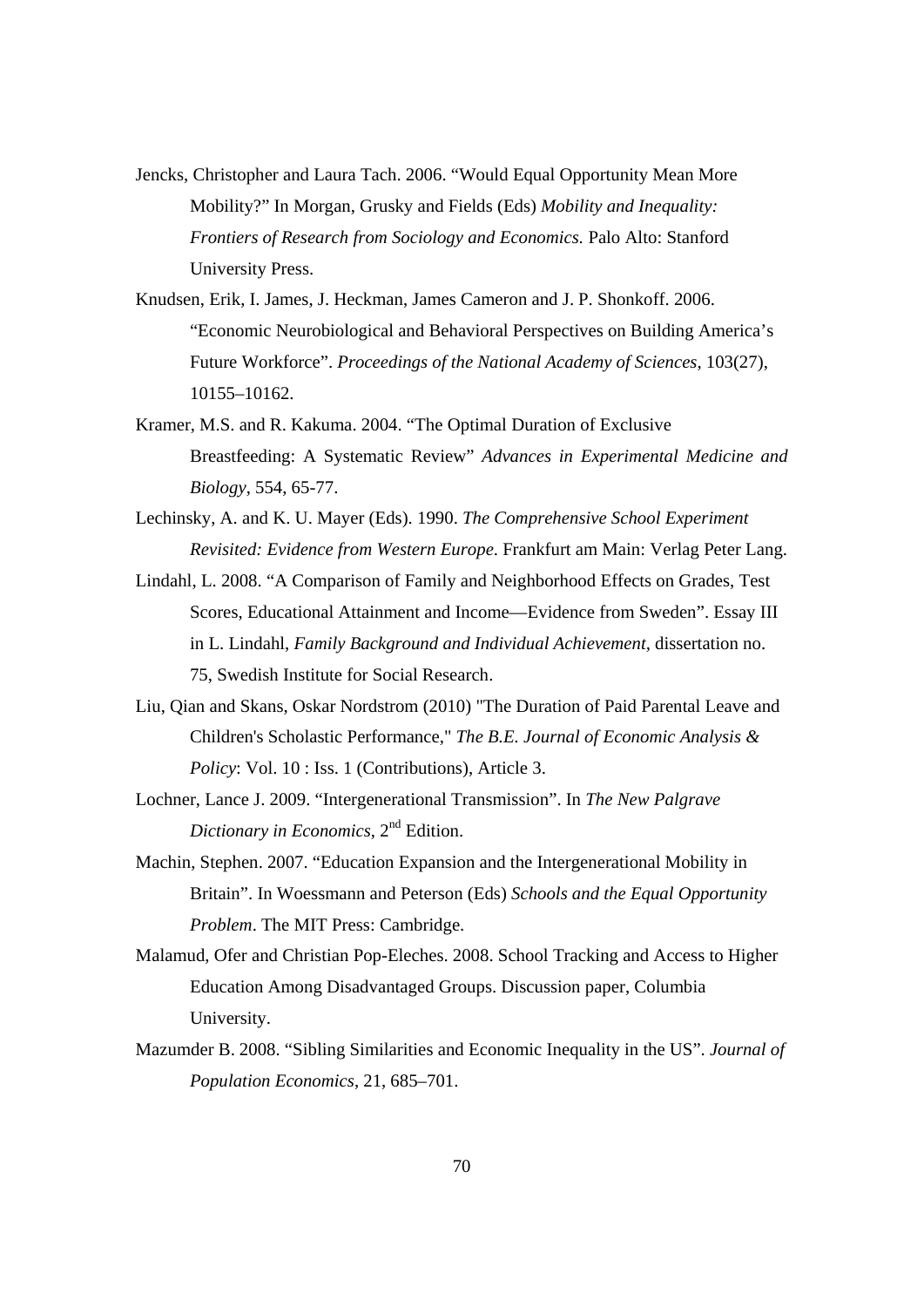- Maurin, Eric, and Sandra McNally. 2008. "Vive la Revolution! Long-term Educational Returns of 1968 to Angry Students", *Journal of Labor Economics.*
- Meghir, Costas and Mårten Palme. 2005. "Education Reform, Ability and Family Background", *American Economic Review*, 95(1), 414–424.
- Miller, Paul, Charles Mulwey and Nick Martin. 1995. "What Do Twins Studies Reveal About the Economic Returns to Education? A Comparison of Australian and U.S. Findings". *American Economic Review*, 85(3), 586-599.
- Murtin, Fabrice and Martina Viarengo. 2010. "The Expansion and Conveyance of Compulsory Schooling in Western Europe: 1950–2000". Forthcoming *Economica*.
- Neumark, David. 1999. "Biases in Twin Estimates of the Return to Schooling". *Economics of Education Review*, 18(2), 143–148.
- Nielsen, Helan S., Troben Sørensen, and Christopher Taber. 2010."Estimating the Effect of Student Aid on College Enrollment: Evidence from a Government Grant Policy Reform", forthcoming *American Economic Journal Economic Policy*.
- Oreopoulos, Phil. 2005. "Canadian Compulsory School Laws and their Impact on Educational Attainment and Future Earnings". Research Paper No. 251, Statistics Canada.
- Oreopoulos, Phil, Marianne E. Page, and Ann H. Stevens. 2006. "Does Human Capital Transfer from Parent to Child? The Intergenerational Effects of Compulsory Schooling". *Journal of Labor Economics*, 24(4), 729–760.
- Oreopoulos, Phil, and Kjell G. Salvanes. 2010. "How Large are Returns to Education? Hint: Money isn't Everything". Forthcoming *Journal of Economic Perspectives*.
- Page, Marianne E. 2006. "Father's Education and Children's Human Capital: Evidence from the World War II GI Bill". Working Paper 06–33, UC Davies.
- Pekkarinen, Tuomas, Roope Uusitalo and Sari Pakkala. 2009. "School Tracking and Intergenerational Income Mobility: Evidence from the Finnish Comprehensive School Reform". Forthcoming *Journal of Public Economics*, 93, 965-973.
- Peterson, Paul E. and Ludger Woessmann. 2007. "Introduction: Schools and the Equal Opportunity Problem". In Woessmann and Peterson (Eds) *Schools and the Equal Opportunity Problem*. The MIT Press: Cambridge.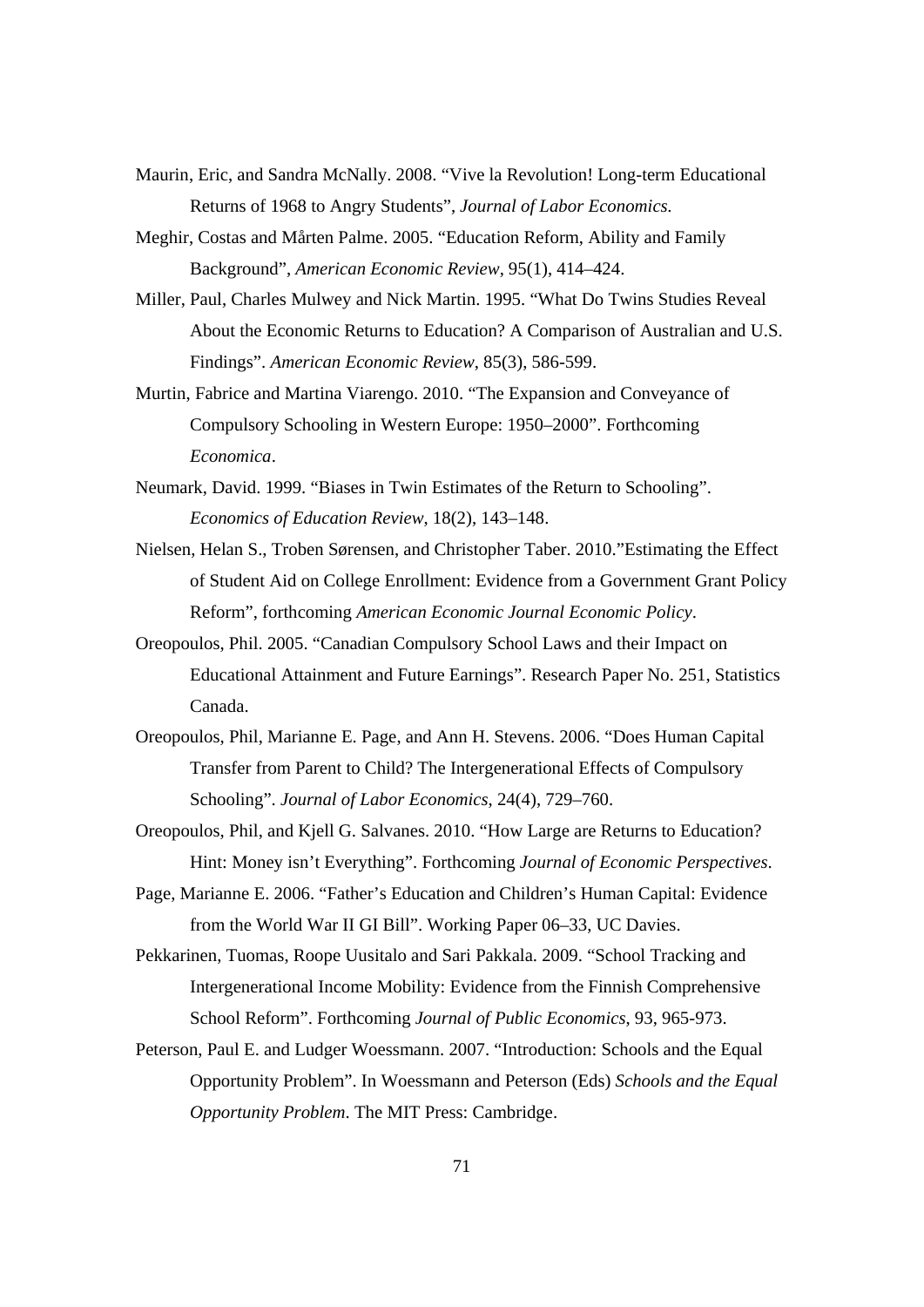- Phelan, Christopher. 2006. "Opportunity and Social Mobility". *Review of Economic Studies*, 73, 487–504.
- Plug, Erik. 2004. "Estimating the Effect of Mother's Schooling on Children's Schooling Using a Sample of Adoptees". *American Economic Review*, 94(1), 358–368.
- Plug, Erik, and Wim Vijverberg. 2003. "Schooling, Family Background and Adoption: Is it Nature or Nurture". *Journal of Political Economy*, 11(3), 611–641.
- Price, Joseph.2008. "Quality Time: The Effect of Birth Order" *Journal of Human Resources*, 43(1), 240-265.
- Raaum, Oddbjørn, Erik Ø. Sørensen and Kjell G. Salvanes. 2006. "The Neighborhood Is Not What It Used To Be". *The Economic Journal*, 116(1), 278–300.
- Rasmussen, Astrid Wurtz. 2010. "Increasing the Length of Parents' Birth-Related Leave: The Effect on Children's Long-Term Educational Outcomes". *Labor Economics*, 17(1), 91–100.
- Restuccia, Diego and Carlos Urratia. 2002. "Intergenerational PErsistance of Earnings: The Role of Early and College Education", memo, University of Toronto.
- Roemer, John E. 1998*. Equality of Opportunity.* Cambridge, MA: Harvard University Press.
- 1980. "Testing the Quantity–Quality Fertility Model: The Use of Twins as a Natural Experiment", *Econometrica*, 48(1), 227–240.
- Ruhm, Christopher J. 2000. "Parental Leave and Child Health" *Journal of Health Economics*, 19, 931–960.
- Ruhm, Christopher J. 2004. "Parental Employment and Child Cognitive Development". *Journal of Human Resources*, 39, 155–192.
- Ruhm, Christopher. 2009. "Maternal Employment and Child Development". In R. Russel Crane and E. Jeffrey Hill (Eds.). Handbook of Families and Work: Interdisciplinary Perspectives. Lanham: University Press of AmericaSacerdote, Bruce. 2002. "The Nature and Nurture of Economic Outcomes". *American Economic Review*, 92(2), 344–348.
- Sacerdote, Bruce. 2007. "How Large are the Effects from Changes in Family Environment? A Study of Korean American Adoptees". *Quarterly Journal of Economics*, 122(1), 119–157.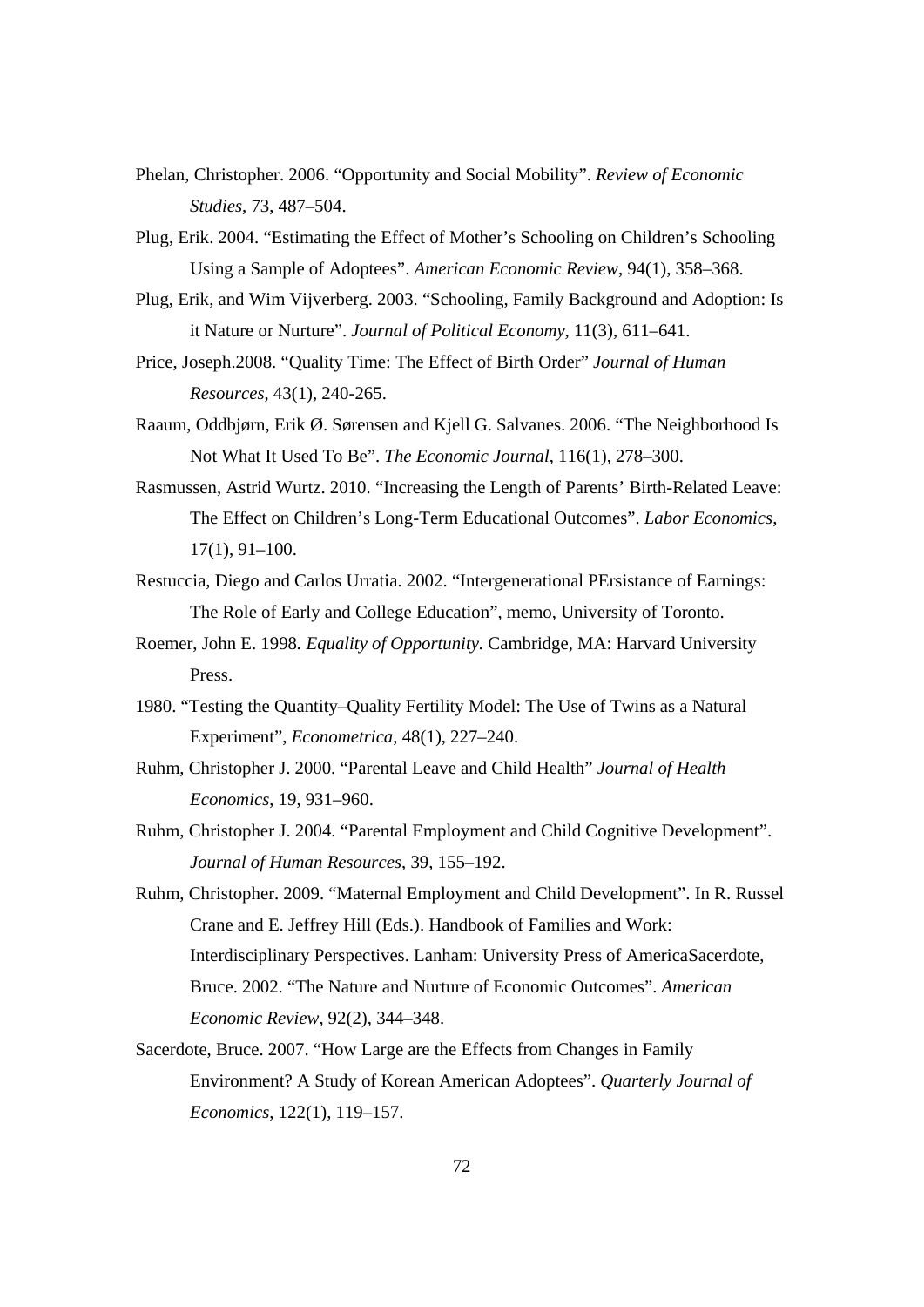- Scarr, S. and R. Weinberg. 1978. "Educational and Occupational Achievements of Brothers and Sisters in Adoptive and Biological Related Families". *Behavioral Genetics*, 24, 301–324.
- Sieben, I., J. Huinink and P. M. de Graaf. 2001. "Family Background and Sibling Resemblance in Educational Attainment: Trends in the Former FRG, the Former GDR and the Netherlands". *European Sociological Review* 17(4), 401–430.
- Solon, Gary, Marianne Page and Greg Duncan. 2000. "Correlations between Neighboring Children in Their Subsequent Educational Attainment". *Review of Economics and Statistics*, 82/3: 383–392.
- Tanaka, S. 2005. "Parental Leave and Child Health Across OECD Countries". *Economic Journal*, 115, 7–28.

Zajonc, R. B. 1976. "Family Configuration and Intelligence". *Science*, 192, 227–236.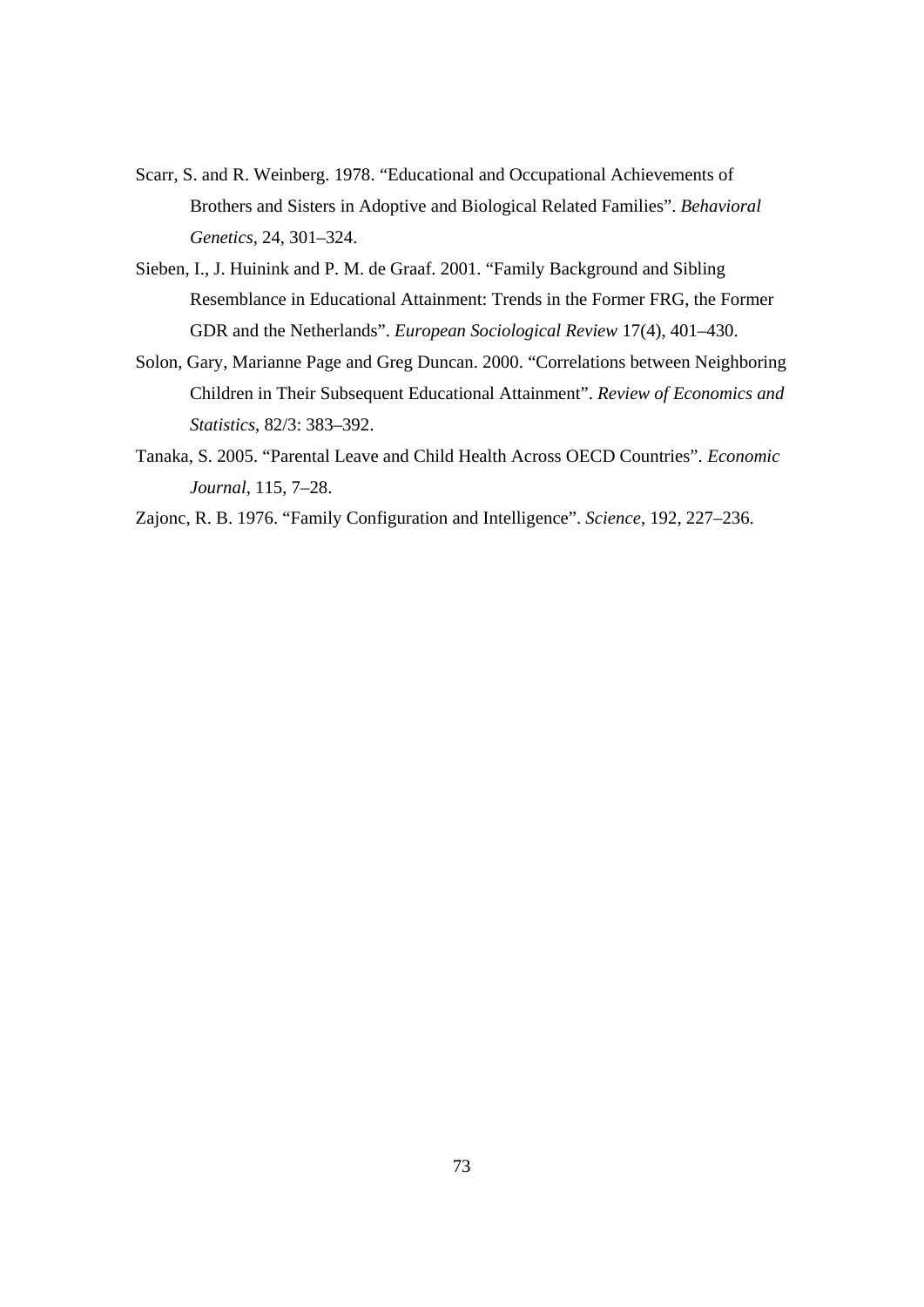| Country     | Study         | Sibling definition  | Cohorts     | <b>Brothers</b> | Sisters | Mixed<br>sex     |
|-------------|---------------|---------------------|-------------|-----------------|---------|------------------|
| Australia   | Miller et al. | MZ twins            |             |                 |         | 0.70             |
|             | (1995)        |                     |             |                 |         | $\left( \right)$ |
|             |               | DZ twins            |             |                 |         | 0.40             |
|             |               |                     |             |                 |         | $\Omega$         |
| Former West | Sieben et al. | All siblings        | 1919-21     |                 |         | 0.39             |
| Germany     | (2001)        | reported in survey  |             |                 |         | (n.a.)           |
|             |               |                     | 1929-31     |                 |         | 0.47             |
|             |               |                     |             |                 |         | (n.a.)<br>0.48   |
|             |               |                     | 1939-41     |                 |         |                  |
|             |               |                     | 1949-51     |                 |         | (n.a.)<br>0.38   |
|             |               |                     |             |                 |         | (n.a.)           |
|             |               |                     | 1954-56     |                 |         | 0.40             |
|             |               |                     |             |                 |         | (n.a.)           |
|             |               |                     | 1959-61     |                 |         | 0.38             |
|             |               |                     |             |                 |         | (n.a.)           |
| Former East | Sieben et al. | All siblings        | 1929-31     |                 |         | 0.30             |
| Germany     | (2001)        | reported in survey  |             |                 |         | (n.a.)           |
|             |               |                     | 1939-41     |                 |         | 0.25             |
|             |               |                     |             |                 |         | (n.a.)           |
|             |               |                     | $1951 - 53$ |                 |         | 0.24             |
|             |               |                     |             |                 |         | (n.a.)           |
|             |               |                     | 1959-61     |                 |         | 0.27             |
|             |               |                     |             |                 |         | (n.a.,)          |
| Netherlands | Sieben et al. | All siblings        | 1925-34     |                 |         | 0.52             |
|             | (2001)        | reported in survey  |             |                 |         | (n.a.)           |
|             |               |                     | 1935-44     |                 |         | 0.46             |
|             |               |                     |             |                 |         | (n.a.)           |
|             |               |                     | 1945-54     |                 |         | 0.47             |
|             |               |                     |             |                 |         | (n.a.)           |
|             |               |                     | 1955-64     |                 |         | 0.45             |
|             |               |                     |             |                 |         | (n.a.)           |
|             |               |                     | 1965-74     |                 |         | 0.41             |
|             | Raaum et al.  | Siblings identified | 1946-55     | 0.42            | 0.46    | (n.a.)           |
| Norway      | (2006)        | in a census as      |             | (0.009)         | (0.006) |                  |
|             |               | living with the     | 1956-65     | 0.42            | 0.47    |                  |
|             |               | same mother         |             | (0.008)         | (0.008) |                  |
|             |               |                     |             |                 |         |                  |

## **Table 1. Estimates of sibling correlations in years of schooling.**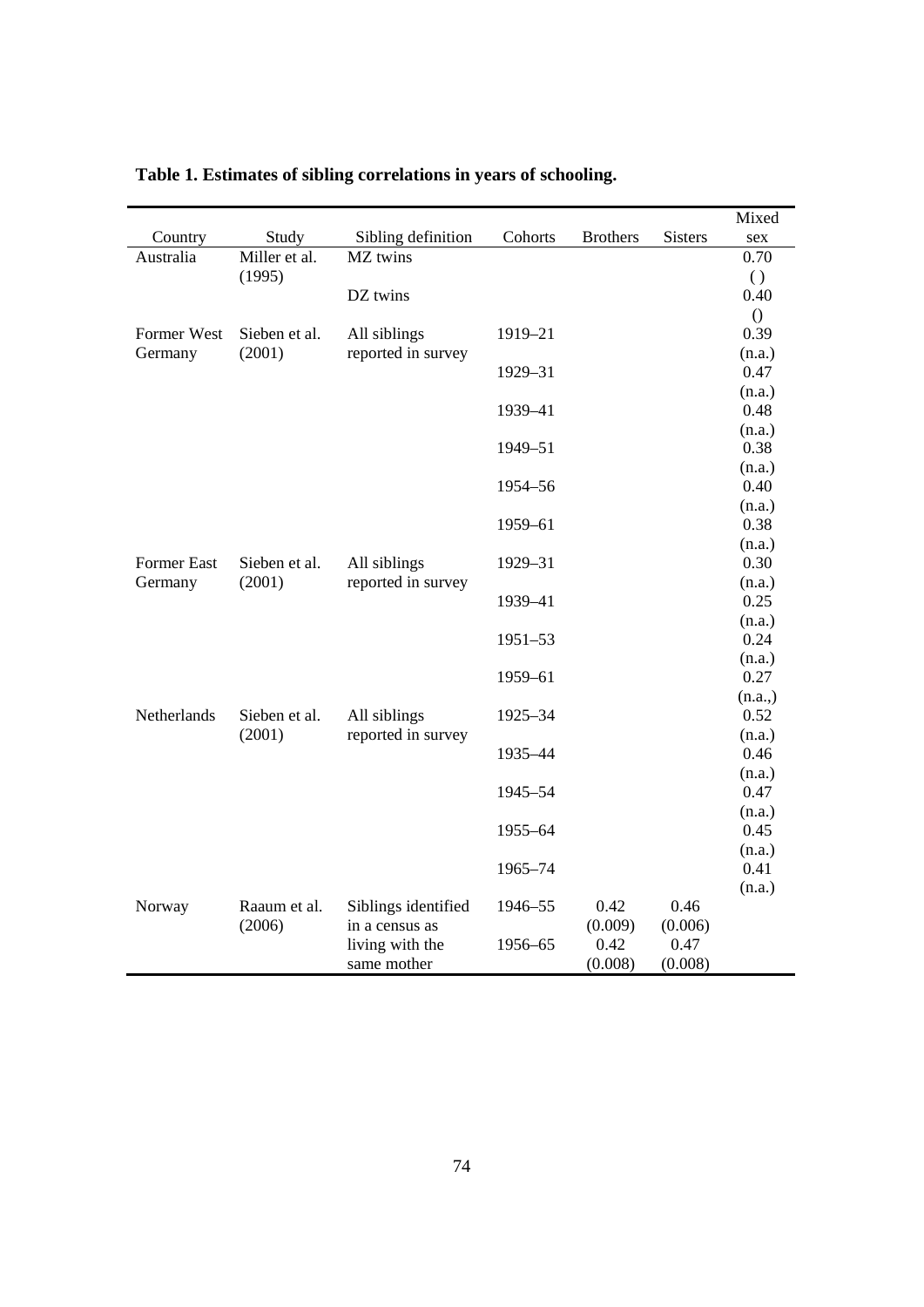## **Table 1 continued**

| Norway        | Own                 | Siblings defined in                 | 1932-38 | 0.40    | 0.43    | 0.40    |
|---------------|---------------------|-------------------------------------|---------|---------|---------|---------|
|               | estimates           | a census as living<br>with the same |         | (0.008) | (0.008) | (0.007) |
|               |                     | mother                              |         |         |         |         |
|               |                     |                                     | 1938-44 | 0.41    | 0.46    | 0.41    |
|               |                     |                                     |         | (0.008) | (0.006) | (0.007) |
|               |                     |                                     | 1950-56 | 0.42    | 0.48    | 0.42    |
|               |                     |                                     |         | (0.007) | (0.01)  | (0.007) |
|               |                     |                                     | 1956-62 | 0.40    | 0.43    | 0.41    |
|               |                     |                                     |         | (0.006) | 0.007)  | 0.007)  |
|               |                     |                                     | 1962-68 | 0.40    | 0.43    | 0.40    |
|               |                     |                                     |         | (0.007) | (0.008) | (0.007) |
| Sweden        | Björklund et        | Full biological                     | 1932-38 | 0.46    |         |         |
|               | al. (2009)          | brothers                            |         | (0.01)  |         |         |
|               |                     |                                     | 1938-44 | 0.47    |         |         |
|               |                     |                                     |         | (0.01)  |         |         |
|               |                     |                                     | 1944-50 | 0.47    |         |         |
|               |                     |                                     |         | (0.01)  |         |         |
|               |                     |                                     | 1950-56 | 0.46    |         |         |
|               |                     |                                     |         | (0.01)  |         |         |
|               |                     |                                     | 1956-62 | 0.46    |         |         |
|               |                     |                                     |         | (0.01)  |         |         |
|               |                     |                                     | 1962-68 | 0.48    |         |         |
|               |                     |                                     |         | (0.02)  |         |         |
| Sweden        | Isacsson            | MZ twins                            |         |         |         | 0.76    |
|               | (1999)              |                                     |         |         |         | (n.a.)  |
|               |                     | DZ twins                            |         |         |         | 0.55    |
|               |                     |                                     |         |         |         | (n.a.)  |
| United        | Ashenfelter         | MZ twins                            |         |         |         | 0.75    |
| <b>States</b> | and Rouse<br>(1998) |                                     |         |         |         | (n.a.)  |
|               | Conley $&$          | Same biological                     | 1958-76 | 0.63    | 0.75    | 0.63    |
|               | Glauber             | mother                              |         | (0.07)  | (0.07)  | (0.05)  |
|               | (2008)              |                                     |         |         |         |         |
|               | Mazumder            | <b>Biological siblings</b>          | 1957-69 | 0.62    | 0.60    | 0.60    |
|               | (2008)              | in the same                         |         | (0.02)  | (0.03)  | (0.01)  |
|               |                     | household                           |         |         |         |         |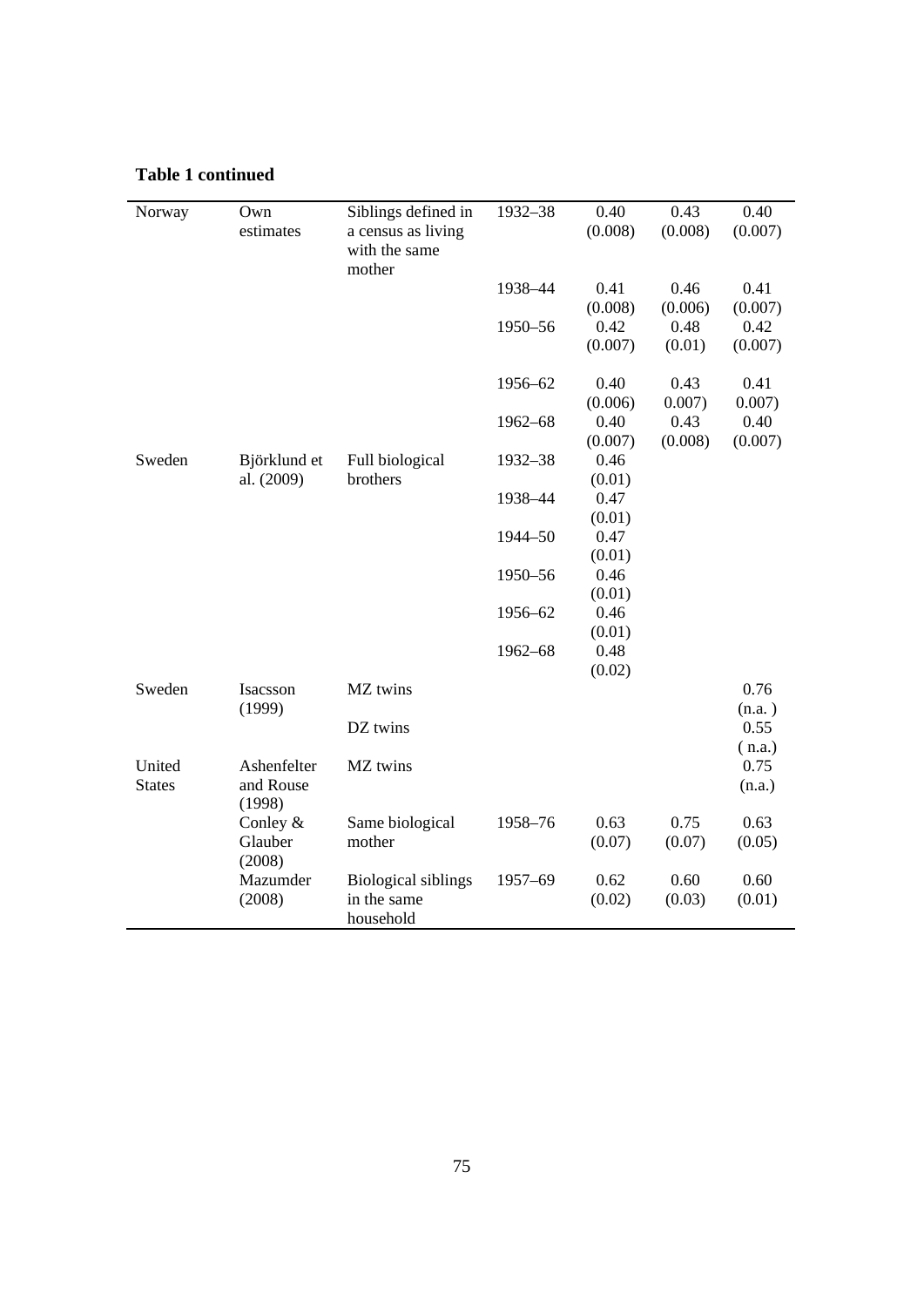**Table 2. Comparisons of estimated sibling correlations among DZ twins, closely spaced full biological (nontwin) siblings and widely spaced full biological (nontwin) siblings.** 

| Country                 | Study                           | Cohorts | Sibling<br>type                          | <b>Brothers</b> | <b>Sisters</b>  | Mixed<br>gender |
|-------------------------|---------------------------------|---------|------------------------------------------|-----------------|-----------------|-----------------|
| Norway                  | Own<br>estimates                | 1946-65 | DZ twins                                 | 0.54<br>(0.01)  | 0.59<br>(0.01)  | 0.49<br>(0.01)  |
|                         | based on                        |         | Closely                                  |                 |                 |                 |
|                         | Norwegian<br>register<br>data   |         | spaced<br>nontwins                       | 0.41<br>(0.007) | 0.42<br>(0.008) | 0.39<br>(0.008) |
|                         |                                 |         | Widely<br>spaced<br>nontwins             | 0.40<br>(0.007) | 0.43<br>(0.008) | 0.39<br>(0.006) |
|                         |                                 |         | All<br>siblings                          | 0.40<br>(0.007) | 0.42<br>(0.008) | 0.39<br>(0.006) |
| United<br><b>States</b> | Conley $&$<br>Glauber<br>(2008) | 1958-76 | Closely<br>spaced<br>(twins<br>excluded) |                 |                 | 0.61<br>(0.05)  |
|                         |                                 |         | Widely<br>spaced                         |                 |                 | 0.68<br>(0.06)  |

Note: By closely spaced siblings, we mean siblings with an age spread of four years or less.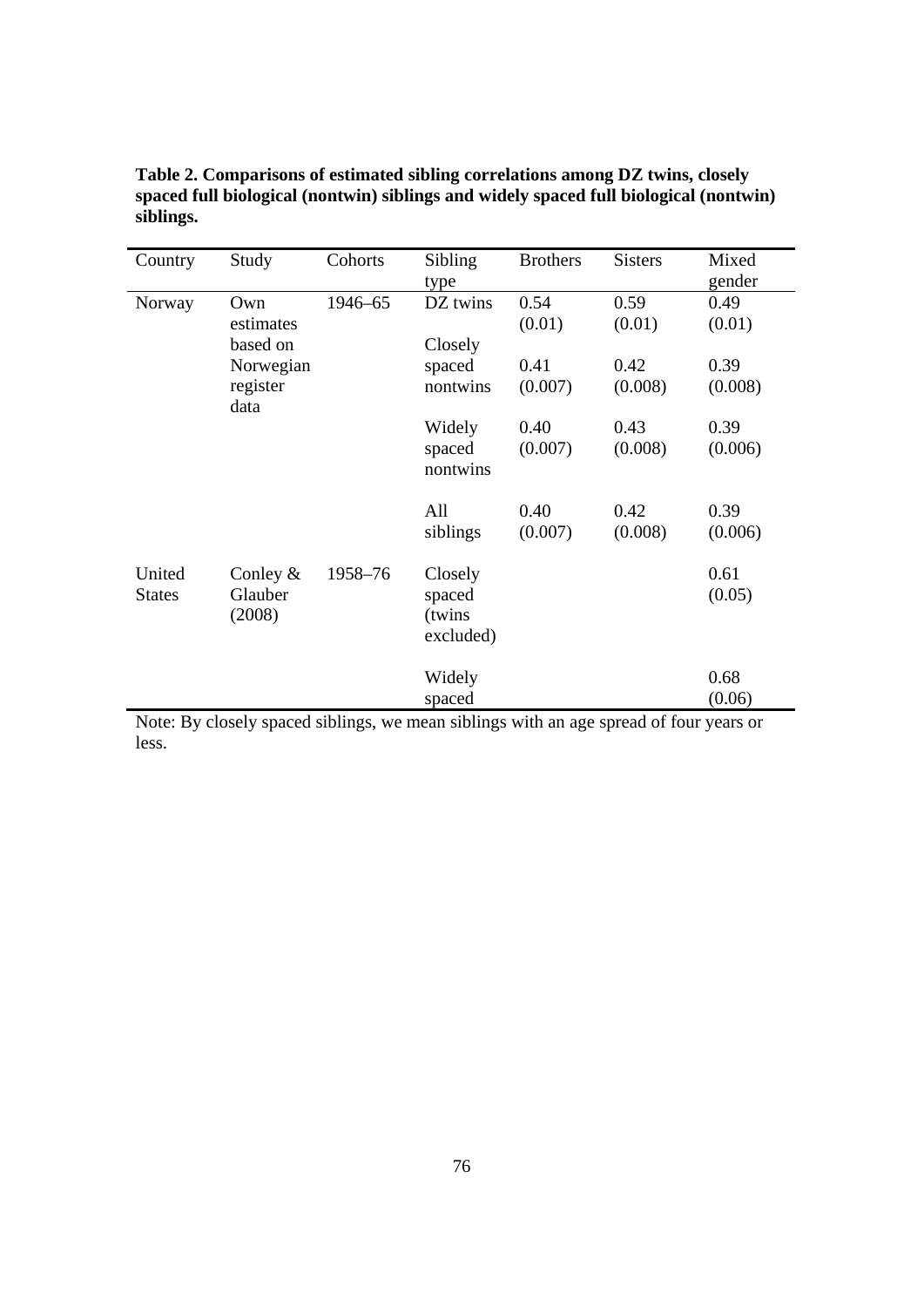| Country                                             | Estimate                                       |
|-----------------------------------------------------|------------------------------------------------|
| Denmark                                             | 0.30<br>(0.029)                                |
| Finland                                             | 0.33<br>(0.027)                                |
| Norway                                              | 0.35<br>(0.016)                                |
| Sweden                                              | 0.40<br>(0.024)                                |
| <b>Netherlands</b>                                  | 0.36<br>(0.037)                                |
| <b>Great Britain</b>                                | 0.31<br>(0.035)                                |
| <b>United States</b><br><b>YY</b><br>$\blacksquare$ | 0.46<br>(0.023)<br>$(0.007)$ $\overline{m}$ 11 |

**Table 3. Estimates of intergenerational correlations in years of schooling. Standard errors in parentheses.** 

Source: Hertz et al. (2007), Table 7.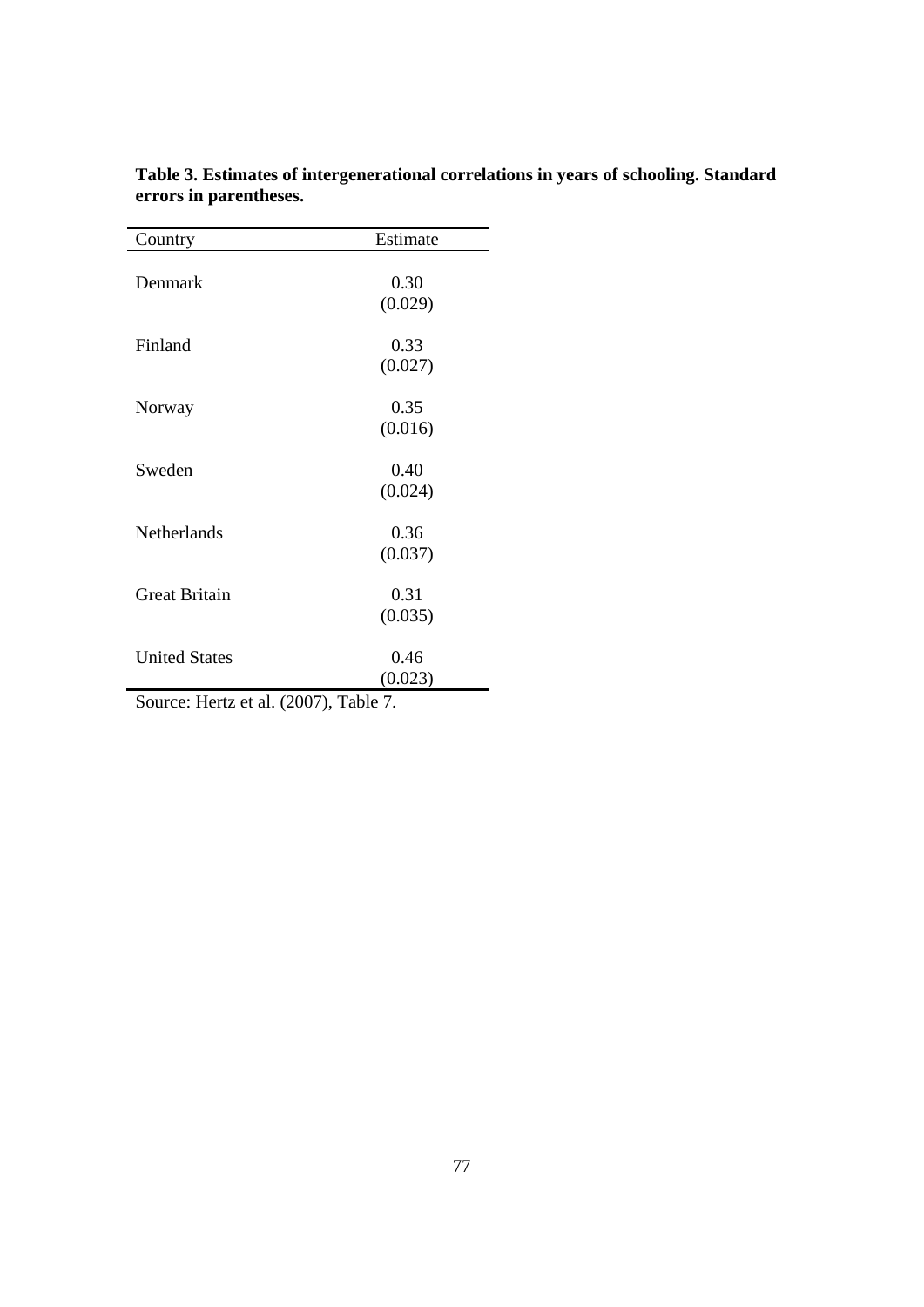| Country       | Study            | Cohorts | Sibling and<br>neighbor-<br>hood<br>definitions | Sibling (SC)<br>and neighbor-<br>hood corre-<br>lation (NBH) | <b>Brothers</b> | <b>Sisters</b> | Mixed<br>gender |
|---------------|------------------|---------|-------------------------------------------------|--------------------------------------------------------------|-----------------|----------------|-----------------|
| Norway        | Raaum            | 1946-   |                                                 | SC:                                                          | 0.42            | 0.46           |                 |
|               | et al.<br>(2006) | 55      |                                                 |                                                              | (0.01)          | (0.01)         |                 |
|               |                  |         |                                                 | NBH:                                                         | 0.11            | 0.10           |                 |
|               |                  |         |                                                 |                                                              | (0.03)          | (0.02)         |                 |
|               |                  | 1956-   |                                                 | SC:                                                          | 0.42            | 0.47           |                 |
|               |                  | 65      |                                                 |                                                              | (0.01)          | (0.01)         |                 |
|               |                  |         |                                                 | NBC:                                                         | 0.06            | 0.07           |                 |
|               |                  |         |                                                 |                                                              | (0.01)          | (0.02)         |                 |
| Sweden        | Lindahl          | 1953    |                                                 | SC:                                                          | 0.41            | 0.43           |                 |
|               | (2008)           |         |                                                 |                                                              | (0.02)          | (0.02)         |                 |
|               |                  |         |                                                 | NBC:                                                         | 0.08            | 0.05           |                 |
|               |                  |         |                                                 |                                                              | (0.01)          | (0.01)         |                 |
| United        | Solon et         |         |                                                 | SC:                                                          |                 |                | 0.51            |
| <b>States</b> | al.<br>(2000)    |         |                                                 |                                                              |                 |                | (0.05)          |
|               |                  |         |                                                 | NBC:                                                         |                 |                | 0.15<br>(0.06)  |

**Table 4. Comparisons of estimated sibling (SC) and neighborhood (NBH) correlations. Standard errors in parentheses.**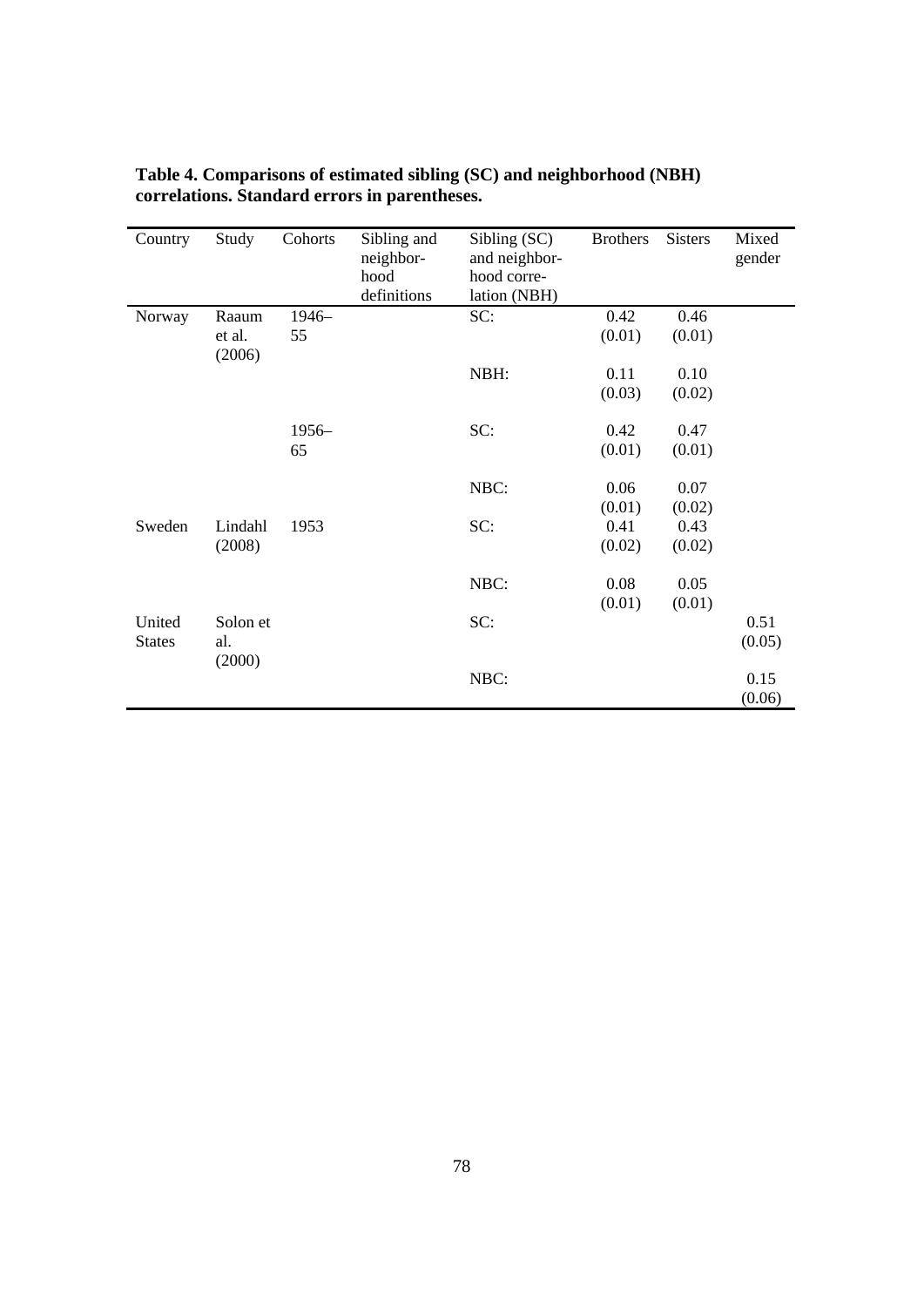|                    | Sweden: native- |         | US: Korean-born | US: all adoptees in |
|--------------------|-----------------|---------|-----------------|---------------------|
|                    | born adoptees   |         | adoptees        | Wisconsin data set  |
| Own birth children | (1)             | (2)     |                 |                     |
| Biological father  | 0.240           |         |                 |                     |
|                    | (0.002)         |         |                 |                     |
| Biological mother  |                 | 0.243   | 0.315           | 0.538               |
|                    |                 | (0.002) | (0.038)         | (0.016)             |
| Adoptive children  |                 |         |                 |                     |
| Biological father  | 0.113           |         |                 |                     |
|                    | (0.016)         |         |                 |                     |
| Biological mother  |                 | 0.132   |                 |                     |
|                    |                 | (0.017) |                 |                     |
| Adoptive father    | 0.114           |         |                 |                     |
|                    | (0.013)         |         |                 |                     |
| Adoptive mother    |                 | 0.074   | 0.089           | 0.276               |
|                    |                 | (0.014) | (0.029)         | (0.063)             |

**Table 5. Estimated transmission coefficients in linear models with years of schooling for offspring and parents. Standard errors within parentheses.** 

Sources: Swedish study: Björklund, Lindahl and Plug (2006); US study of Korean-born adoptees: Sacerdote (2007); US study of Wisconsin data: Plug (2004).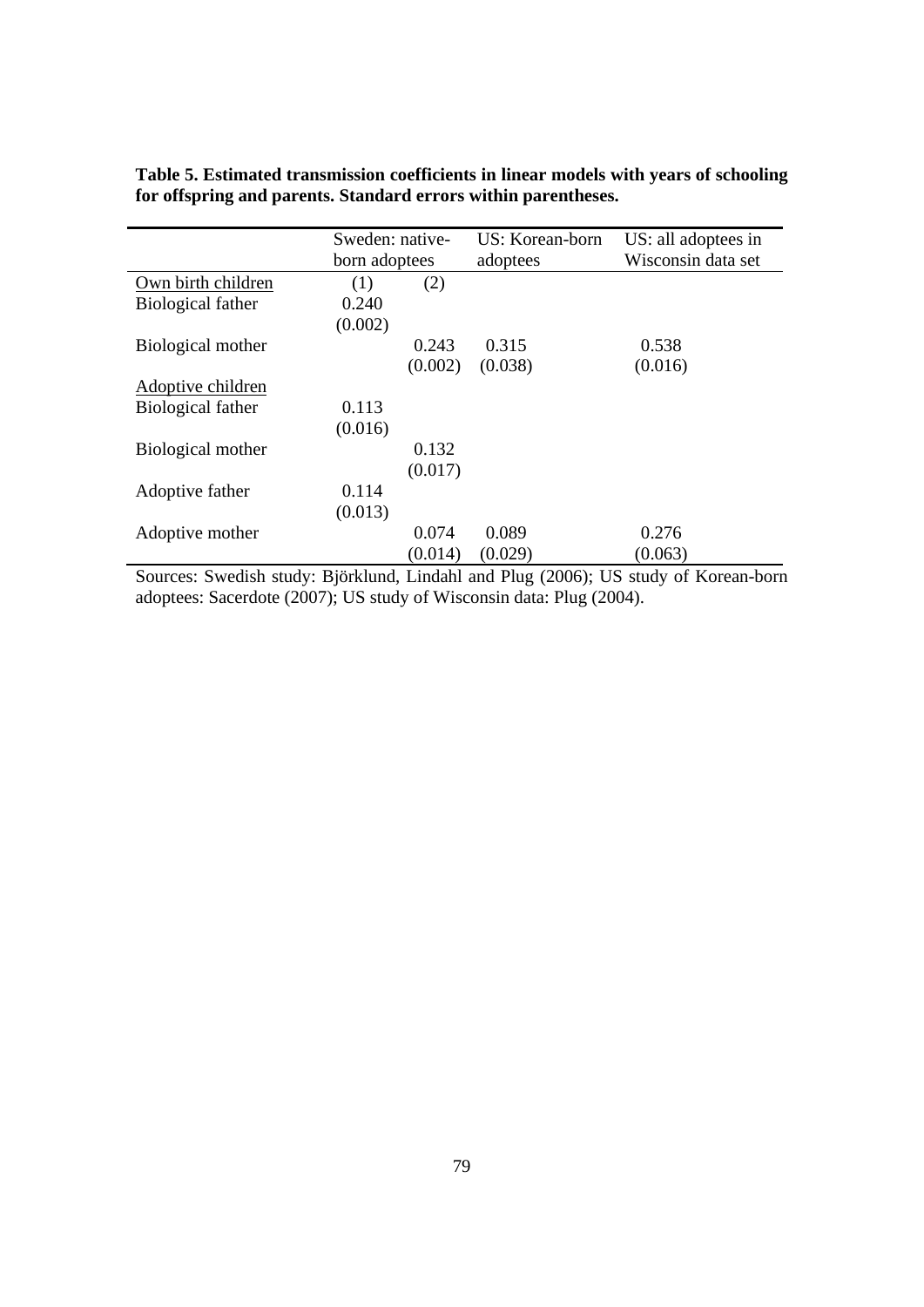| Authors                                      | Data                                                                                                                                                     | Child's<br>outcome    | Assortative mating | Results           |                   |                      |                  |
|----------------------------------------------|----------------------------------------------------------------------------------------------------------------------------------------------------------|-----------------------|--------------------|-------------------|-------------------|----------------------|------------------|
|                                              |                                                                                                                                                          |                       |                    | OLS estimates     |                   | Difference estimator |                  |
|                                              | I. Twins-as-parents studies                                                                                                                              |                       |                    | Father<br>(1)     | Mother<br>(2)     | Father<br>(3)        | Mother<br>(4)    |
| Behrman and<br>Rosenzweig<br>(2002)          | US. Minnesota Twin Registry. MZ. 244 twin<br>fathers and 424 twin mothers. Mean birth year<br>parents 1946. Survey from 1983-1990.                       | Years of<br>schooling | (no)               | 0.47<br>$0.05**$  | 0.33<br>$0.05**$  | 0.36<br>$0.16**$     | $-0.25$<br>0.15  |
|                                              |                                                                                                                                                          |                       | (yes)              | 0.33<br>$0.07**$  | 0.14<br>$0.05**$  | 0.34<br>$0.16**$     | $-0.27$<br>0.15  |
| Antonovics and<br>Goldberger<br>(2005)       | US. Minnesota Twin Register. MZ. 92 twin fathers<br>and 180 twin mothers. Sample restricted to 18 and<br>older and not in school. Survey from 1983-1990. | Years of<br>schooling | (no)               | 0.49<br>$0.09**$  | 0.28<br>$0.09**$  | 0.48<br>0.16         | 0.03<br>0.27     |
|                                              |                                                                                                                                                          |                       | (yes)              | 0.50<br>NA        | 0.10<br>NA        | 0.48<br>NA           | $-0.003$<br>NA   |
| Holmlund,<br>Lindahl and Plug<br>(2008)      | Sweden. Register Data. DZ. 5886 twin mothers and<br>4062 fathers. Parents born 1935-43. Children born<br>before 1983 (at 23 or older).                   | Years of<br>schooling | (no)               | 0.23<br>$0.001**$ | 0.28<br>$0.002**$ | 0.12<br>$0.03**$     | 0.06<br>$0.03**$ |
|                                              |                                                                                                                                                          |                       | (yes)              | 0.15<br>$0.002**$ | 0.20<br>$0.002**$ | 0.11<br>$0.03**$     | 0.04<br>0.03     |
| Bingley,<br>Christensen and<br>Jensen (2009) | Denmark. Register Data. MZ. Children tested<br>2002-2006, aged 15-17.                                                                                    | <b>GPA</b>            | (yes)              | 0.04<br>$0.02*$   | 0.07<br>$0.01**$  | $-0.04$<br>$0.008**$ | 0.00<br>0.008    |
|                                              |                                                                                                                                                          |                       | (yes)              | 0.14<br>$0.02**$  | 0.11<br>$0.01**$  | 0.10<br>$0.04**$     | 0.01<br>0.02     |
| Hægeland,<br>Kirkebøen,<br>Raaum and         | Norway. Register Data. DZ. Children tested 2002-<br>2006, aged 15-17.                                                                                    | <b>GPA</b>            | (no)               | 0.10<br>$0.001**$ | 0.10<br>$0.001**$ | <b>NA</b>            | <b>NA</b>        |
| Salvanes (2010)                              |                                                                                                                                                          |                       | (yes)              | 0.06<br>$0.001**$ | 0.07<br>$0.001**$ | 0.042<br>0.022       | $-0.004$<br>0.02 |

## **Table 6. Summary of results: causal effect of parental education. Twins as parents, adoptees and IV studies.**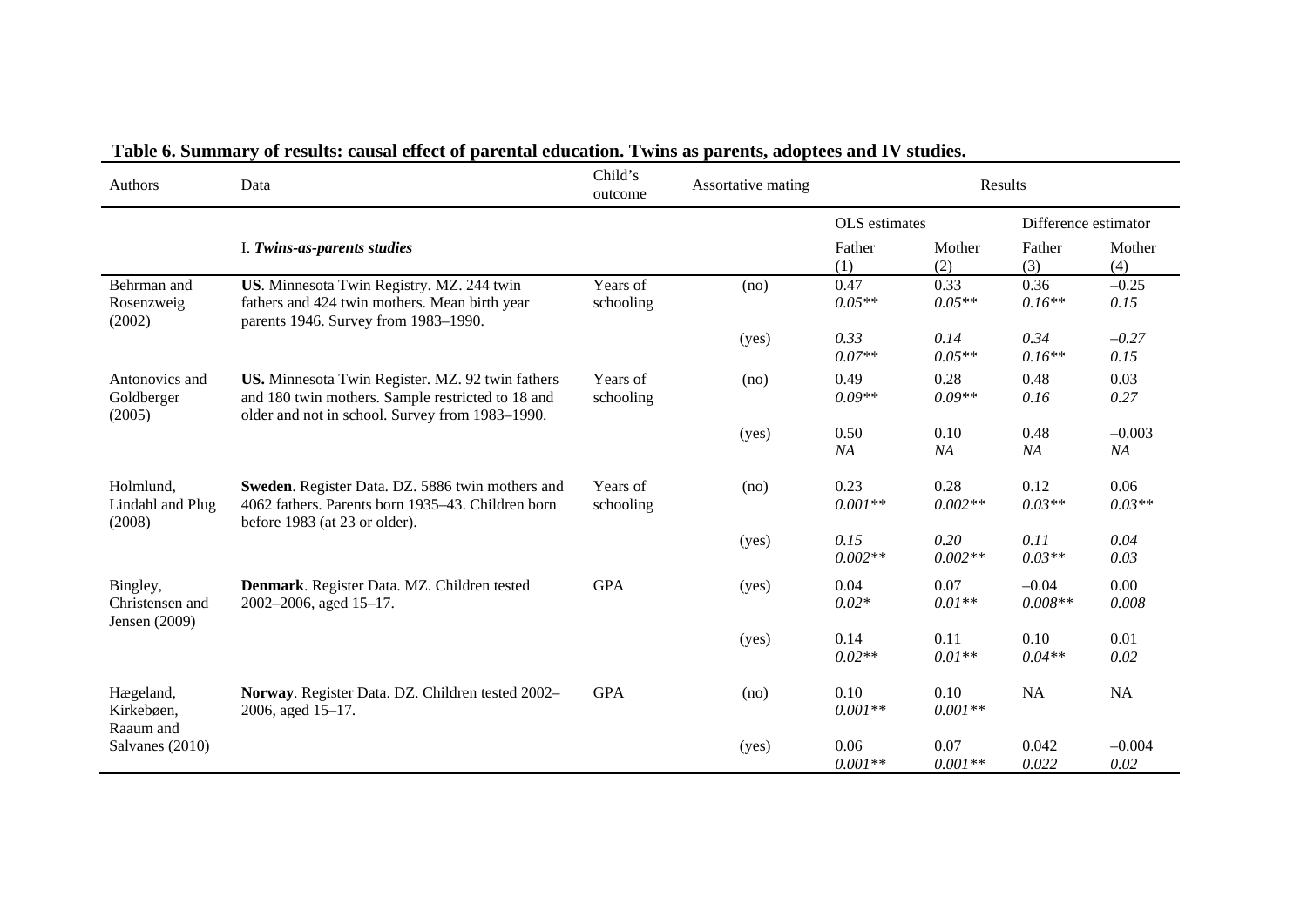|                                          | <b>II</b> Adoption studies                                                                                                                                                          |                       |       | birth children     | OLS estimates using own | OLS estimates using<br>adopted children |                   |
|------------------------------------------|-------------------------------------------------------------------------------------------------------------------------------------------------------------------------------------|-----------------------|-------|--------------------|-------------------------|-----------------------------------------|-------------------|
|                                          |                                                                                                                                                                                     |                       |       | Father             | Mother                  | Father                                  | Mother            |
| Dearden, Machin<br>and Reed (1997)       | UK. National Child Development Survey.4030 own<br>birth children and 41 adopted children. Birth year of<br>child is 1958. Measured 1991.                                            | Years of<br>schooling | (no)  | 0.42<br>$0.02**$   |                         | 0.356<br>$0.123**$                      |                   |
| Plug (2004)                              | US. Wisconsin Longitudinal Surevey. 1587 own birth<br>and 610 adopted children. Birth year of mother is 1940,<br>average birth year of adopted and birth child is 1969              | Years of<br>schooling | (no)  | 0.39<br>$0.01**$   | 0.54<br>$0.02**$        | 0.27<br>$0.04**$                        | 0.28<br>$0.10**$  |
|                                          | and 1965. Measured 1992.                                                                                                                                                            |                       | (yes) | 0.30<br>$0.01**$   | 0.30<br>$0.02**$        | 0.23<br>$0.04**$                        | 0.10<br>$0.08**$  |
| Sacerdote<br>(2007)                      | US. Holt International Children's Survey. 1051 own<br>birth and 1256 adopted children from Korea. Average<br>birth year adopted and birth child is 1975 and 1969.<br>Measured 2003. | Years of<br>schooling | (no)  | <b>NA</b>          | 0.32<br>$0.04**$        | NA                                      | 0.09<br>$0.03**$  |
| Björklund,<br>Lindahl and<br>Plug (2006) | Sweden. Register data. 148 496 own birth and 7498<br>adopted children all born in Sweden. Mean birth year<br>of adoptive mother is 1934. Mean birth year of child is                | Years of<br>schooling | (no)  | 0.23<br>$0.00**$   | 0.24<br>$0.00**$        | 0.13<br>$0.01**$                        | 0.11<br>$0.01**$  |
|                                          | 1966. Measured 1999.                                                                                                                                                                |                       | (yes) | 0.16<br>$0.00**$   | 0.16<br>$0.00**$        | 0.10<br>$0.01**$                        | 0.06<br>$0.01**$  |
| Holmlund,<br>Lindahl and<br>Plug (2008)  | Sweden. Register data. Measured 1999. 94 079 own<br>birth and 2125 adopted children, all born in Sweden.<br>Mean birth year of adoptive mother: 1932. Mean birth                    | Years of<br>schooling | (no)  | 0.24<br>$0.00**$   | 0.24<br>$0.00**$        | 0.11<br>$0.01**$                        | 0.07<br>$0.01**$  |
|                                          | year for child: 1964. Measured 1999.                                                                                                                                                |                       | (yes) | 0.17<br>$0.00**$   | 0.16<br>$0.00**$        | 0.09<br>$0.01**$                        | 0.02<br>$0.01**$  |
| Hægeland,<br>Kirkebøen,<br>Raaum and     | Norway. Register Data. 588 Korean-born adopted.<br>Less than 12 months old when adopted. Measured<br>2002-2006. Compared to cousins.                                                | <b>GPA</b>            | (no)  | 0.114<br>$0.012**$ | 0.091<br>$0.012**$      | 0.04<br>$0.012**$                       | 0.031<br>$0.01**$ |
| Salvanes (2010)                          |                                                                                                                                                                                     |                       |       | 0.09<br>$0.013**$  | 0.06<br>$0.012**$       | 0.02<br>0.01                            | 0.02<br>$0.01**$  |